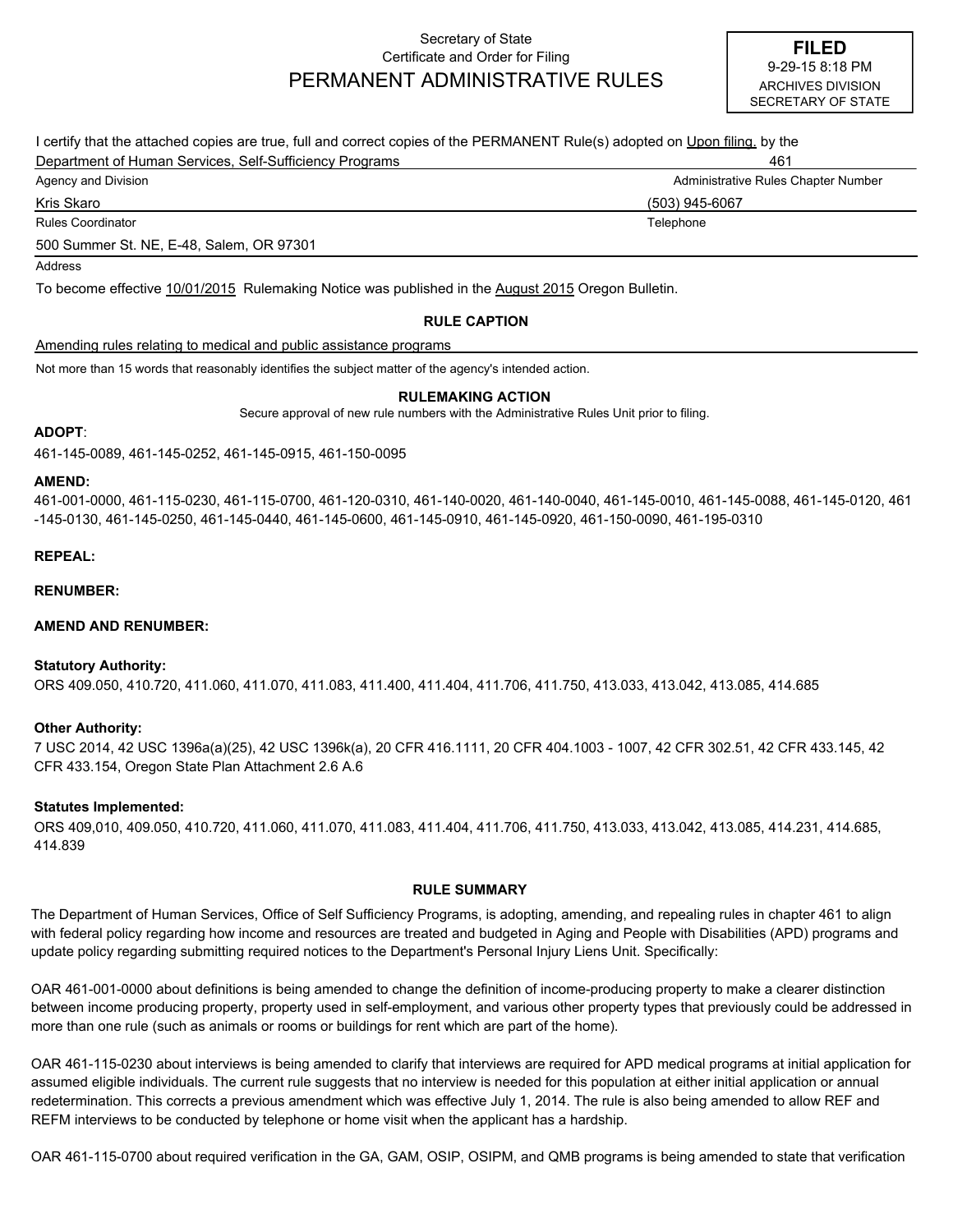of liquid resources is not required, unless questionable, if the reported value is less than \$400 and that, for purposes of the rule, the cash surrender value of a life insurance policy is not considered a liquid resource.

OAR 461-120-0310 about assignment of support rights in all programs except the SNAP program is being amended to correct an inaccuracy in the current rule. The rule currently states that a refund process occurs annually; instead, expenditures should be reconciled 12 months after benefits are terminated. Division of Child Support revenue should be retained for the duration of assignment of support rights, similar to administration in other states and IV-E administration.

OAR 461-140-0020 about determining availability of resources is being amended to address situations in which resources (including an individual's ownership interest in a corporation or business entity) may not be sold or liquidated due to legal barriers or restrictions.

OAR 461-140-0040 about availability of income is being amended to clarify how certain types of earned income (such as teachers' wages) are budgeted when it is received in a different period of time than when it is earned. The income of certain teachers was considered contract income in the past and addressed in the self-employment budgeting rule, which was confusing. These types of employment arrangements are not self-employment and teachers are not outside contractors; they are paid wages by an employer under a contractual arrangement. These amendments make that clarification.

OAR 461-145-0010 about animals is being amended to clarify when animals can be considered income-producing property and align with federal regulations about their treatment.

OAR 461-145-0088 about income and resources of corporations and business entities is being amended to remove APD medical programs from this rule. Income and resources of corporations and business entities will be addressed in a new rule, OAR 461-145-0089, which is being adopted to align with federal policy regarding how income and resources of corporations and business entities are treated in the OSIP, OSIPM, and QMB programs. Individuals who incorporate businesses will not be considered self-employed; furthermore, other types of business arrangements will now be clearly addressed, including when owning a business constitutes self-employment and how to count income and resources when it does not.

OAR 461-145-0120 about defining earned income is being amended to include non-business expenditures paid by an individual's business or corporation as earned income.

OAR 461-145-0130 about the treatment of earned income is being amended to comply with federal regulations which allow net losses from self-employment to be excluded from other sources of earned income. It also aligns the Department with federal regulations regarding how income earned from an individual's corporation is counted, namely that it cannot be considered self-employment income.

OAR 461-145-0250 about income-producing property is being amended to remove APD medical programs as it will be addressed in a new rule, OAR 461-145-0252, which is being adopted to clarify what constitutes income-producing property in the OSIP, OSIPM, and QMB programs and how it should be treated. This new rule will create a much clearer distinction between income-producing property and workrelated assets, which is not present in the current versions of these rules.

OAR 461-145-0440 about reimbursements is being amended to add a reference to a proposed new rule, OAR 461-145-0915, described below, relating to self-employment income in APD medical programs.

OAR 461-145-0600 about work-related capital assets, equipment, and inventory is being amended to align with federal policy, which excludes these items.

OAR 461-145-0910 about self-employment income generally is being amended to remove APD medical programs as they will now be addressed in a new rule, OAR 461-145-0915 which is being adopted to align Department policy with federal policy regarding how selfemployment is recognized and treated and to clarify that those who own or form corporations are not self-employed.

OAR 461-145-0920 about costs that are excluded to determine countable income is being amended to align with federal policy regarding excludable self-employment costs, namely that all costs listed on the IRS Schedule C are allowed.

OAR 461-150-0090 about prospective budgeting of self-employment income is being amended to remove APD medical programs as they will be addressed in a new rule, OAR 461-150-0095, which is being adopted to align with federal policy regarding how self-employment income is budgeted. The budgeting sections formerly found in 461-145-0910 have been moved to this new rule. Also, the association between selfemployment and contract income has been removed as it has caused confusion in the past. An individual is either self-employed or working for another as an employee; there is no third category just because the employment may be contractual.

OAR 461-195-0310 about notices of claim or action by an applicant or recipient of assistance is being amended to: clarify that statutory notices under ORS 416.530 may be combined into one notice and sent to the Personal Injury Liens Unit; add "personal representative" as an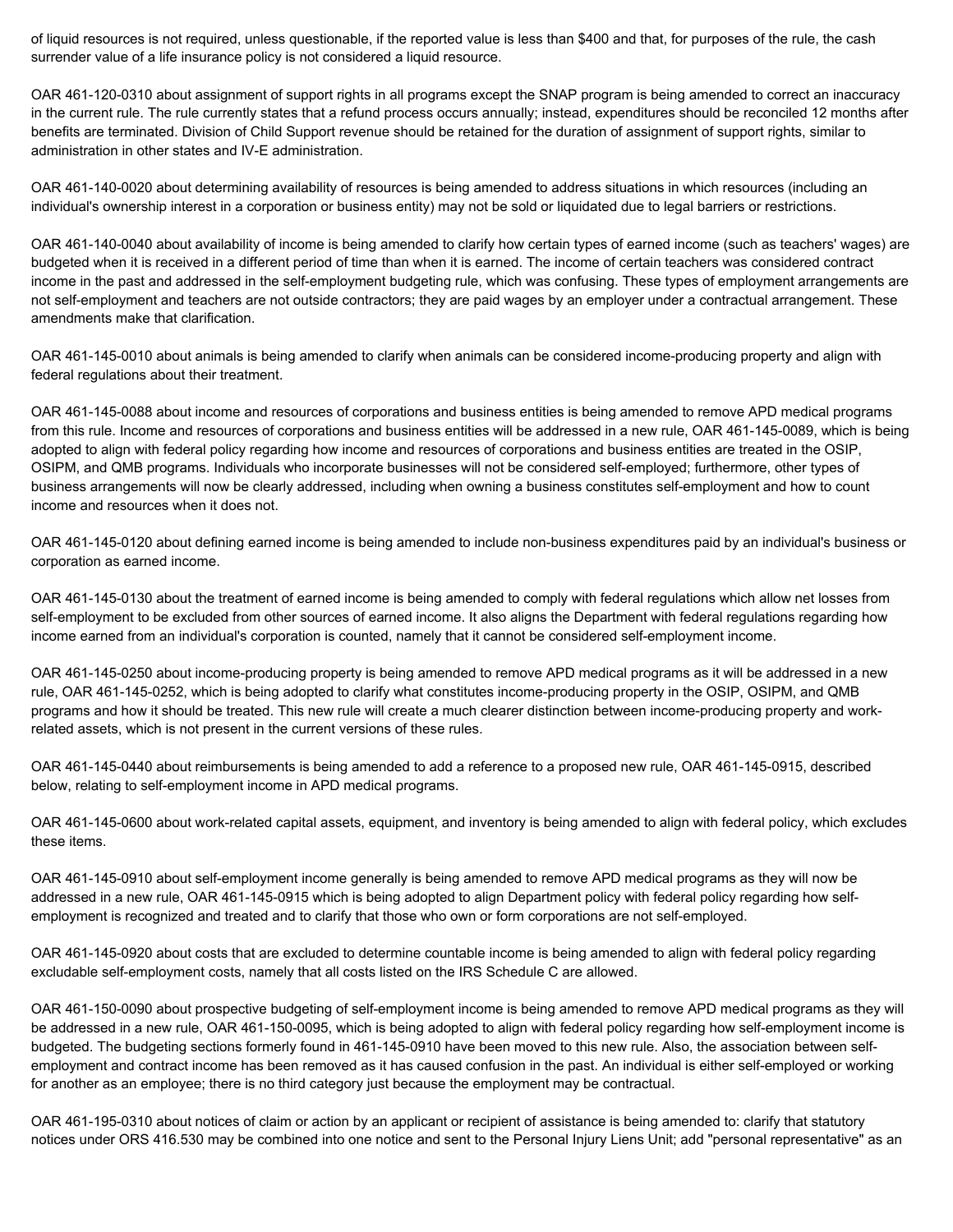individual required to provide notice of a claim or action; delete "prepaid managed care health services organization" as having a right to sue a recipient or applicant for failure to provide timely notice of a claim or action; and to make technical corrections

In addition, non-substantive edits were made to the rules above to: ensure consistent terminology throughout self-sufficiency program rules and policies; make general updates consistent with current Department practices; update statutory and rule references; correct formatting and punctuation; remove unnecessary language; improve ease of reading; and clarify Department rules and processes.

Rules Coordinator Name **Email Address** 

Kris Skaro kris.a.skaro@state.or.us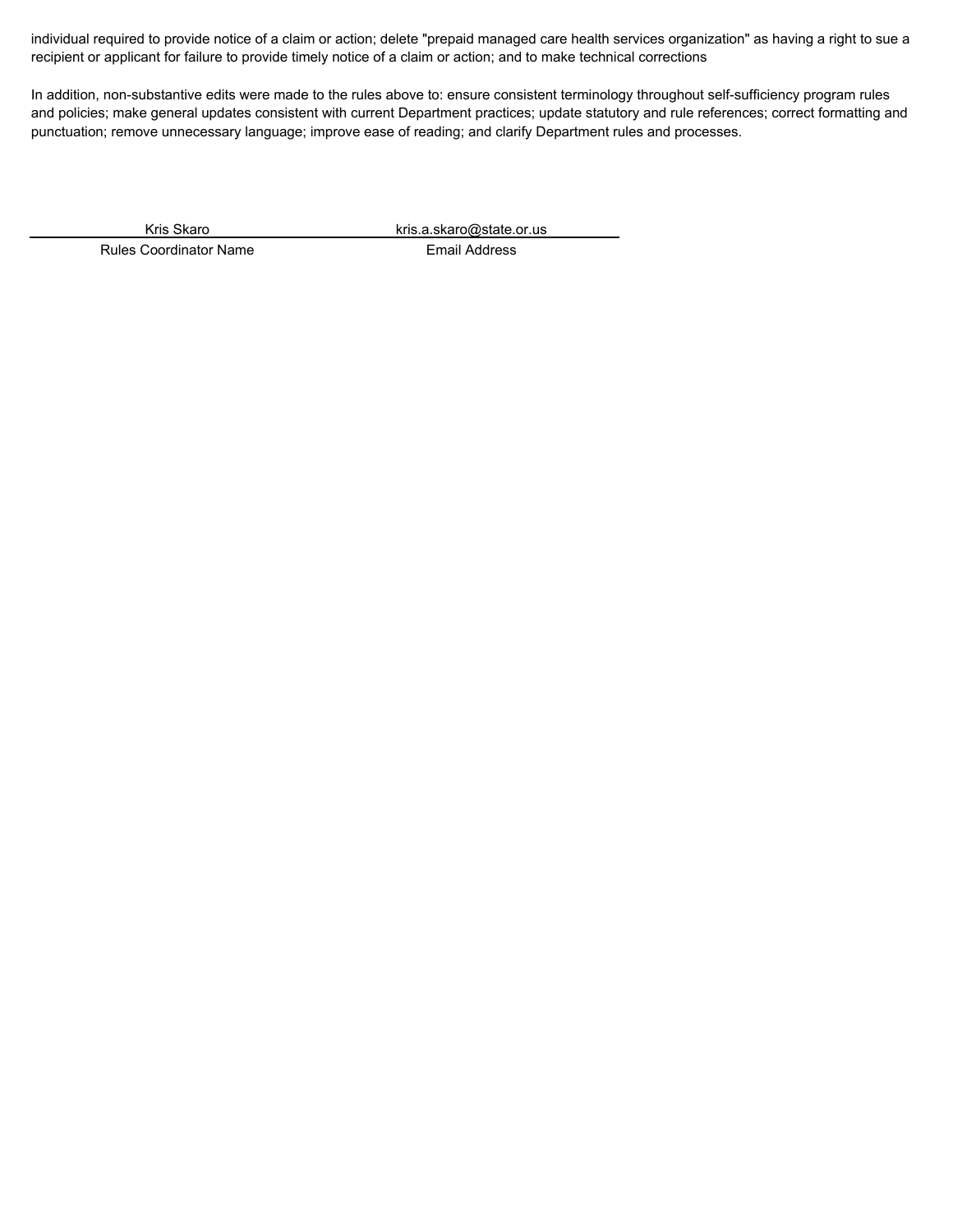461-001-0000 Eff. 4-1-15 Eff. 10-1-15 Definitions for Chapter 461

Defined terms are often italicized throughout this chapter of rules. If a defined term is accompanied by a cross-reference to a rule defining the term, subsequent usages of that term in the same rule refer to the same definition cross-referenced earlier in the rule. In this chapter of rules, unless the context indicates otherwise:

- (1) A reference to Division, Adult and Family Services Division (or AFS), Senior and Disabled Services Division (or SDSD), or any other agency formerly part of the Department of Human Services means the Department of Human Services (DHS), except --
	- (a) The rule in which reference occurs only regulates programs covered by  $\overline{OAR}$ chapter 461-of the Oregon Administrative Rules.
	- (b) OCCS medical program eligibility rules are in OAR chapter 410, division 410- 200 of Oregon Administrative Rules.
- (2) "Address Confidentiality Program" (ACP) means a program of the Oregon Department of Justice, which provides a substitute mailing address and mail forwarding service for ACP participants who are victims of *domestic violence* (see section (25) of this rule), sexual assault, or stalking.
- (3) "Adjusted income" means the amount determined by subtracting income deductions from *countable* (see section (18) of this rule) income (see OAR 461-140-0010). Specific rules on the deductions are in OAR chapter 461, division 461-160 of Oregon Administrative Rules.
- (4) "Adoption assistance" means financial assistance provided to families adopting children with special needs. "Adoption assistance" may be state or federally funded. Federal adoption assistance is authorized by the Adoption Assistance and Child Welfare Act of 1980 (Pub. L. No. 96-272, 94 Stat. 500 (1980)). State adoption assistance is authorized by ORS 418.330 to 418.335.
- (5) "Assets" mean income and resources.
- (6) "Basic decision notice" means a *decision notice* (see section (21) of this rule) mailed no later than the date of action given in the notice.
- (7) "Branch office" means any Department or AAA (Area Agency on Aging) office serving a program covered by this chapter of rules.
- (8) "Budgeting" means the process of calculating the benefit level.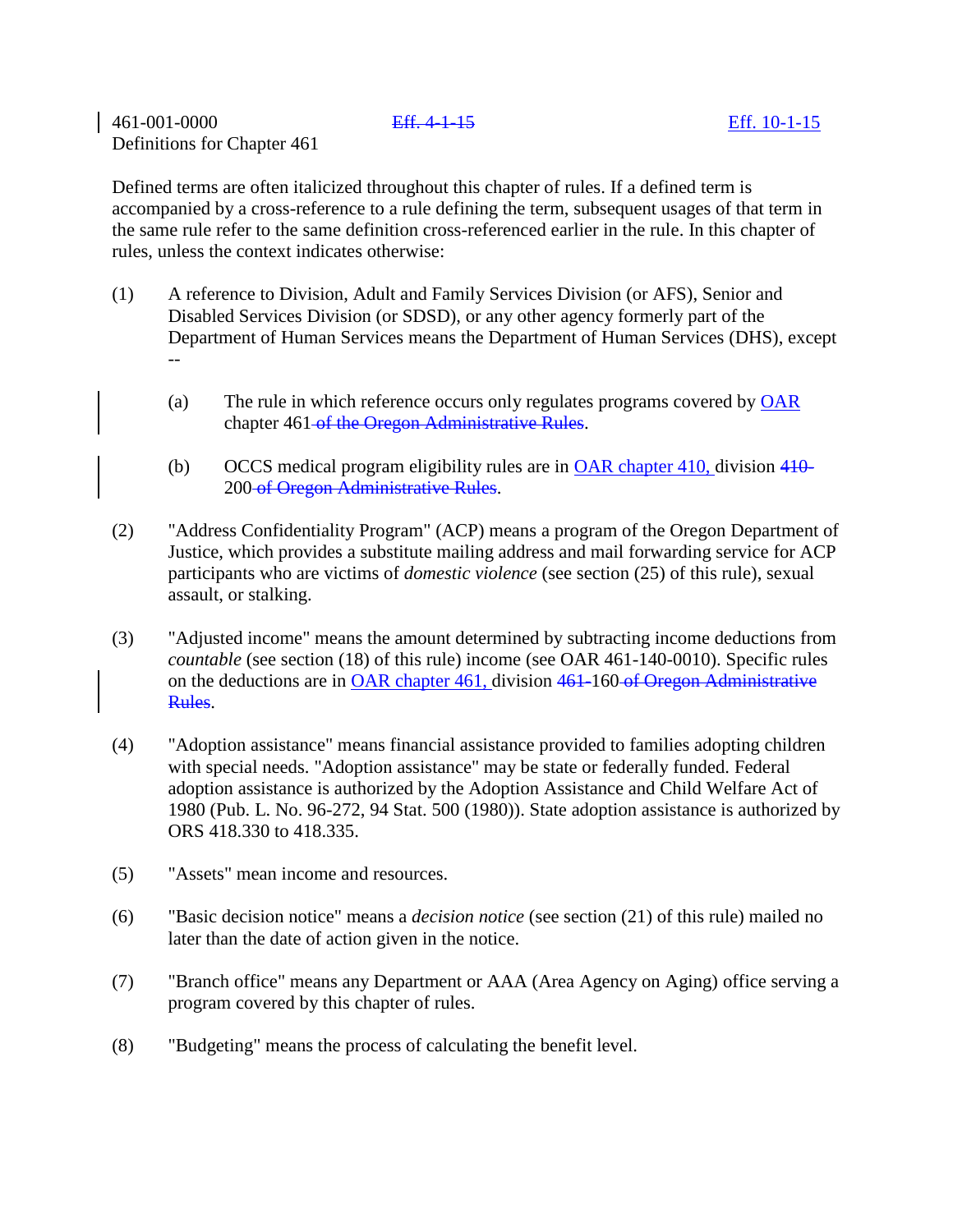- (9) "Budget month" means the calendar month from which nonfinancial and financial information is used to determine *eligibility* (see section (28) of this rule) and benefit level for the *payment month* (see section (50) of this rule).
- (10) "Cafeteria plan" means a written benefit plan offered by an employer in which:
	- (a) All participants are employees; and
	- (b) Participants may choose, cafeteria-style, from a menu of two or more cash or qualified benefits. In this context, qualified benefits are benefits other than cash that the Internal Revenue Service does not consider part of an employee's gross income. Qualified benefits include, but are not limited to:
		- (A) Accident and health plans (including medical plans, vision plans, dental plans, accident and disability insurance);
		- (B) Group term life insurance plans (up to \$50,000);
		- (C) Dependent care assistance plans; and
		- (D) Certain stock bonus plans under section  $401(k)(2)$  of the Internal Revenue Code (but not  $401(k)(1)$  plans).
- (11) "Capital asset" means property that contributes toward earning self-employment income, including self-employment income from a *microenterprise* (see section (43) of this rule), either directly or indirectly. A "capital asset" generally has a useful life of over one year and a value, alone or in combination, of \$100 or more.
- (12) "Caretaker" means an individual who is responsible for the care, control, and supervision of a *child* (see section (15) of this rule). The status of "caretaker" ends once the individual no longer exercises care, control, and supervision of the *child* for 30 days.
- (13) "Caretaker relative" means:
	- (a) In the Pre-TANF, SFPSS, and TANF programs, a dependent child's father, mother, grandfather, grandmother, brother, sister, stepfather, stepmother, stepbrother, stepsister, uncle, aunt, first cousin, nephew, or niece who lives in a residence maintained by one or more of the relatives as the child's or the relative's own home.
	- (b) In all programs not covered under subsection (a) of this section, a *caretaker* (see section (12) of this rule) who meets the requirements of one of the following paragraphs:
		- (A) Is one of the following relatives of the *dependent child* (see section (23) of this rule):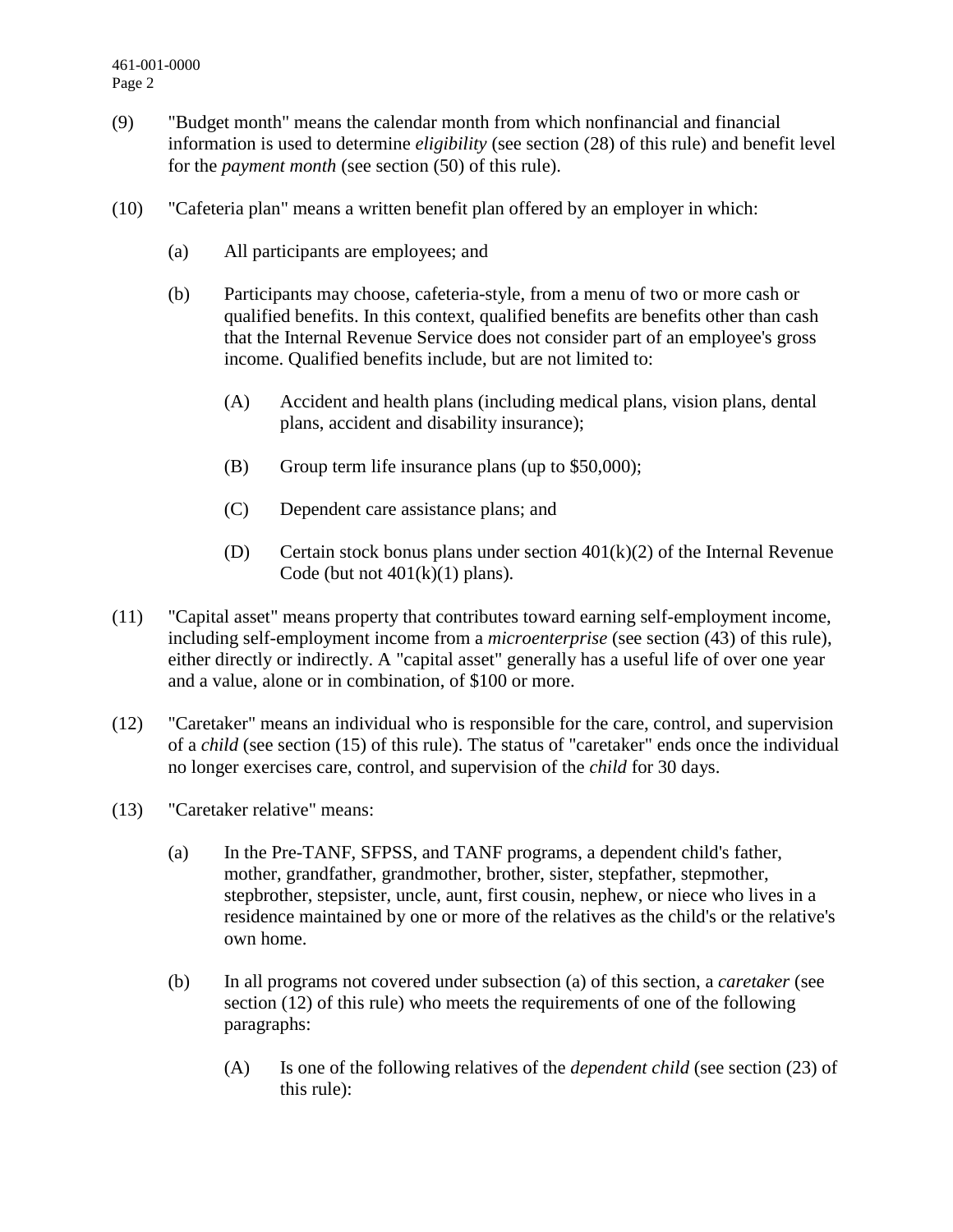- (i) Any blood relative, including those of half-blood, and including first cousins, nephews, or nieces, and individuals of preceding generations as denoted by prefixes of grand, great, or great-great.
- (ii) Stepfather, stepmother, stepbrother, and stepsister.
- (iii) An individual who legally adopts the *child* and any individual related to the individual adopting the *child*, either naturally or through adoption.
- (B) Is or was a *spouse* (see section (62) of this rule) of an individual listed in paragraph (A) of this subsection.
- (C) Met the definition of "caretaker relative" under paragraph (A) or (B) of this subsection before the *child* was adopted (notwithstanding the subsequent adoption of the *child*).
- (14) "Certification period" means the period for which an individual is certified eligible for a program.
- (15) "Child" includes natural, step, and adoptive children. The term "child" does not include an unborn.
	- (a) In the ERDC program, a "child" need not have a biological or legal relationship to the *caretaker* but must be in the care and custody of the *caretaker*, must meet the citizenship or alien status requirements of OAR 461-120-0110, and must be:
		- (A) Under the age of 18; or
		- (B) Under the age of 19 and in secondary school or vocational training at least half time.
	- (b) In the GA, GAM, and OSIP programs, a "child" is an individual under the age of 18.
	- (c) In the OSIPM and QMB programs, "child" means an unmarried individual living with a *parent* (see section (49) of this rule) who is:
		- (A) Under the age of 18; or
		- (B) Under the age of 22 and attending full-time secondary, postsecondary or vocational-technical training designed to prepare the individual for employment.
	- (d) In the REF and REFM programs, a "child" is:
		- (A) An individual under the age of 18; or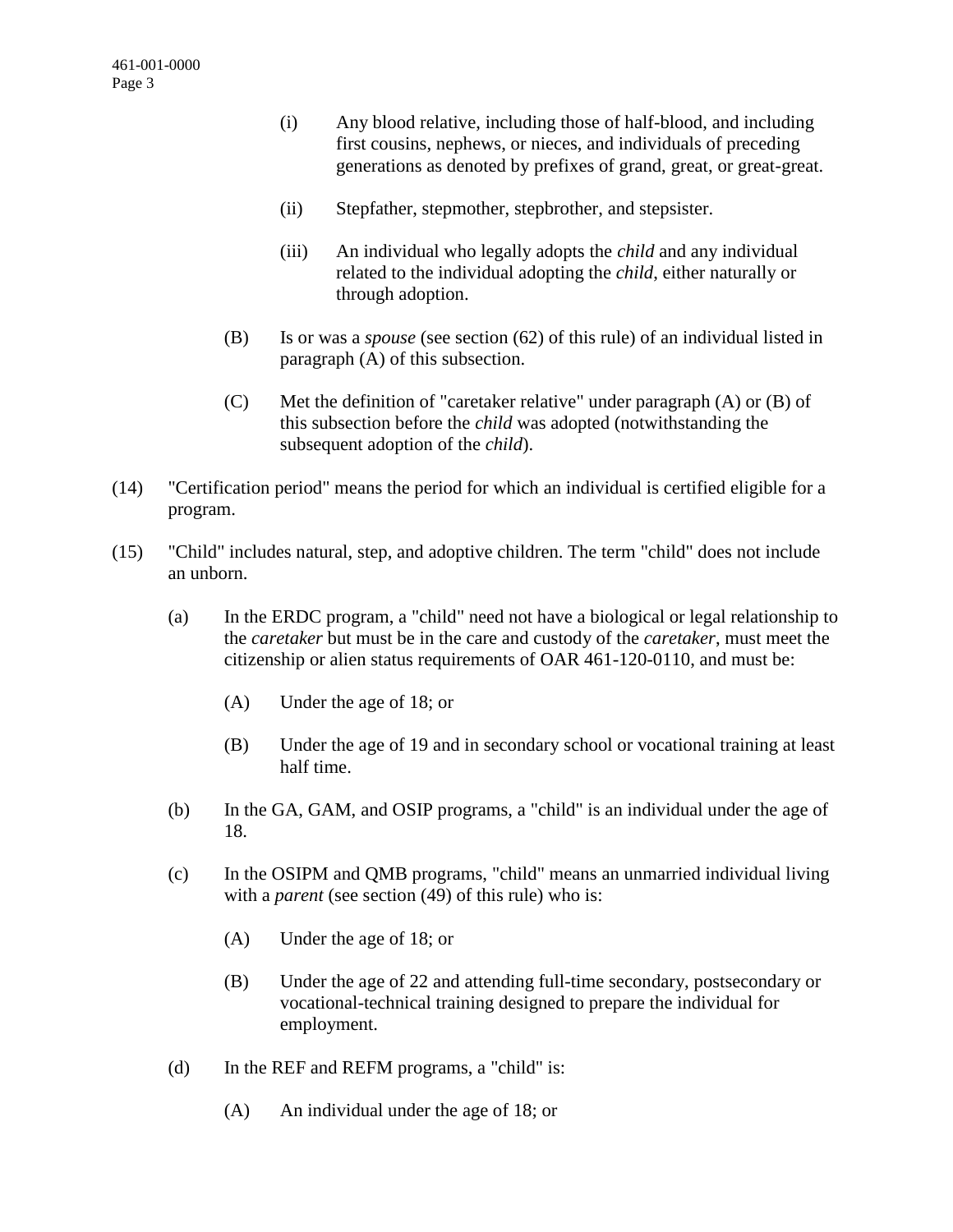- (B) An individual who is 18 years of age and attending secondary school fulltime or pursuing a GED full-time.
- (16) "Community based care" is any of the following:
	- (a) Adult foster care Room and board and 24 hour care and services for the elderly or for people with disabilities 18 years of age or older. The care is contracted to be provided in a home for five or fewer clients.
	- (b) Assisted living facility A program approach, within a physical structure, which provides or coordinates a range of services, available on a 24-hour basis, for support of resident independence in a residential setting.
	- (c) In-home Services Individuals living in their home receiving services determined necessary by the Department.
	- (d) Residential care facility A facility that provides residential care in one or more buildings on contiguous property for six or more individuals who have physical disabilities or are socially dependent.
	- (e) Specialized living facility Identifiable services designed to meet the needs of individuals in specific target groups which exist as the result of a problem, condition, or dysfunction resulting from a physical disability or a behavioral disorder and require more than basic services of other established programs.
	- (f) Independent choices In-Home Services program wherein the participant is given cash benefits to purchase self-directed personal assistance services or goods and services provided pursuant to a written service plan (see OAR 411-030-0020).
- (17) "Continuing benefit decision notice" means a *decision notice* that informs the client of the right to continued benefits and is mailed in time to be received by the date benefits are, or would be, received.
- (18) "Countable" means that an available asset (either income or a resource) is not excluded and may be considered by some programs to determine *eligibility*.
- (19) "Cover Oregon" means Oregon Health Insurance Exchange Corporation.
- (20) "Custodial parents" mean parents who have physical custody of a *child*. "Custodial parents" may be receiving benefits as dependent children or as caretaker relatives for their own children.
- (21) "Decision notice" means a written notice of a decision by the Department regarding an individual's *eligibility* for benefits in a program.
- (22) "Department" means the Department of Human Services (DHS).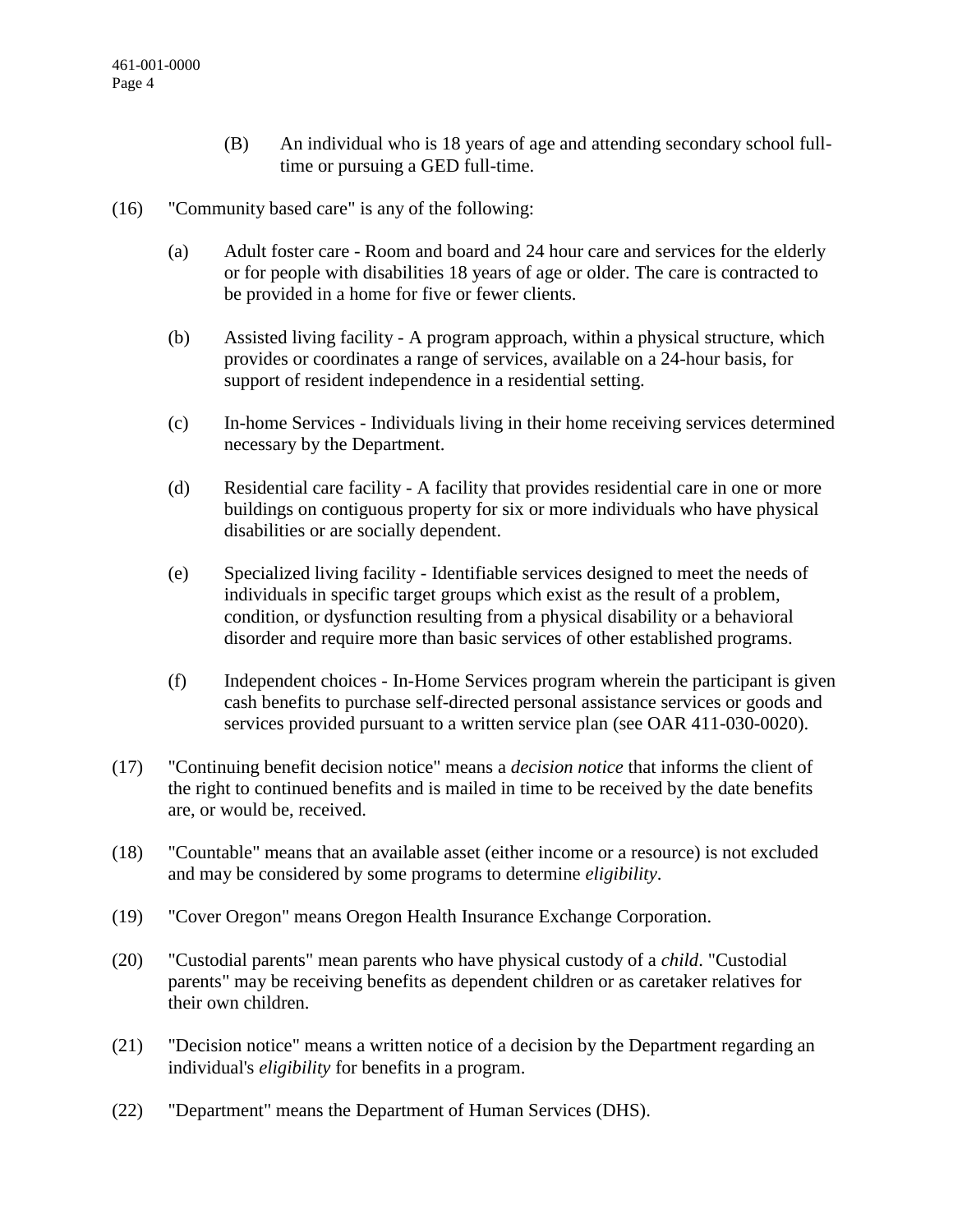- (23) "Dependent child" in the TANF program means the following:
	- (a) An individual who is not a *caretaker relative* (see section (13) of this rule) of a *child* in the household, is unmarried or married but separated, and is under the age of 18, or 18 years of age and a full time student in secondary school or the equivalent level of vocational or technical training; or
	- (b) A *minor parent* (see section (44) of this rule) whose parents have chosen to apply for benefits for the *minor parent*. This does not apply to a *minor parent* who is married and living with his or her *spouse*.
- (24) "Disability" means:
	- (a) In the SNAP program, see OAR  $461-001-0015$ .
	- (b) In the REF, SFPSS, TA-DVS, and TANF programs, for purposes other than determining *eligibility*:
		- (A) An individual with a physical or mental impairment that substantially limits the individual's ability to meet the requirements of the program; or
		- (B) An individual with a physical or mental impairment that substantially limits one or more major life activities, a record of such impairment, or who is regarded as having such an impairment as defined by the Americans with Disabilities Act (42 USC 12102; 28 CFR 35.104).
- (25) "Domestic violence" means the occurrence of one or more of the acts described in subsections (a) to (d) of this section between family members, intimate partners, or household members:
	- (a) Attempting to cause or intentionally, knowingly, or recklessly causing physical injury or emotional, mental, or verbal abuse.
	- (b) Intentionally, knowingly, or recklessly placing another in fear of imminent serious physical injury.
	- (c) Committing sexual abuse in any degree as defined in ORS 163.415, 163.425 and 163.427.
	- (d) Using coercive or controlling behavior.
	- (e) As used in this section, "family members" and "household members" mean any of the following:
		- (A) *Spouse*;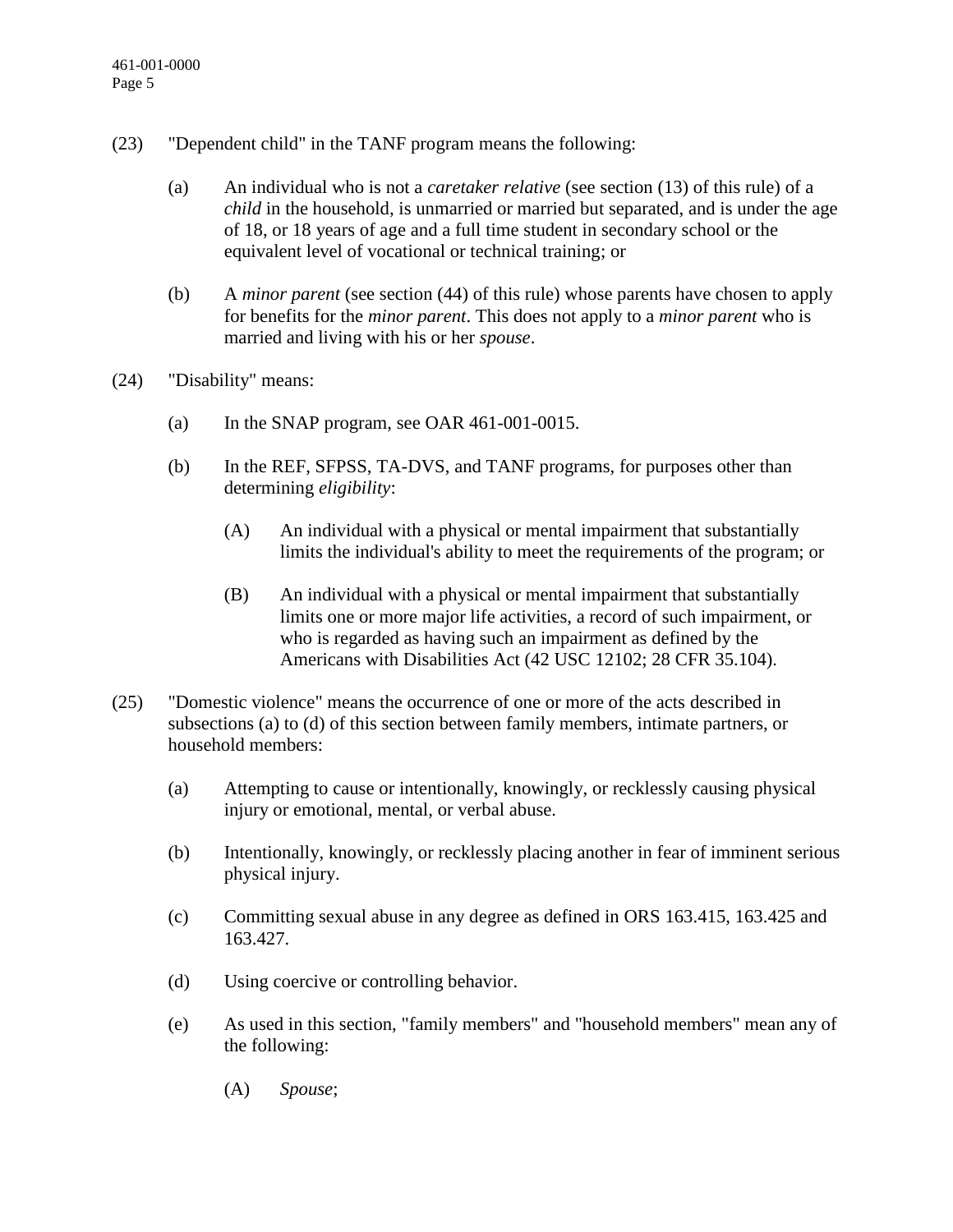- (B) Former *spouse*;
- (C) Individuals related by blood, *marriage* (see section (42) of this rule), or adoption;
- (D) Individuals who are cohabitating or have cohabited with each other;
- (E) Individuals who have been involved in a sexually intimate or dating relationship; or
- (F) Unmarried parents of a *child*.
- (26) "Domestic violence shelters" are public or private nonprofit residential facilities providing services to victims of *domestic violence*. If the facility serves other people, a portion must be used solely for victims of *domestic violence*.
- (27) "Electronic application" is an application electronically signed and submitted through the Internet.
- (28) "Eligibility" means the decision as to whether an individual qualifies, under financial and nonfinancial requirements, to receive program benefits.
- (29) "Equity value" means *fair market value* (see section (30) of this rule) minus encumbrances.
- (30) "Fair market value" means the amount an item is worth on the open market.
- (31) "Family stability" in the JOBS, Pre-TANF, Post-TANF, SFPSS, TA-DVS, and TANF programs means the characteristics of a family that support healthy child development, including parental mental health, drug and alcohol free environment, stable relationships, and a supportive, flexible, and nurturing home environment.
- (32) "Family stability activity" in the JOBS, Pre-TANF, Post-TANF, SFPSS, TA-DVS, and TANF programs means an action or set of actions taken by an individual, as specified in a case plan, intended to promote the ability of one or both parents to achieve or maintain *family stability* (see section (31) of this rule).
- (33) "Financial institution" means a bank, credit union, savings and loan association, investment trust, or other organization held out to the public as a place receiving funds for deposit, savings, checking, or investment.
- (34) "Income-producing property" means:
	- (a) In all programs except OSIP, OSIPM, and QMB, any real or personal property that generates income for the *financial group* (see OAR 461-110-0530). Examples of "income-producing property" are: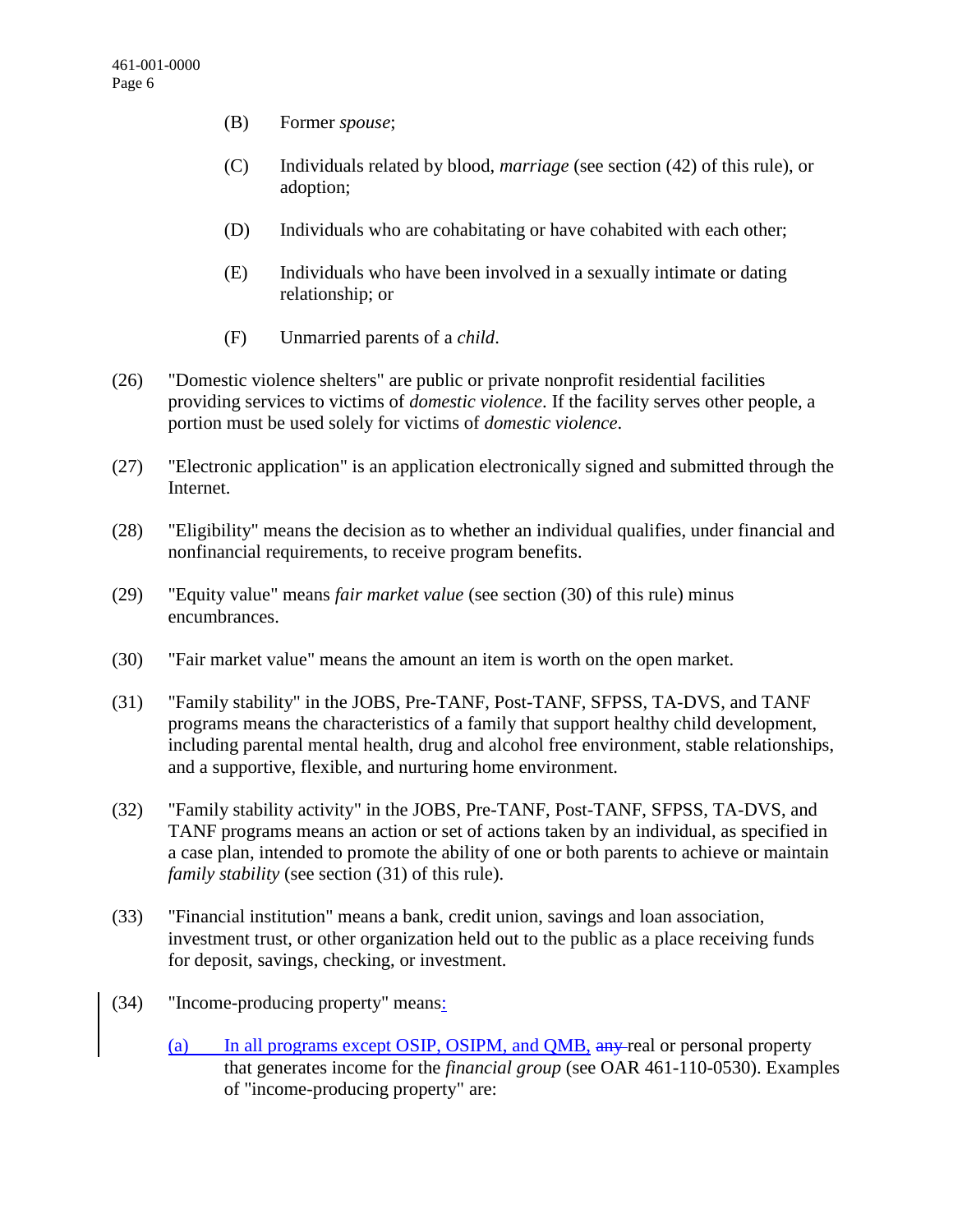- $(aA)$  Livestock, poultry, and other animals.
- $(b)$  Farmland, rental homes (including a room or other space in the home or on the property of a member of the *financial group*), vacation homes, and condominiums.
- (b) In the OSIP, OSIPM, and QMB programs, "income-producing property" means any real or personal property not used in self-employment (see OAR 461-145- 0600 and 461-145-0915) that produces income for the *financial group*. "Incomeproducing property" includes:
	- (A) Livestock, poultry, or other animals that produce marketable products sold by the *financial group*.
	- (B) Farmland not excluded under OAR 461-145-0220 that is farmed or rented out by the *financial group*.
	- (C) Real property other than the home (including vacation homes and condominiums), that is rented out.
- (c) In the OSIP, OSIPM, and QMB programs, "income-producing property" does not include:
	- (A) Rooms or other space for rent in the home (see OAR 461-145-0220).
	- (B) Livestock, poultry, or other animals kept for resale (see OAR 461-145- 0010).
- (35) "Initial month" of *eligibility* means any of the following:
	- (a) In all programs, the first month a *benefit group* (see OAR 461-110-0750) is eligible for a program benefit in Oregon after a period during which the group is not eligible.
	- (b) In all programs except the SNAP program, the first month a *benefit group* is eligible for a program benefit after there has been a break in the program benefit of at least one full calendar month. If benefits are suspended for one month, that is not considered a break.
	- (c) In the SNAP program:
		- (A) The first month for which the *benefit group* is certified following any period during which they were not certified to participate, except for *migrant* and *seasonal farm workers* (see OAR 461-001-0015).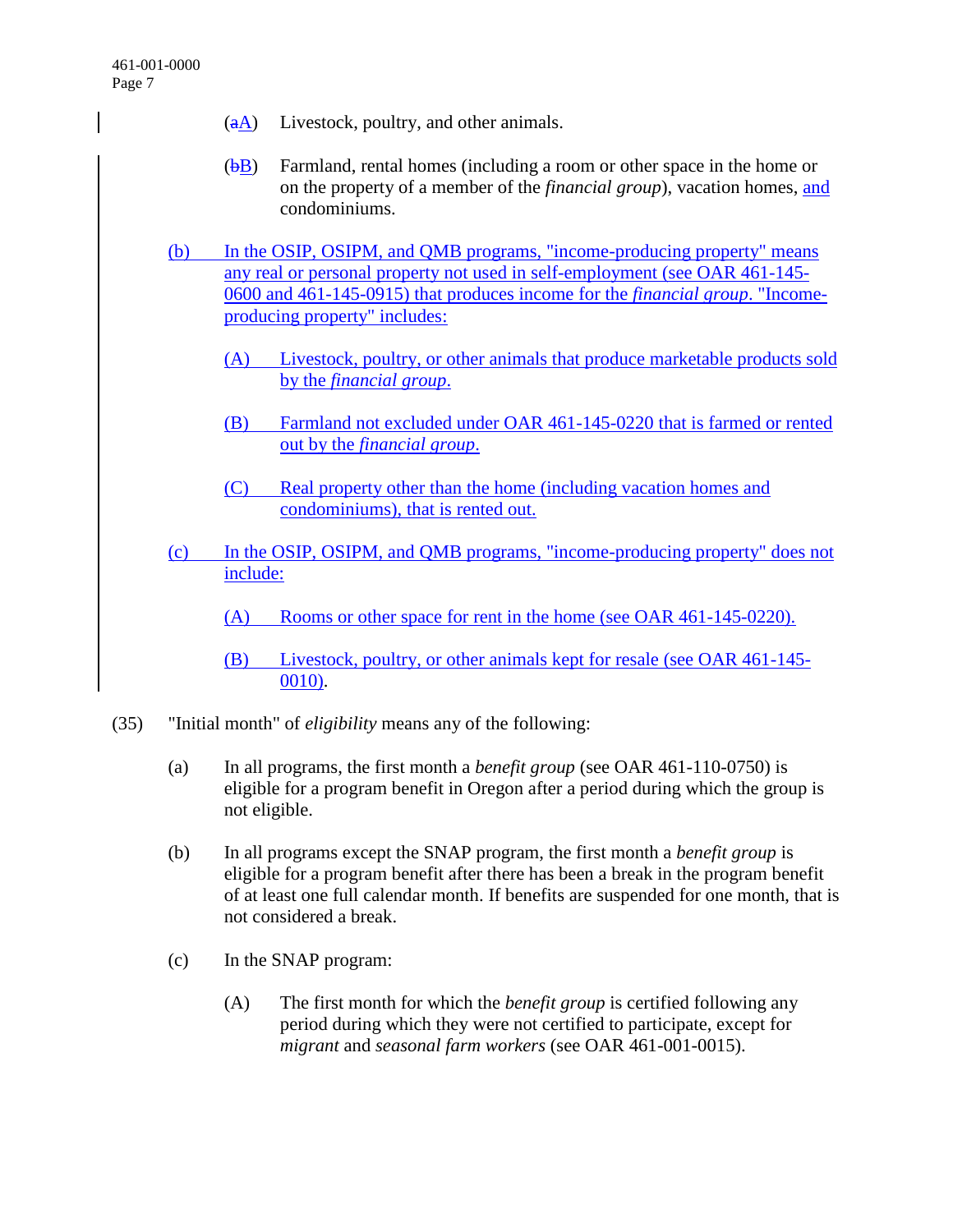- (B) For *migrant* and *seasonal farmworkers*, the first month for which the *benefit group* is certified following any period of one month or more during which they were not certified to participate.
- (d) For a new applicant to the GA, GAM, OSIP, or OSIPM program applying for care in a *nonstandard living arrangement* (see section (45) of this rule), for the purposes of calculating the correct divisor in OAR 461-140-0296, the month in which the individual would have been eligible had it not been for the disqualifying transfer of *assets* (see section (5) of this rule).
- (e) For a current recipient of the GA, GAM, OSIP, or OSIPM program receiving or applying for care in a *nonstandard living arrangement*, for the purpose of calculating the correct divisor in OAR 461-140-0296, the later of the following:
	- (A) The month the disqualifying transfer occurred.
	- (B) The month of application for *long-term care* (see section (40) of this rule) services if the individual would have been eligible had it not been for the disqualifying transfer of *assets*.
- (36) "In-kind income" means income in a form other than money (such as food, clothing, cars, furniture, and payments made to a third party).
- (37) "Legally married" means a *marriage* uniting two individuals according to --
	- (a) The statutes of the state where the *marriage* occurred;
	- (b) Except in the SNAP program, the common law of the state in which the two individuals previously resided while meeting the requirements for common law marriage in that state; or
	- (c) The laws of a country in which the two individuals previously resided while meeting the requirements for legal or cultural marriage in that country.
- (38) "Life estate" means the right to property limited to the lifetime of the individual holding it or the lifetime of some other individual. In general, a "life estate" enables the owner of the "life estate" to possess, use, and obtain profits from property during the lifetime of a designated individual while actual ownership of the property is held by another individual. A "life estate" is created when an individual owns property and then transfers ownership to another individual while retaining, for the rest of the individual's life, certain rights to that property. In addition, a "life estate" is established when a member of the *financial group* purchases a "life estate" interest in the home of another individual.
- (39) "Lodger" means a member of the *household group* (see OAR 461-110-0210) who---
	- (a) Is not a member of the *filing group* (see OAR 461-110-0310); and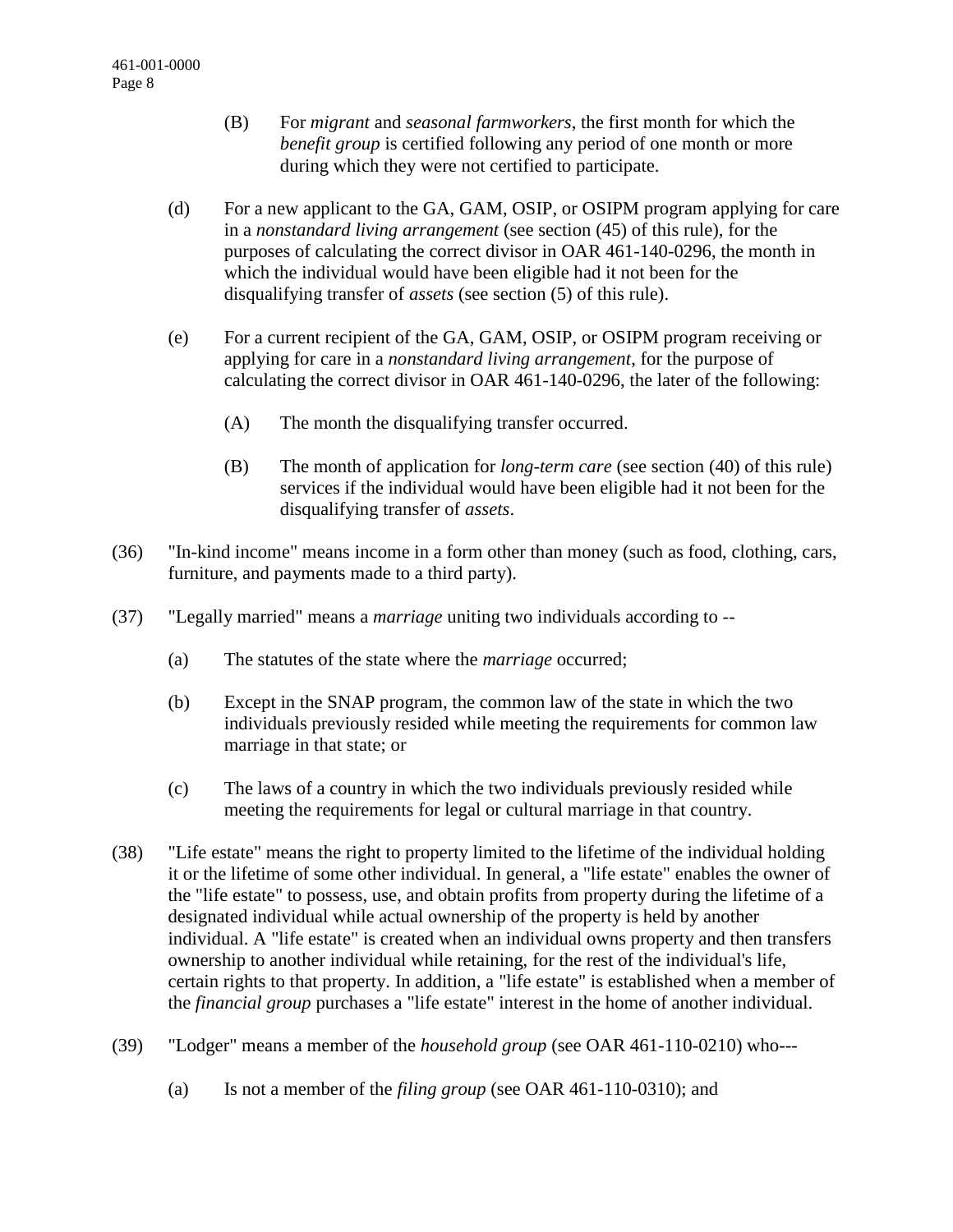- (b) Pays the *filing group*:
	- (A) In all programs except the GA, GAM, OSIP, OSIPM, and QMB programs, for room and board.
	- (B) In the GA, GAM, OSIP, OSIPM, and QMB programs, for room with or without board.
- (40) "Long-term care" means the system through which the Department provides a broad range of social and health services to eligible adults who are aged, blind, or have disabilities for extended periods of time. This includes nursing homes and state hospitals (Eastern Oregon and Oregon State Hospitals).
- (41) "Lump-sum income" means income received too infrequently or irregularly to be reasonably anticipated, or received as a one-time payment. "Lump-sum income" includes:
	- (a) Retroactive benefits covering more than one month, whether received in a single payment or several payments.
	- (b) Income from inheritance, gifts, winnings, and personal injury claims.
- (42) "Marriage" means the union of two individuals who are *legally married* (see section (37) of this rule).
- (43) "Microenterprise" means a sole proprietorship, partnership, or family business with fewer than five employees and capital needs no greater than \$35,000.
- (44) "Minor parent" in the ERDC and TANF programs means a *parent* under the age of 18.
- (45) "Nonstandard living arrangement" is defined as follows:
	- (a) In the GA, GAM, OSIP, OSIPM, and QMB programs, an individual is considered to be in a "nonstandard living arrangement" when the individual is applying for or receiving services in any of the following locations:
		- (A) A nursing facility in which the individual receives *long-term care* services paid with Medicaid funding, except this subsection does not apply to a Medicare client in a skilled-stay nursing facility.
		- (B) An intermediate care facility for the mentally retarded (ICF/MR).
		- (C) A psychiatric institution, if the individual is not yet 21 years of age or has reached the age of 65.
		- (D) A *community based care* (see section (16) of this rule) setting, except a State Plan Personal Care (SPPC) setting is not considered a "nonstandard living arrangement".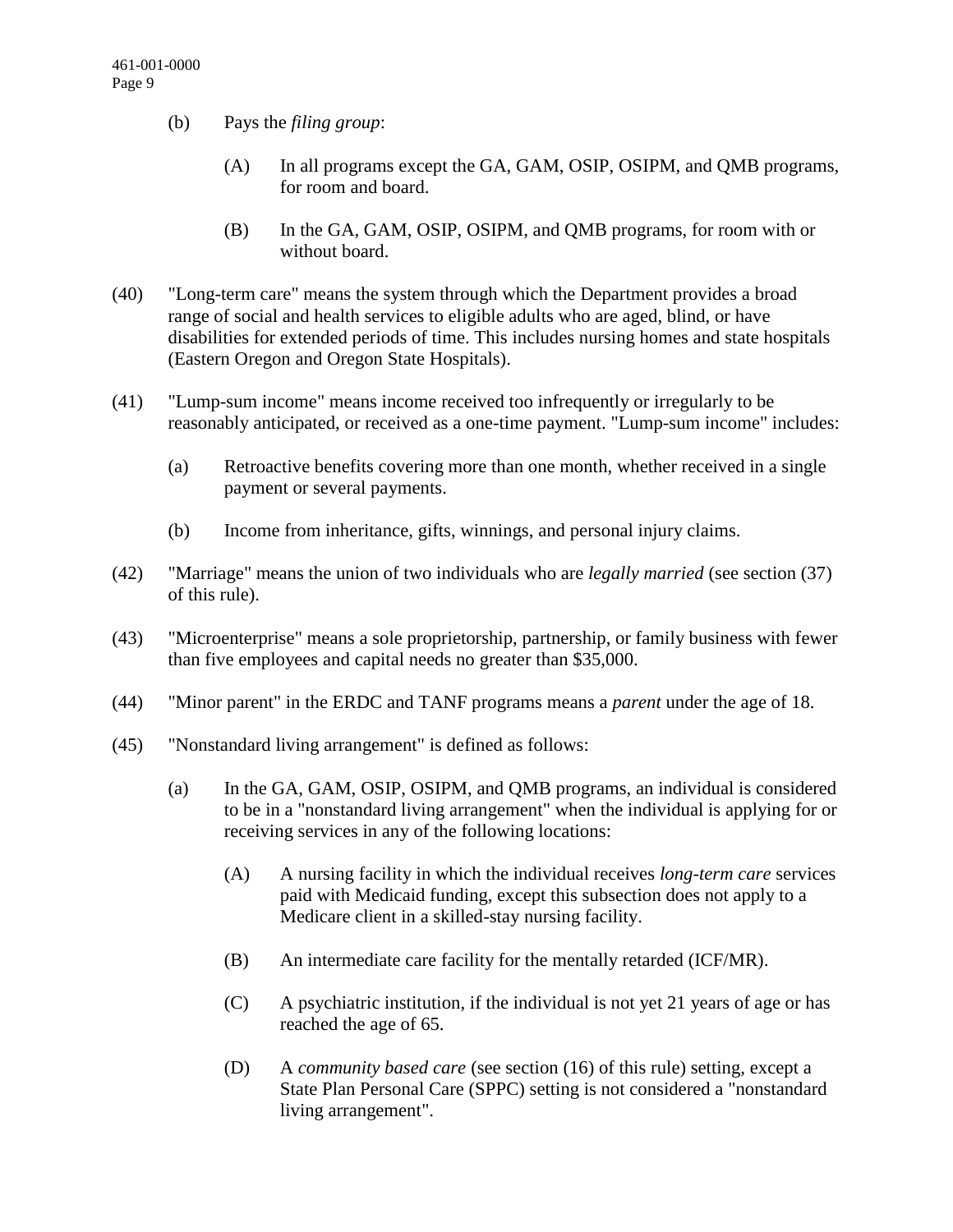- (b) In all programs except GA, GAM, OSIP, OSIPM, and QMB, "nonstandard living arrangement" means each of the following locations:
	- (A) Foster care.
	- (B) Residential Care facility.
	- (C) Drug or alcohol residential treatment facility.
	- (D) Homeless or domestic violence shelter.
	- (E) Lodging house if paying for room and board.
	- (F) Correctional facility.
	- (G) Medical institution.
- (46) "OCCS" is the Office of Client and Community Services, part of the Medical Assistance Programs under the Oregon Health Authority responsible for OCCS medical program *eligibility* policy, community outreach, OCCS Medical Program *eligibility* determinations, and the OHA Customer Service Call Center.
- (47) "OCCS Medical Programs" refers to programs for which *eligibility* policy can be found in OAR chapter 410, division 410-200 of Oregon Administrative Rules, and includes CEC, CEM, MAA, MAF, EXT, OHP, Substitute Care, BCCTP, and MAGI Medicaid/CHIP programs, including:
	- (a) MAGI Adult;
	- (b) MAGI Child;
	- (c) MAGI Parent or Other Caretaker Relative;
	- (d) MAGI Pregnant Woman; and
	- (e) MAGI CHIP.
- (48) "Ongoing month" means one of the following:
	- (a) For all programs except the SNAP program, any month following the *initial month* (see section (35) of this rule) of *eligibility*, if there is no break in the program benefit of one or more calendar months.
	- (b) For the SNAP program, any month in the *certification period* (see section (14) of this rule) following the *initial month* of *eligibility*.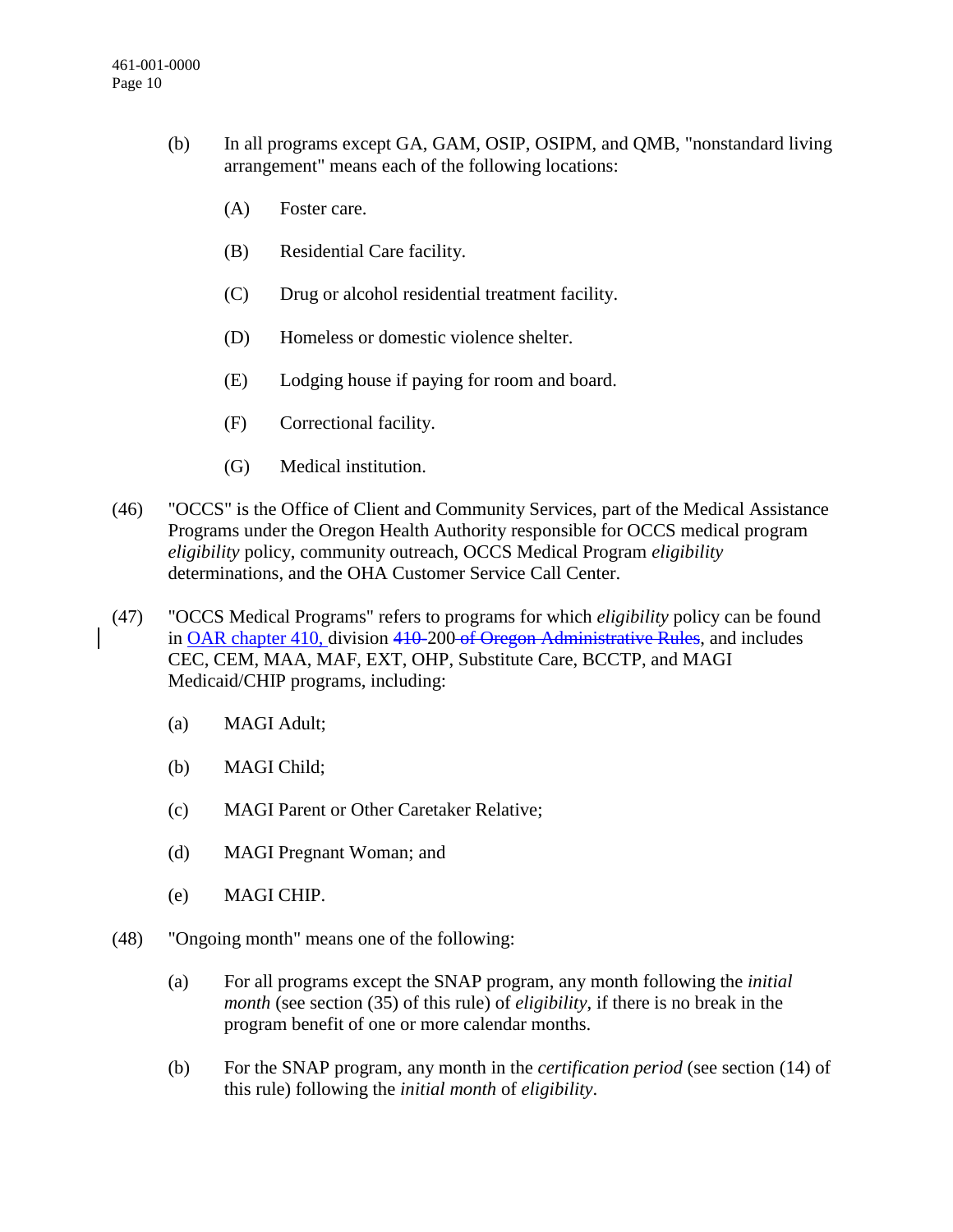461-001-0000 Page 11

- (49) "Parent" for all programs except the JPI and SNAP programs, means the biological or legal mother or father of an individual or unborn child. For the SNAP program, a "parent" means the biological or legal mother or father of an individual. For the JPI program, a "parent" means the biological or legal mother or father of a *child* under the age of 18.
	- (a) If the mother lives with a male and either she or the male claims that he is the father of the *child* or unborn, and no one else claims to be the father, he is treated as the father even if paternity has not been legally established.
	- (b) A stepparent relationship exists if:
		- (A) The individual is *legally married* to the child's biological or adoptive parent; and
		- (B) The *marriage* has not been terminated by legal separation, divorce, or death.
	- (c) A legal adoption erases all prior legal and blood relationships and establishes the adoptive parent as the legal parent. However, the biological parent is also considered a "parent" if both of the following are true:
		- (A) The *child* lives with the biological parent; and
		- (B) The legal parent has given up care, control, and supervision of the *child*.
- (50) "Payment month" means, for all programs except EA, the calendar month for which benefits are issued.
- (51) "Payment period" means, for EA, the 30-day period starting with the date the first payment is issued and ending on the 30th day after the date the payment is issued.
- (52) "Periodic income" means income received on a regular basis less often than monthly.
- (53) "Primary person" for all programs except the SNAP program, means the *filing group* member who is responsible for providing information necessary to determine *eligibility* and calculate benefits. The "primary person" for individual programs is as follows:
	- (a) For the TANF program, the *parent* or *caretaker relative*.
	- (b) For the ERDC program, the *caretaker*.
	- (c) For SNAP, see OAR 461-001-0015.
	- (d) For the GA, GAM, OSIP, OSIPM, QMB, REF, and REFM programs: the client or client's *spouse*.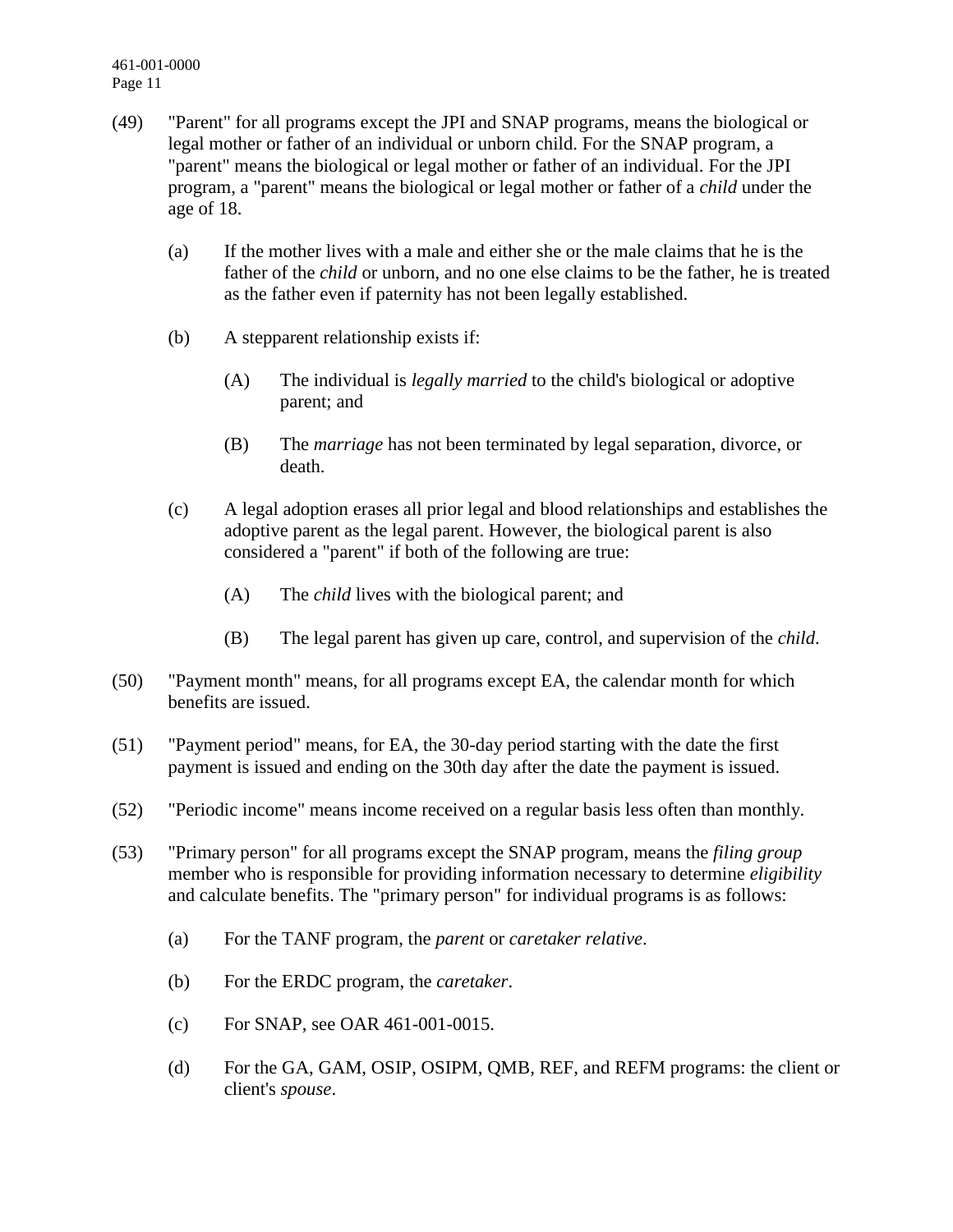- (54) "Qualified Partnership Policy" means a long-term care insurance policy meeting the requirements of OAR 836-052-0531 that was either:
	- (a) Issued while the individual was a resident in Oregon on January 1, 2008 or later; or
	- (b) Issued in another state while the individual was a resident of that state on or after the effective date of that state's federally approved State Plan Amendment to issue qualified partnership policies.
- (55) "Real property" means land, buildings, and whatever is erected on or affixed to the land and taxed as "real property".
- (56) "Reimbursement" means money or in-kind compensation provided specifically for an identified expense.
- (57) "Safe homes" mean private homes that provide a few nights lodging to victims of *domestic violence*. The homes must be recognized as such by the local domestic violence agency, such as crisis hot lines and shelters.
- (58) "Shelter costs" mean, in all programs except the SNAP program, housing costs (rent or mortgage payments, property taxes) and utility costs, not including cable TV or non-basic telephone charges. In the SNAP program, see OAR 461-160-0420.
- (59) "Shelter-in-kind" means an agency or individual outside the *financial group* provides the shelter of the *financial group*, or makes a payment to a third party for some or all of the *shelter costs* (see section (58) of this rule) of the *financial group*. "Shelter-in-kind" does not include temporary shelter provided by a domestic violence shelter, homeless shelter, or residential alcohol and drug treatment facilities or situations where no shelter is being provided, such as sleeping in a doorway, park, or bus station.
- (60) "Sibling" means the brother or sister of an individual. "Blood-related" means they share at least one biological or adoptive parent. "Step" means they are not related by blood, but are related by the *marriage* of their parents.
- (61) "Spousal support" means income paid (voluntarily, per court order, or per administrative order) by a separated or divorced *spouse* to a member of the *financial group*.
- (62) "Spouse" means an individual who is *legally married* to another individual.
- (63) "Stable income" means income that is the same amount each time it is received.
- (64) "Standard living arrangement" means a location that does not qualify as a *nonstandard living arrangement*.
- (65) "Teen parent" means, for TANF and JOBS, a *parent* under the age of 20 who has not completed a high school diploma or GED.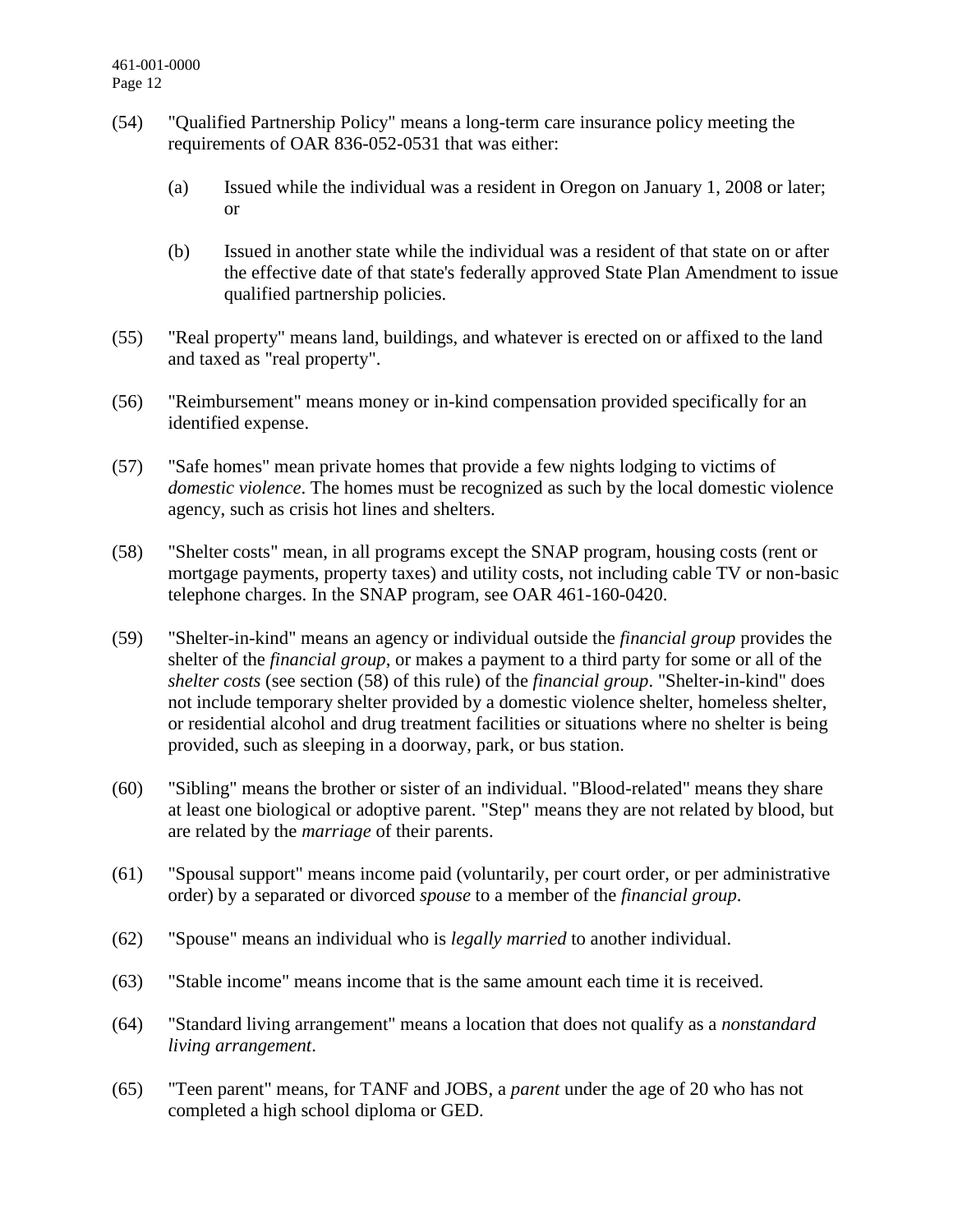- (66) "Timely continuing benefit decision notice" means a *decision notice* that informs the individual of the right to continued benefits and is mailed no later than the time requirements in OAR 461-175-0050.
- (67) "Trust funds" mean money, securities, or similar property held by an individual or institution for the benefit of another individual.
- (68) "USDA meal reimbursements" mean cash reimbursements made by the Oregon Department of Education for family day-care providers who serve snacks and meals to children in their care.
- (69) "Variable income" means earned or unearned income that is not always received in the same amount each month.

Stat. Auth.: ORS 409.050, 411.060, 411.070, 411.404, 411.706, 411.816, 412.006, 412.014, 412.049, 413.085, 414.685 Stats. Implemented: ORS 409.010, 409.050, 411.060, 411.070, 411.404, 411.816, 411.837, 412.001, 412.006, 412.014, 412.049, 413.085, 414.685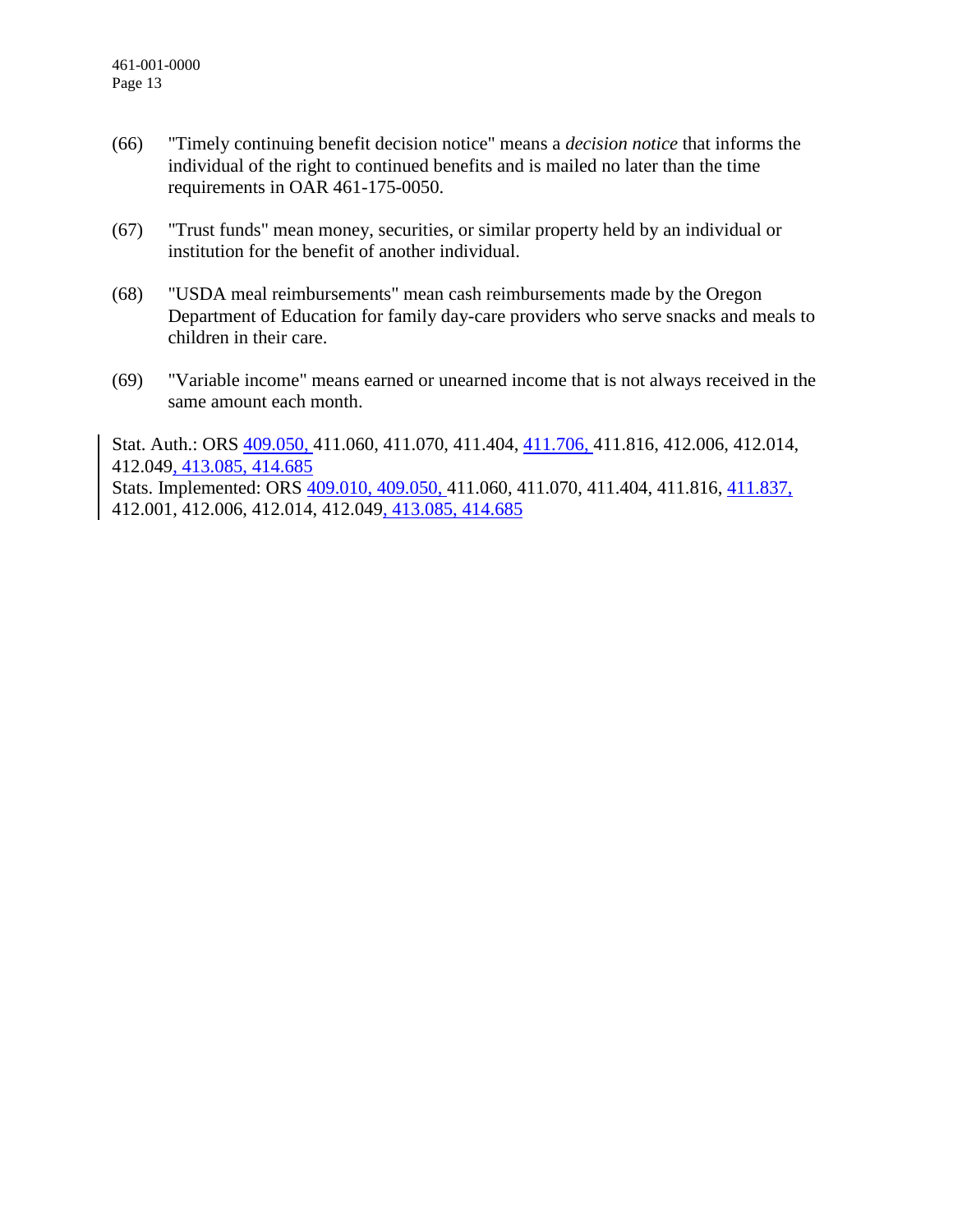461-115-0230 Eff. 7-1-14 Eff. 10-1-15 Interviews (1) In the REF, REFM, and TANF programs, the Department may conduct a required faceto-face interview by telephone or home visit if an *authorized representative* (see OAR 461-001-0000 and 461-115-0090) has not been appointed, and participating in a face-toface interview is a *hardship* (see section (2) of this rule) for the household. (2) For the purposes of this rule, "hardship" includes, but is not limited to: (a) Care of a household member; (b) A client's An individual's age, *disability* (see OAR 461-001-0000), or illness;

- (c) A commute of more than two hours from the client's individual's residence to the nearest *branch office* (see OAR 461-001-0000);
- (d) A conflict between the *elient's* individual's work or training schedule and the business hours of the *branch office*; and
- (e) Transportation difficulties due to prolonged severe weather or financial hardship.
- (3) In the SNAP program:
	- (a) An interview must be scheduled so that the filing group (see OAR 461-110-0370) has at least ten days to provide any needed verification before the deadline under OAR 461-115-0210.

**Formatte** 

- (b) A face-to-face interview must be granted at the applicant's request.
- (c) When an applicant misses the first scheduled interview appointment, the Department must inform the applicant by regular mail of the missed interview.
- (d) An applicant who fails to attend a scheduled interview must contact the Department no later than 30 days following the *filing date* (OAR 461-115-0040) to be eligible for benefits.
- (e) An *adult* (see OAR 461-001-0015) in the filing group or the *authorized representative* of the *filing group* is interviewed once every 12 months. **Formatte Formatte**
- (4) In the ERDC program:

| (a) | Except as provided otherwise in subsection (c) of this section, an interview with                    |                 |
|-----|------------------------------------------------------------------------------------------------------|-----------------|
|     | an adult in the filing group (see OAR 461-110-0350) or the <i>authorized</i>                         | <b>Formatte</b> |
|     | <i>representative</i> of the <i>filing</i> group is required to process an initial application and a | <b>Formatte</b> |
|     | renewal of benefits.                                                                                 |                 |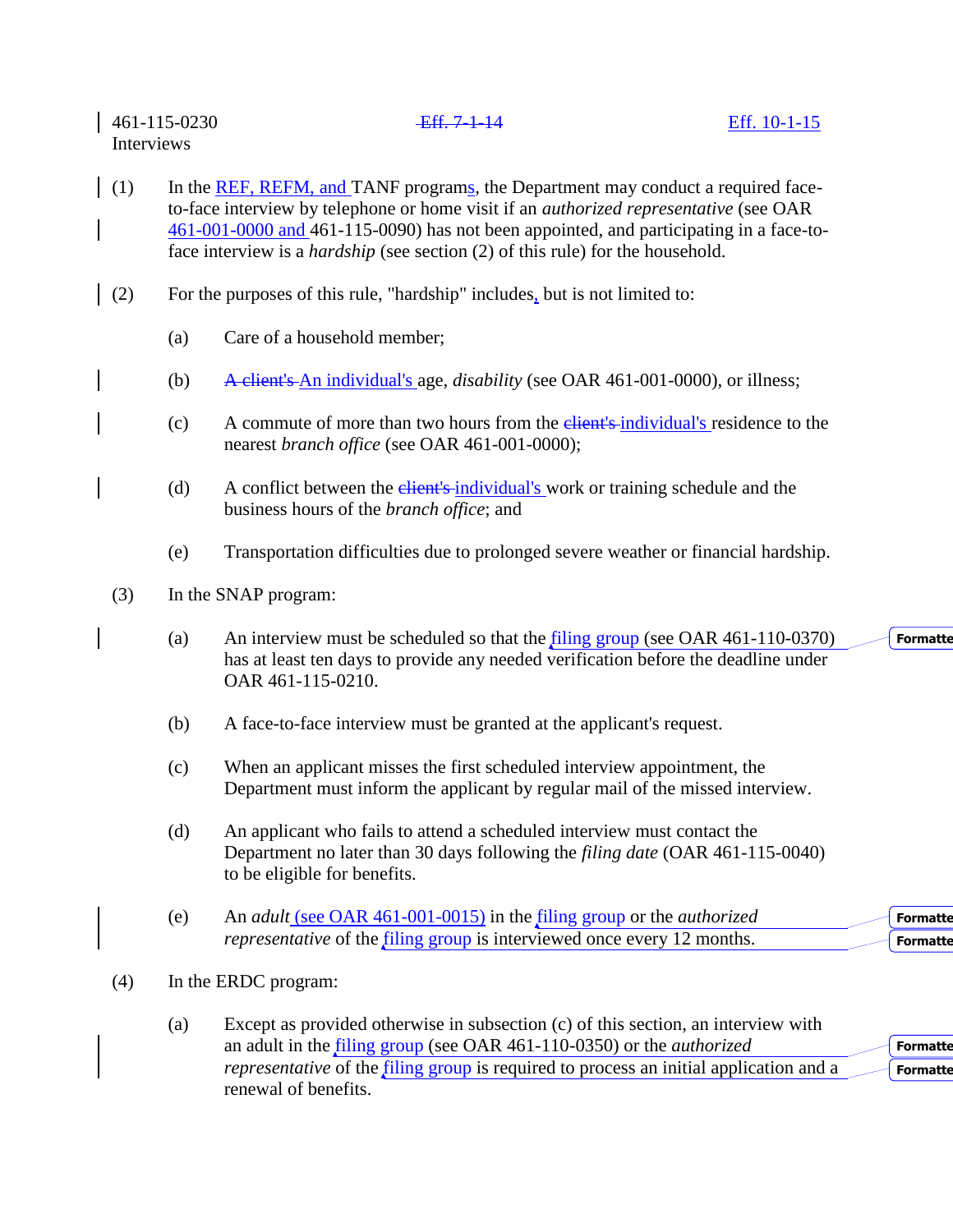- (b) A phone interview is preferred; however, a face-to-face interview must be granted at the applicant's request.
- (c) An interview is not required when the Department has implemented the Child Care Reservation List and it is determined that a *decision notice* of ineligibility will be sent under OAR 461-115-0016.
- (5) In the OSIPM and QMB programs, except for individuals who are *assumed eligible* (see OAR 461-135-0010), the Department must complete an interview face-to-face in the *branch office*, by telephone, or during a home visit with the client at least one applicant who is 18 years of age or older or client's an applicant's *authorized representative*:

(a)  $at$  At initial application and at.

(b) At redetermination except individuals who are *assumed eligible* (see OAR 461- 135-0010). The interview may be completed face-to-face in the *branch office*, by telephone, or during a home visit.

Stat. Auth.: ORS 409.050, 411.060, 411.404, 411.704, 411.706, 411.816, 412.049, 414.025, 414.231, 414.826, 414.831, 414.839

Stats. Implemented: ORS 409.010, 409.050, 411.060, 411.070, 411.404, 411.704, 411.706, 411.816, 412.049, 414.025, 414.231, 414.826, 414.831, 414.839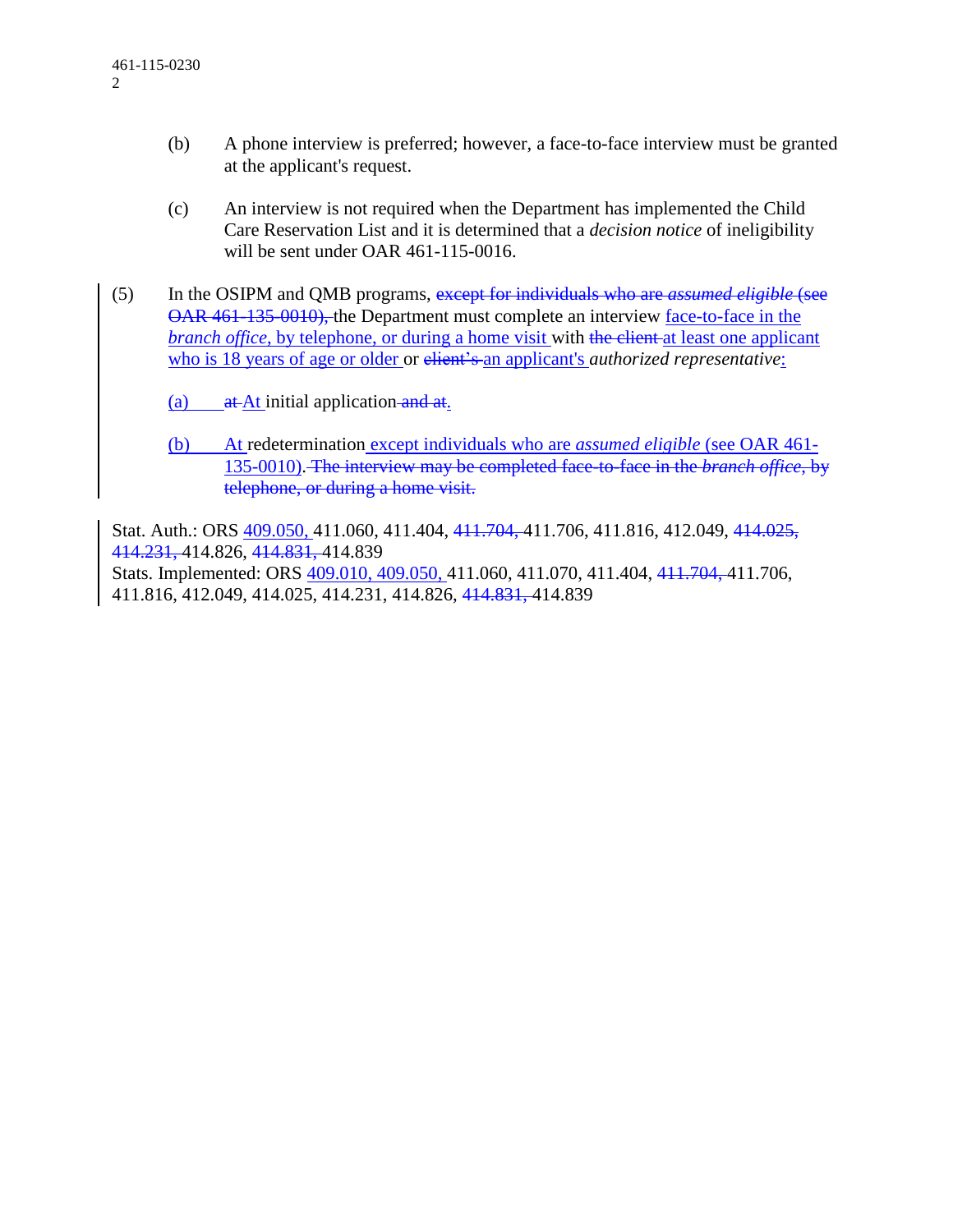## 461-115-0700 Eff. 1-1-08 Eff. 10-1-15 Required Verification; GA, GAM, OSIP, OSIPM, QMB

In the GA, GAM, OSIP, OSIPM, and QMB programs:

- (1) Except as provided in section (2) of this rule, all *eligibility* (see OAR 461-001-0000) factors must be verified at initial application, when there is a change to any factor, and whenever *eligibility* for benefits becomes questionable.
- (2) If the total *countable* (see OAR 461-001-0000) reported value of gross "liquid resources" of the *financial group* (see OAR 461-110-0530) do not exceed \$1,250, is less than \$400, verification of the value of the "liquid resources" is only required if questionable. For the purposes of this rule, "liquid resources" include cash as well as other resources that can be converted to cash within 20 business days, except that the cash surrender value of a life insurance policy is not considered a liquid resource.

Stat. Auth.: ORS 409.050, 411.060, 411.070, 411.404, 411.706, 413.085, 414.042 414.685 Stats. Implemented: ORS 409.010, 409.050, 411.060, 411.070, 411.404, 411.706, 413.085, 414.042 414.685, 414.839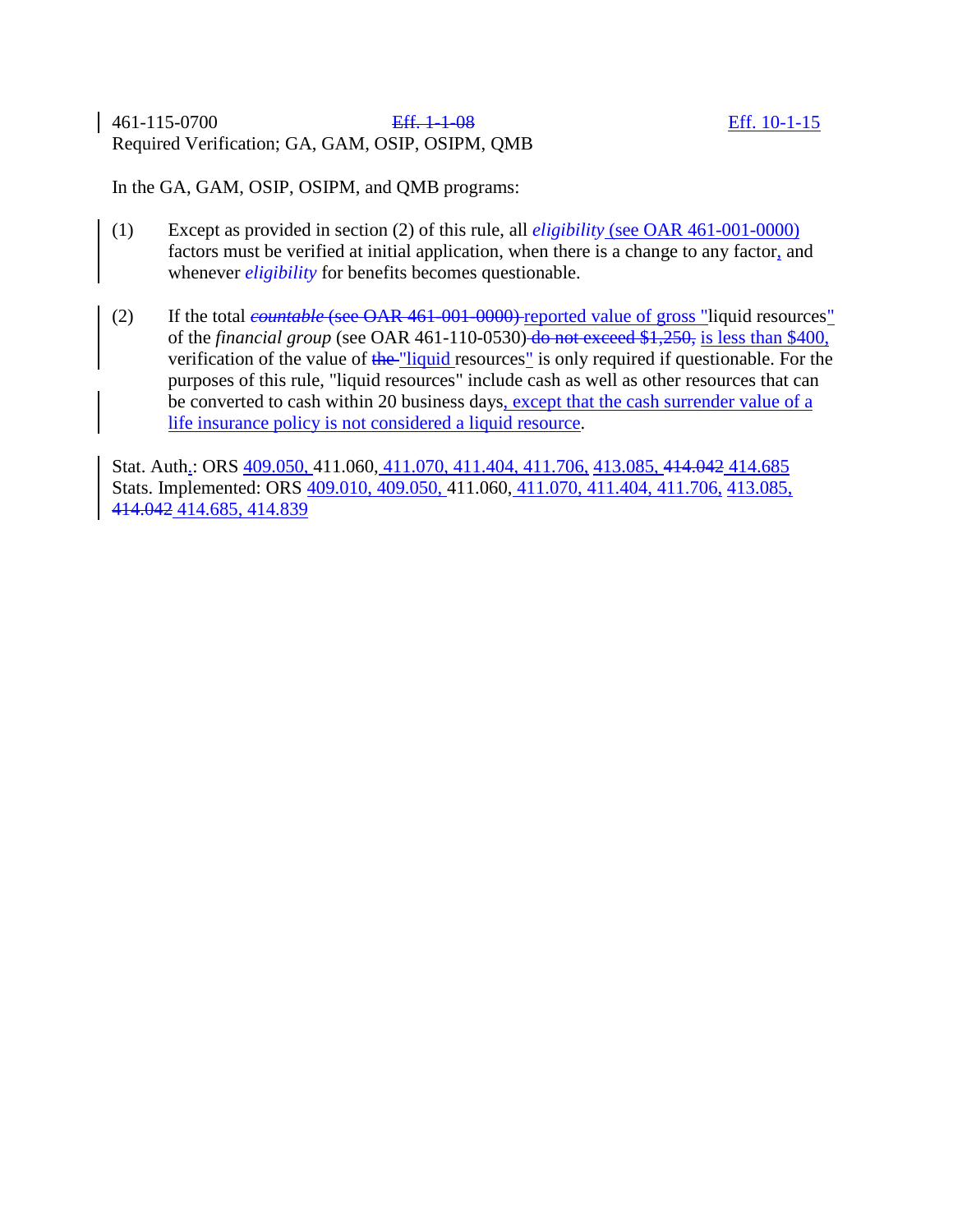461-120-0310 Eff. 1-1-14 Eff. 10-1-15 Assignment of Support Rights; Not SNAP

In all programs except the SNAP program:

- (1) To be eligible for any program funded in whole or in part with federal grants under Title IV-A (TANF) of the Social Security Act, the filing group (see OAR 461-110-0310) must assign to the state its right to receive, from any other person, child support that accrues during any time period that the group receives assistance, not to exceed the total amount of assistance paid.
- (2) To be eligible for any program funded in whole or in part with federal grants under Title IV-E of the Social Security Act, the filing group must assign to the state its right to receive, from any other person, child support that has accrued or that accrues during any time period that the group receives assistance, not to exceed the total amount of assistance paid.
- (3) To be eligible for the OSIPM program, a filing group (see OAR 461-110-0410) must assign to the state the right of any Medicaid-eligible *child* (see OAR 461-001-0000) in the filing group to receive any cash medical support that accrues while the group receives assistance, not to exceed the total amount of assistance paid.
- (4) Cash medical support received by the Department  $\frac{1}{w}$  be is retained by the Department as is necessary to reimburse the Department for OSIPM program medical assistance payments made on behalf of an individual with respect to whom such assignment was executed. Once yearly, the remainder of such amount retained will be paid to such individual. To allow adequate time for reporting and payment of incurred medical services, the Department initiates reconciliation 12 months after termination of OSIPM benefits and subsequently issues any resulting refund to the individual or the individual's legal guardian.
- (5) When the Department provides benefits or services for the support of a *child* who is in a filing group in any program funded in whole or in part with a federal grant under Title IV-A (TANF) or IV-E of the Social Security Act, the right to child support for that *child*  that any individual may have is deemed to be assigned to the state by operation of law.

Stat. Auth.: ORS 409.050, 411.060, 411.070, 411.404, 411.706, 412.024, 412.049, 413.085, 414.685

Stats. Implemented: ORS 409.010, 409.050, 411.060, 411.070, 411.404, 412.001, 412.024, 412.049, 413.085, 414.025, 414.685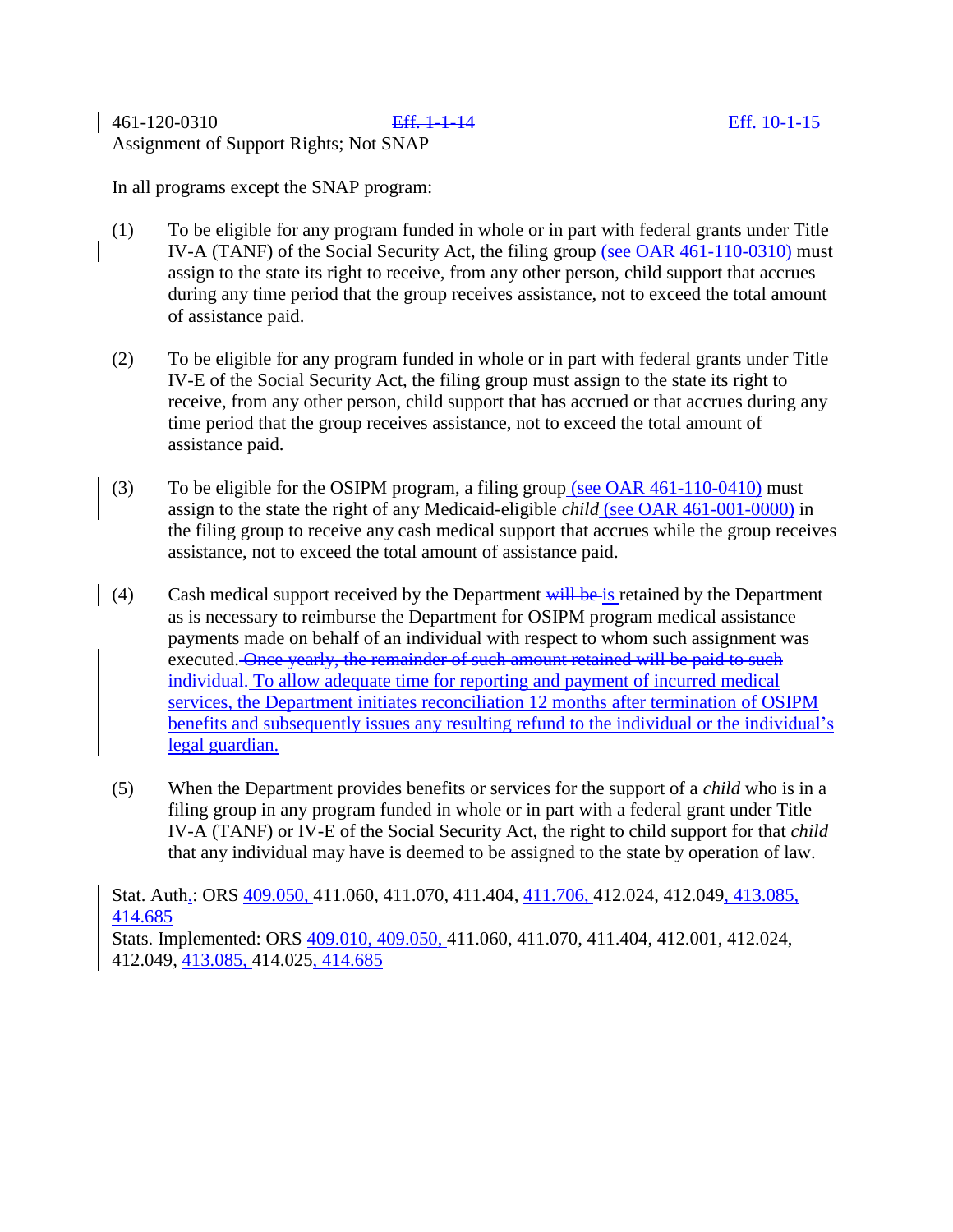## (1) Except as provided in sections (2) to (4) of this rule:

- (a) In the SNAP program, a resource owned jointly by a client and another person individual is available in its entirety to the client.
- (b) In all other programs, jointly-owned resources are available to members of a *financial group* (see OAR 461-110-0530) only to the extent they own the resource; except that in the OSIPM and QMB programs, jointly-owned "liquid resources" (including bank and other financial institution accounts) are assumed to be available in their entirety to the client. The client has the right to provide evidence rebutting the ownership assumption. For the purposes of this rule, "liquid resources" include means cash as well as other resources that can be converted to cash within 20 business days.
- (2) A resource is not available to a client in each of the following situations:
	- (a) The client has a legal interest in the resource, but the resource is not in the client's possession and the client is unable to gain possession of it. In the REF and REFM programs, if a resource remains in the applicant's country of origin, it is not available.
	- (b) The resource is jointly owned with others not in the *financial group* who are unwilling to sell their interest in the resource, and the client's interest is not reasonably saleable.
	- (c) The client verifiably lacks the competence to gain access to or use the resource and there is no legal representative available to act on the client's behalf.
	- (d) The client is a victim of *domestic violence* (see OAR 461-001-0000) and:
		- (A) Attempting to use the resource would subject the client to risk of *domestic violence*; or
		- (B) The client is using the resource to avoid the abusive situation.
	- (e) Except as provided in OAR 461-145-0540, the resource is included in an irrevocable or restricted trust and cannot may not be used to meet the basic monthly needs of the *financial group*.
	- (f) In the OSIP, OSIPM, and QMB programs, there is a legal bar to the sale of the resource.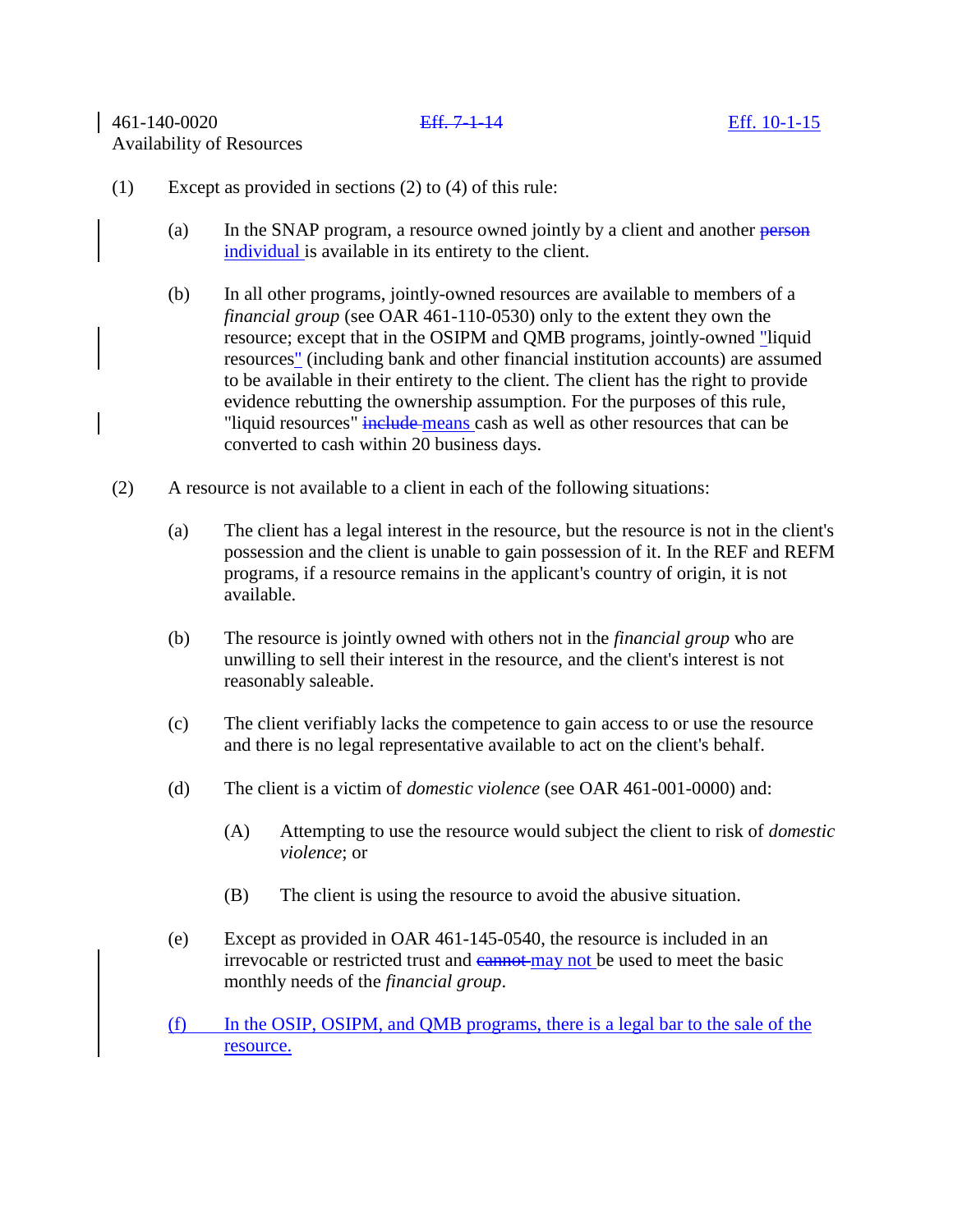- (3) A resource is not considered available during the time the owner does not know he or she owns the resource.
- (4) If a resource is subject to an early withdrawal penalty, the amount of the penalty is not available.

Stat. Auth.: ORS 409.050, 411.060, 411.070, 411.404, 411.706, 411.816, 412.014, 412.049, 413.085, 414,685

Stats. Implemented: ORS 409.010, 409.050, 411.060, 411.070, 411.404, 411.706, 411.816, 412.014, 412.049, 413.085, 414.685, 414.839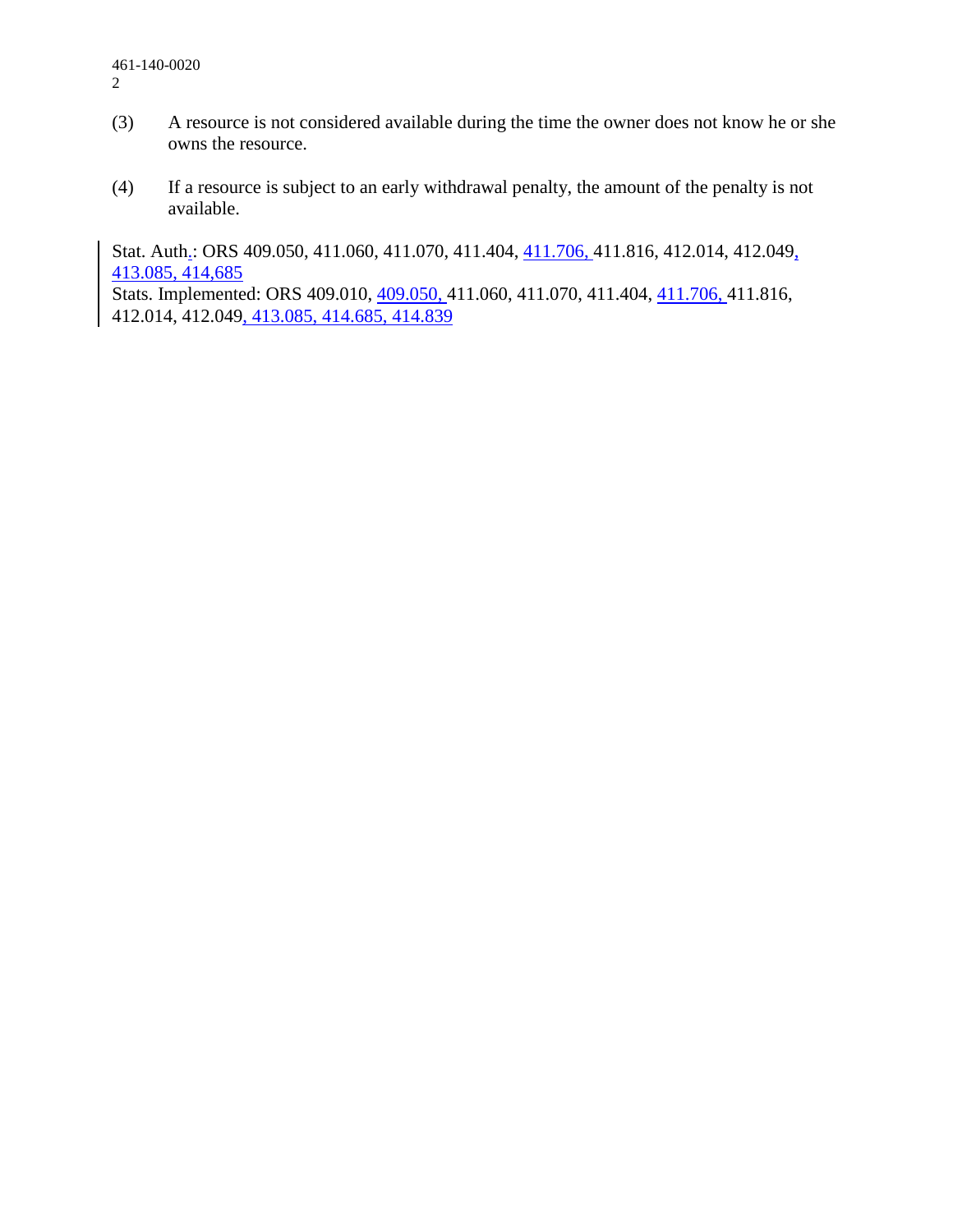# 461-140-0040 Eff. 3-19-15 Eff. 10-1-15 Determining Availability of Income

- (2) Income is considered available the date it is received or the date a member of the *financial group* (see OAR 461-110-0530) has a legal right to the payment and the legal ability to make it available, whichever is earlier, except as follows:
	- (a) Income usually paid monthly or on some other regular payment schedule is considered available on the regular payment date if the date of payment is changed because of a holiday or weekend.
	- (b) Income withheld or diverted at the request of an individual is considered available on the date the income would have been paid without the withholding or diversion.
	- (c) An advance or draw of earned income is considered available on the date it is received.
	- (d) Income that is averaged, annualized, converted, or prorated is considered available throughout the period for which the calculation applies.
	- (e) A payment due to a member of the *financial group*, but paid to a third party for a household expense, is considered available when the third party receives the payment.
	- (f) In prospective budgeting, income is considered available in the month the income is expected to be received (see OAR 461-150-0020).
	- (g) In the OSIP, OSIPM, and QMB programs, except for self-employment (see OAR 461-145-0915), wages that are earned in one period of time but paid in another are considered available when they are received, such as a teacher who works for nine months but is paid over twelve.
- (3) The following income is considered available even if not received:
	- (a) Deemed income.
	- (b) In the ERDC, REF, REFM, and TANF programs, the portion of a payment from an assistance program, such as public assistance, unemployment compensation, or Social Security, withheld to repay an overpayment.
	- (c) In the GA, GAM, OSIPM, and QMB programs, the portion of a payment from an assistance program (such as public assistance, unemployment compensation, or Social Security) withheld to repay an overpayment of the same source: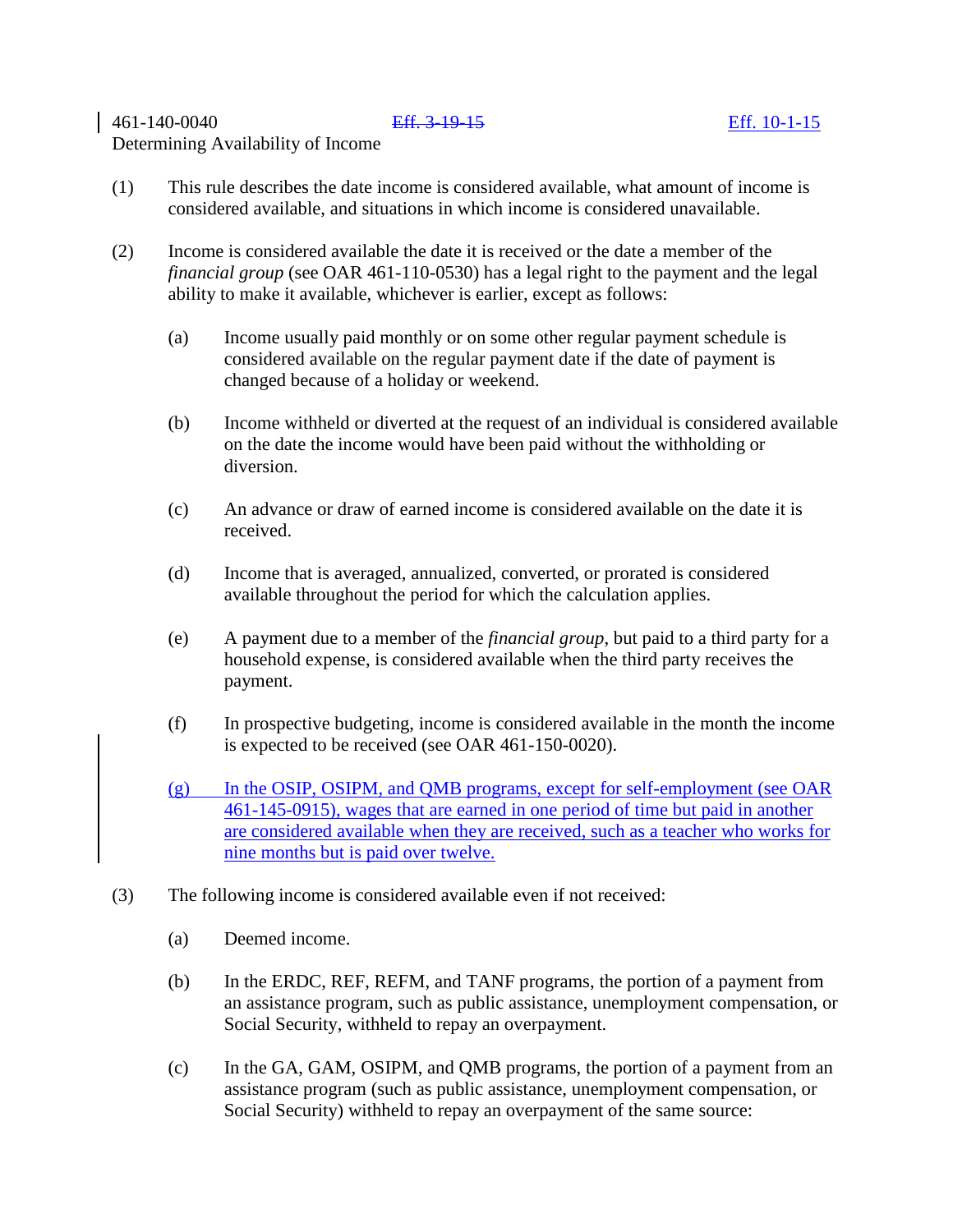- (A) If withheld prior to July 1, 2014.
- (B) If withheld on or after July 1, 2014 and:
	- (i) No member of the *financial group* was receiving GA, GAM, OSIP, OSIPM, or QMB during the period the benefit was overpaid; or
	- (ii) The withheld amount is not excluded under section-paragraph  $(5)(e)(A)$  of this rule.
- (d) In the SNAP program, the portion of a payment from the TANF program counted as disqualifying income under OAR 461-145-0105.
- (4) The amount of income considered available is the gross before deductions, such as garnishments, taxes, or other payroll deductions including flexible spending accounts.
- (5) The following income is not considered available:
	- (a) Wages withheld by an employer in violation of the law.
	- (b) Income received by another individual who does not pay the client his or her share.
	- (c) Income received by a member of the *financial group* after the individual has left the household.
	- (d) Moneys withheld from or returned to the source of the income to repay an overpayment from that source unless the repayment is *countable* (see OAR 461- 001-0000)--
		- (A) In the SNAP program, under OAR 461-145-0105.
		- (B) In the ERDC, REF, REFM, and TANF programs, under subsection (3)(b) of this rule.
	- (e) In the GA, GAM, OSIP, OSIPM, and QMB programs:
		- (A) The portion of a payment from an assistance program, such as public assistance, unemployment compensation, or Social Security withheld on or after July 1, 2014 to repay an overpayment from the same source if at least one member of the *financial group* was receiving GA, GAM, OSIPM, or QMB during the period the benefit was overpaid. The amount considered unavailable cannot exceed the amount of the overpaid benefit previously counted in determining *eligibility* (see OAR 461-001-0000) for GA, GAM, OSIP, OSIPM, or QMB.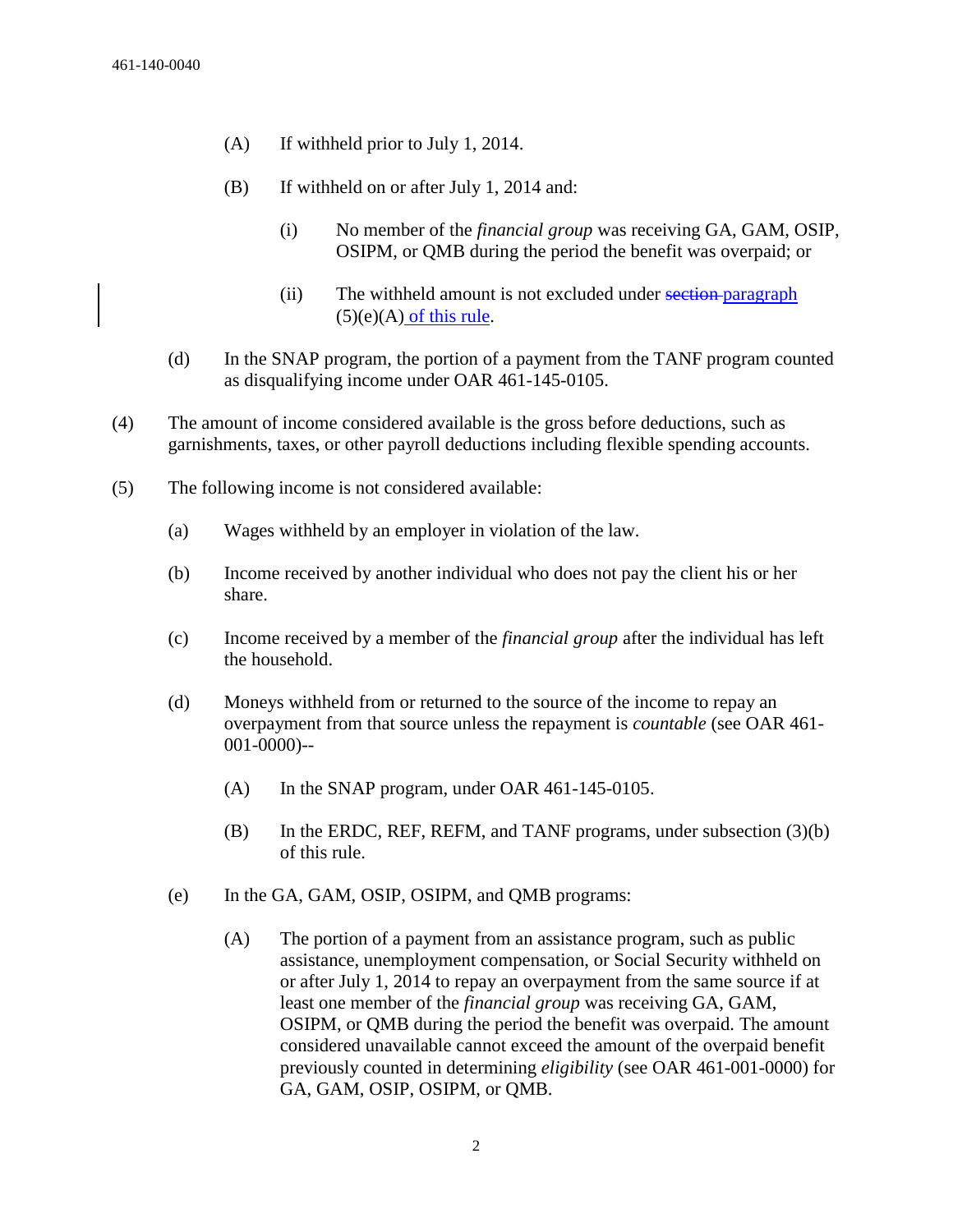- (B) Monies withheld from or returned to a source of income, when the source is not an assistance program, to repay an overpayment of the same source.
- (f) For an individual who is not self-employed, income required to be expended on an ongoing, monthly basis on an expense necessary to produce the income, such as supplies or rental of work space.
- (g) Income received by the *financial group* but intended and used for the care of an individual not in the *financial group* as follows:
	- (A) If the income is intended both for an individual in the *financial group* and an individual not in the *financial group*, the portion of the income intended for the care of the individual not in the *financial group* is considered unavailable.
	- (B) If the portion intended for the care of the individual not in the *financial group* cannot readily be identified, the income is prorated evenly among the individuals for whom the income is intended. The prorated share intended for the care of the individual not in the *financial group* is then considered unavailable.
- (h) In the ERDC, REF, REFM, SNAP, and TANF programs, income controlled by the client's abuser if the client is a victim of *domestic violence* (see OAR 461-001- 0000), the client's abuser controls the income and will not make the money available to the *filing group* (see OAR 461-110-0310), and the abuser is not in the client's *filing group*.
- (i) In the OSIP, OSIPM, and QMB programs, unearned income not received because a payment was reduced to cover expenses incurred by a member of the *financial group* to secure the payment. For example, if a retroactive check is received from a benefit program other than SSI, legal fees connected with the claim are subtracted. Or, if payment is received for damages received as a result of an accident the amount of legal, medical, or other expenses incurred by a member of the *financial group* to secure the payment are subtracted.
- (j) In the REFM program, any income used for medical or medical-related purposes.
- (6) The availability of *lump-sum income* (see OAR 461-001-0000) is covered in OAR 461- 140-0120.

Stat. Auth.: ORS 409.050, 411.060,  $411.070$ , 411.404, 411.816, 412.049, 413.085, 414.685 Stats. Implemented: ORS 409.010, 409.050, 411.060, 411.070, 411.117, 411.404, 411.706, 411.816, 412.049, 413.085, 414.685, 414.839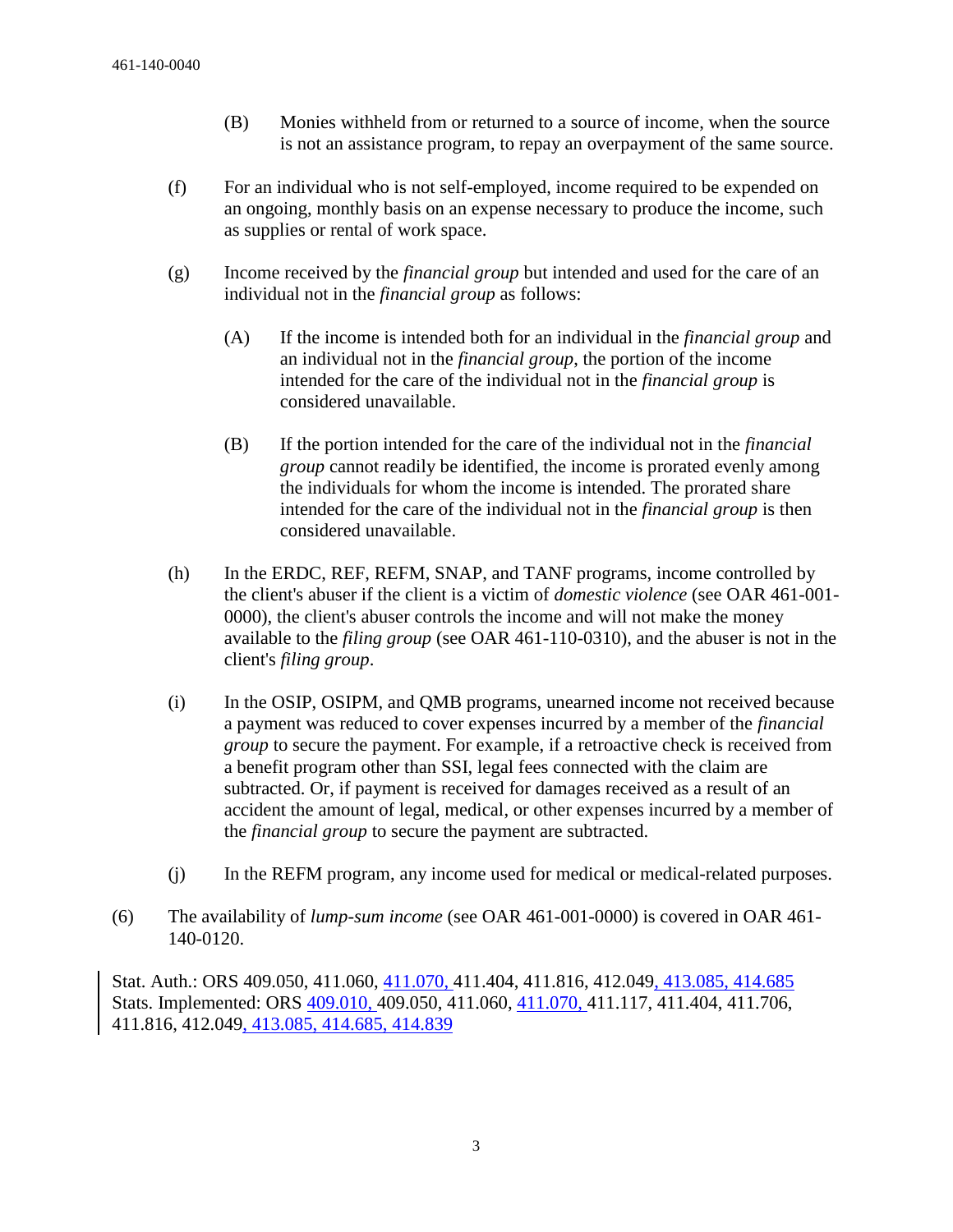461-145-0010 Eff. 4-1-07 Eff. 10-1-15 Animals

- (1) Animals that are kept as pets or raised as food for the *filing group* (OAR 461-110-0310) are excluded.
- (2) The treatment of an income-producing animal considered *income-producing property* (see OAR 461-001-0000) is covered by the *income-producing property* rules (see OAR 461-145-0250 and 461-145-0252), except that an animal is excluded as a resource if raised as food for the filing group.
- (3) In the OSIP, OSIPM, and QMB programs:
	- (a) The *fairmarketvalue* (see OAR 461-001-0000) of animals that are kept or retained for sale or resale is a *countable* (see OAR 461-001-0000) resource.
	- (b) If an animal is a source of both food and income for the *filing group*:
		- (A) The *fair market value* of the animal remains excluded.
		- (B) The proceeds of any sales of the animal or its products are counted as unearned income.

Stat. Auth.: ORS 409.050, 411.060, 411.070, 411.083, 411.404, 411.816, 412.049, 413.085, 414.685 418.100

Stats. Implemented: ORS 409.010, 409.050, 411.060, 411.070, 411.083, 411.404, 411.706, 411.816, 412.049, 411.700, 413.085, 414.685, 414.839 411.816, 418.100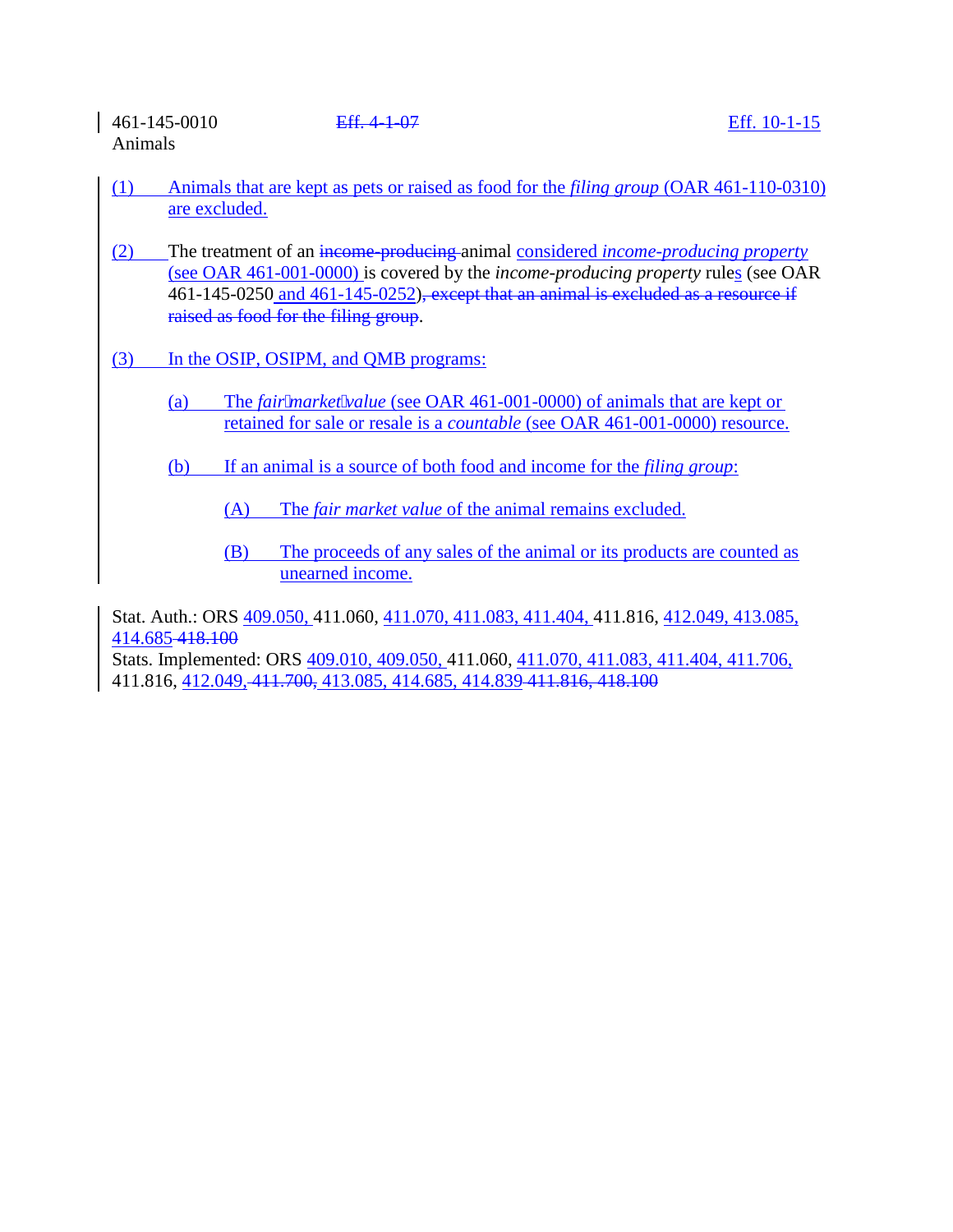# 461-145-0088 Eff. 4-1-15 Eff. 10-1-15 Corporations and Business Entities; Income and Resources; Not OSIP, OSIPM, or QMB

- (1) The value of stocks or other ownership interest in a corporation is a resource.
- (2) Assets of the corporation essential to the employment of an individual are excluded. For instance, if the corporation owns equipment used by the individual to produce income for the corporation, the equipment is an excluded resource. If an individual must own stock in the corporation as a condition of working for the corporation, the stock is an excluded resource.
- (3) Except as provided in OAR 461-140-0040(2) and section (4) of this rule, income of a corporation is not income of an individual with an ownership interest in the corporation until the income is distributed to the individual.
- (4) In the OSIP, OSIPM, REF, REFM, QMB, and SNAP programs:
	- (a) An expenditure by a business entity or corporation that benefits a *principal* (see subsection (b) of this section) -- such as a car or housing payment -- is considered available when the expenditure is made.
	- (b) For purposes of this rule, a "principal" means an individual with significant authority in a business entity or corporation, including a sole proprietor, a selfemployed person (see OAR 461-145-0910), a partner in a partnership, a member or manager of a limited liability company, and an officer or principal stockholder of a closely held corporation.
	- (c) See OAR 461-145-0130, 461-145-0280, and 461-145-0470 for the treatment of earned in-kind income.
- (5) In the SNAP program:
	- (a) Income from business entities and corporations is treated as follows:
		- (A) If an individual is actively working in a corporation, the income is treated as earned income.
		- (B) If an individual is actively working in an unincorporated business entity, refer to OAR 461-145-0910 to determine if the income is treated as earned or as self-employment.
		- (C) If an individual is no longer actively working to produce the income, the income is treated as unearned.
	- (b) Income from a limited liability company is treated as follows: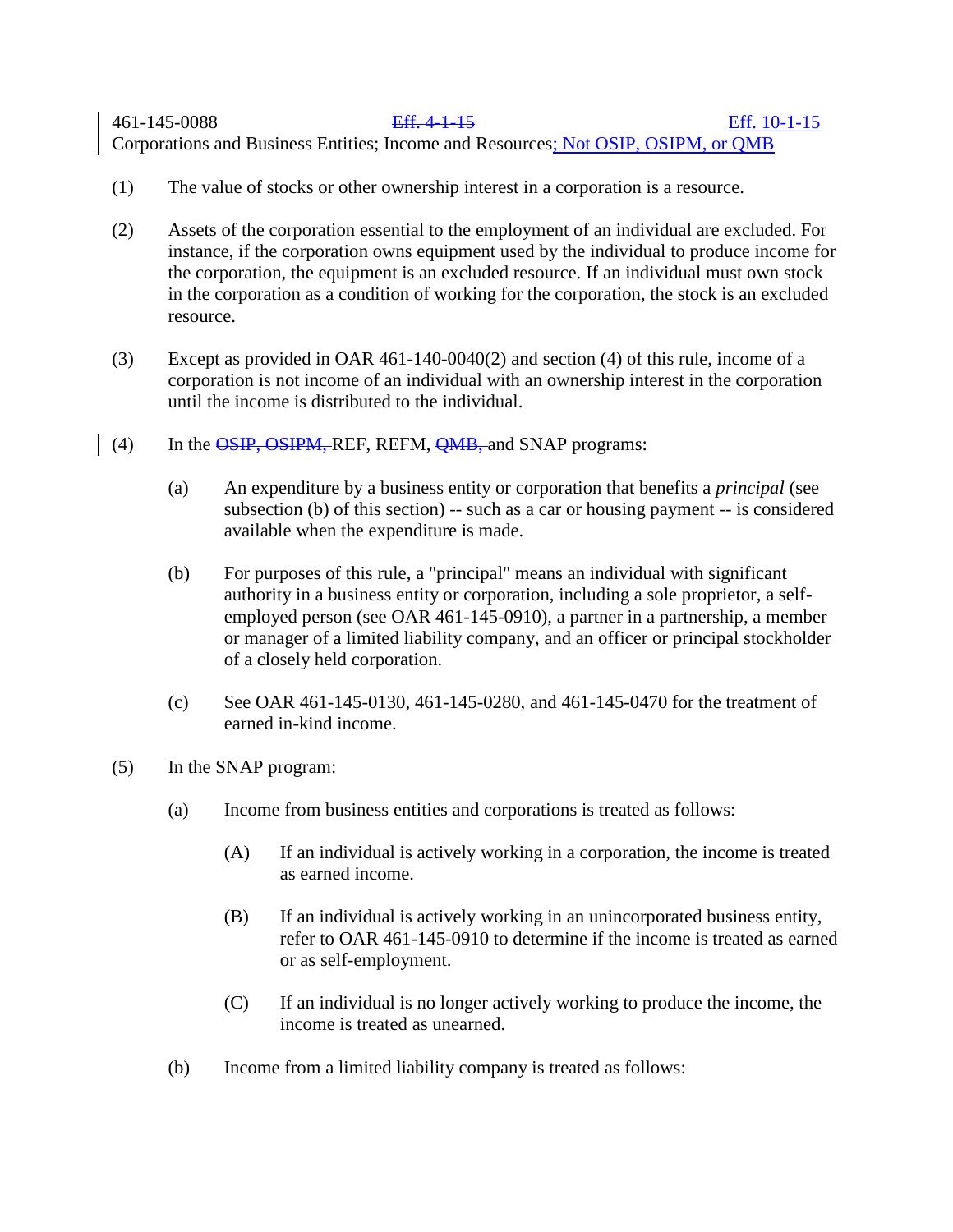- (A) If an individual is a member or a manager member, the income is treated as self-employment income.
- (B) If an individual is a manager but not a member, the income is treated as earned income.

Stat. Auth.: ORS 409.050, 411.060, 411.070, 411.404, 411.816, 412.049 Stats. Implemented: ORS 409.010, 409.050, 411.060, 411.070, 411.404, 411.706, 411.816, 412.049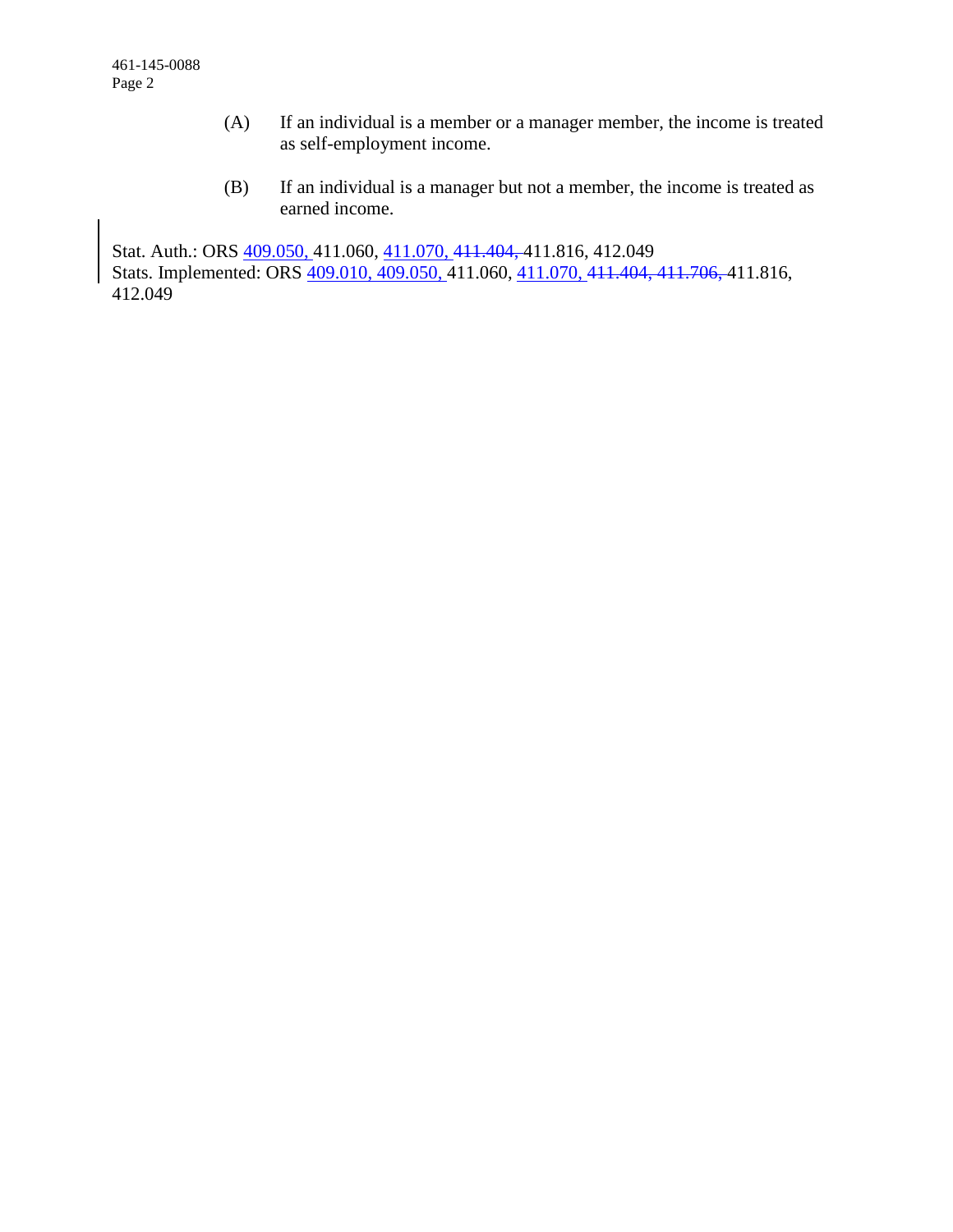461-145-0089 Adopted 10-1-15

Corporations and Other Business Entities; Income and Resources, Not Self-Employment; OSIP, OSIPM, QMB

THIS IS A NEW RULE

- (1) For purposes of this rule:
	- (a) "Business entity" includes a sole proprietorship, a partnership, and an unincorporated limited liability company.
	- (b) "Principal" means an individual with significant authority in and responsibility for the success or failure of a corporation or "business entity" (see subsection (a) of this section), including:
		- (A) A sole proprietor.
		- (B) A general partner in a partnership.
		- (C) A member or manager of a limited liability company.
		- (D) An officer or stockholder with controlling shares in a closely-held corporation.
- (2) This rule applies to an individual who has an ownership interest in:
	- (a) A corporation; or
	- (b) A *business entity*, but is not considered self-employed (see OAR 461-145-0915).
- (3) For an individual with an ownership interest in and actively working for a corporation:
	- (a) The individual cannot be considered self-employed, regardless of whether or not the individual is a *principal* (see subsection (1)(b) of this rule). Income from actively working for the corporation is treated as earned income as provided in OAR 461-145-0130.
	- (b) Dividends or profits are treated as unearned income.
	- (c) Income not paid to an individual but retained by the corporation is not considered income of the individual.
	- (d) Property and resources owned by the corporation are excluded.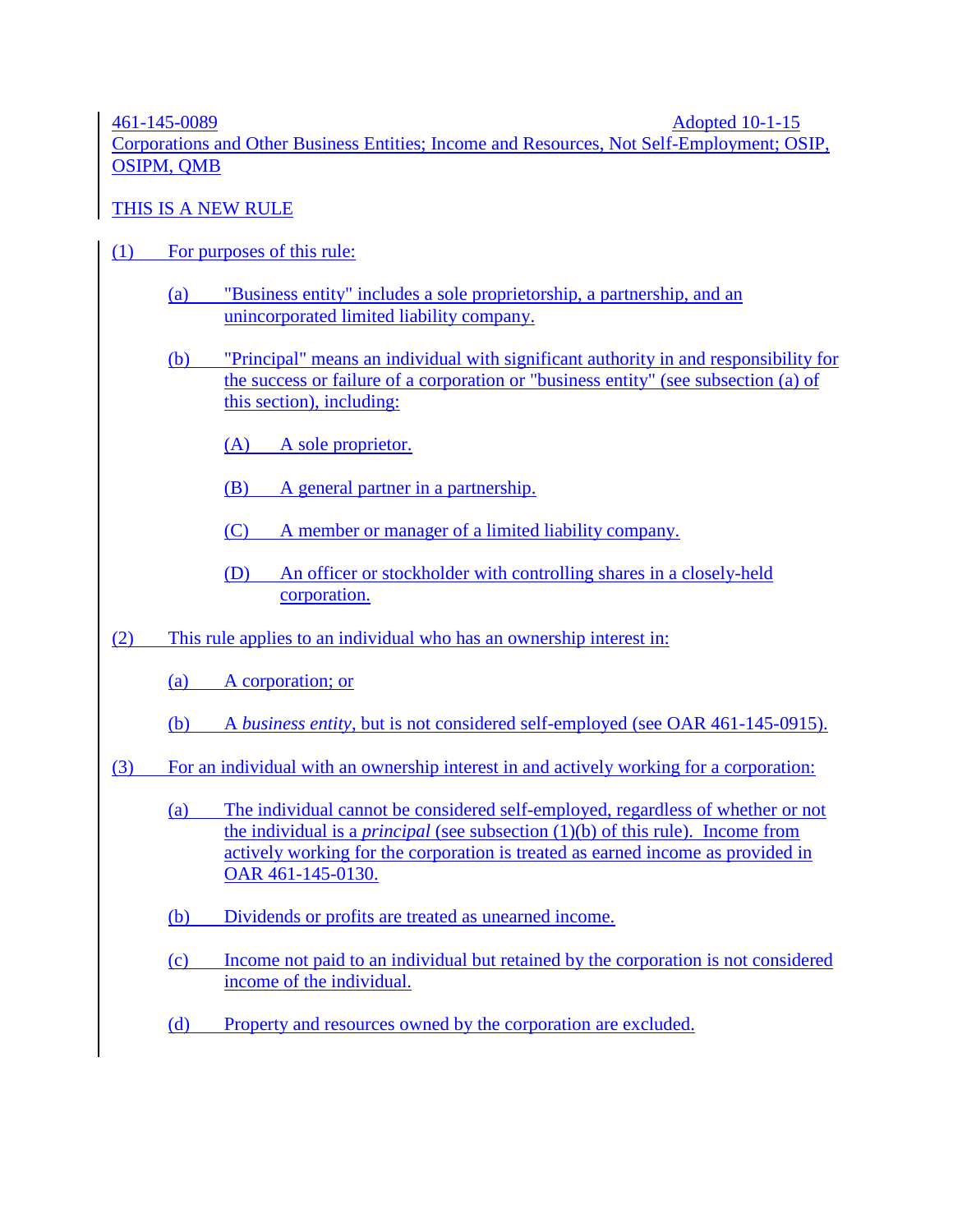- (e) If maintaining an ownership interest in a corporation is required for employment, the *equity value* (see OAR 461-001-0000) of the ownership interest is excluded; otherwise it is counted as provided in subsection (6)(a) of this rule.
- (f) Except as provided in OAR 461-145-0280, a non-business expenditure including, but not limited to, a car or housing payment – paid by the corporation that benefits the individual is treated as earned income of the individual.
- (4) If the individual has an ownership interest in a *business entity*, is considered a *principal*, and is actively working in the *business entity*, the individual is considered self-employed (see OAR 461-145-0915).
- (5) If the individual has an ownership interest in a *business entity*, is not considered a *principal*, and is actively working in the *business entity*:
	- (a) The individual's income, not including dividends or profit from the *business entity* is treated as earned income as provided in OAR 461-145-0130.
	- (b) Dividends or profits are treated as unearned income.
	- (c) If maintaining an ownership in the *business entity* is required for employment, the *equity value* of the ownership interest is excluded; otherwise it is counted in accordance with subsection (6)(a) of this rule.
	- (d) Except as provided in OAR 461-145-0280, a non-business expenditure including, but not limited to, a car or housing payment – paid by a *business entity* that benefits the individual is treated as earned income of the individual.
- (6) If the individual has an ownership interest in a corporation or *business entity*, but is not actively working in the corporation or *business entity*:
	- (a) Except as provided in OAR 461-140-0020, the *equity value* of an ownership interest in a corporation or *business entity*, such as stock in the corporation, is treated as a resource. See OAR 461-145-0520 for how to treat stock.
	- (b) Except as provided in OAR 461-140-0040, income of the individual from a corporation or *business entity* is treated as unearned income of the individual.
	- (c) Except as provided for in OAR 461-145-0280, a non-business expenditure including, but not limited to, a car or housing payment – paid by a corporation or *business entity* that benefits the individual is treated as unearned income of the individual.

Stat. Auth.: ORS 409.050, 411.060, 411.070, 411.083, 411.404, 411.706, 413.085, 414.685 Stats. Implemented: ORS 409.010, 409.050, 411.060, 411.070, 411.083, 411.404, 411.706, 413.085, 414.685, 414.839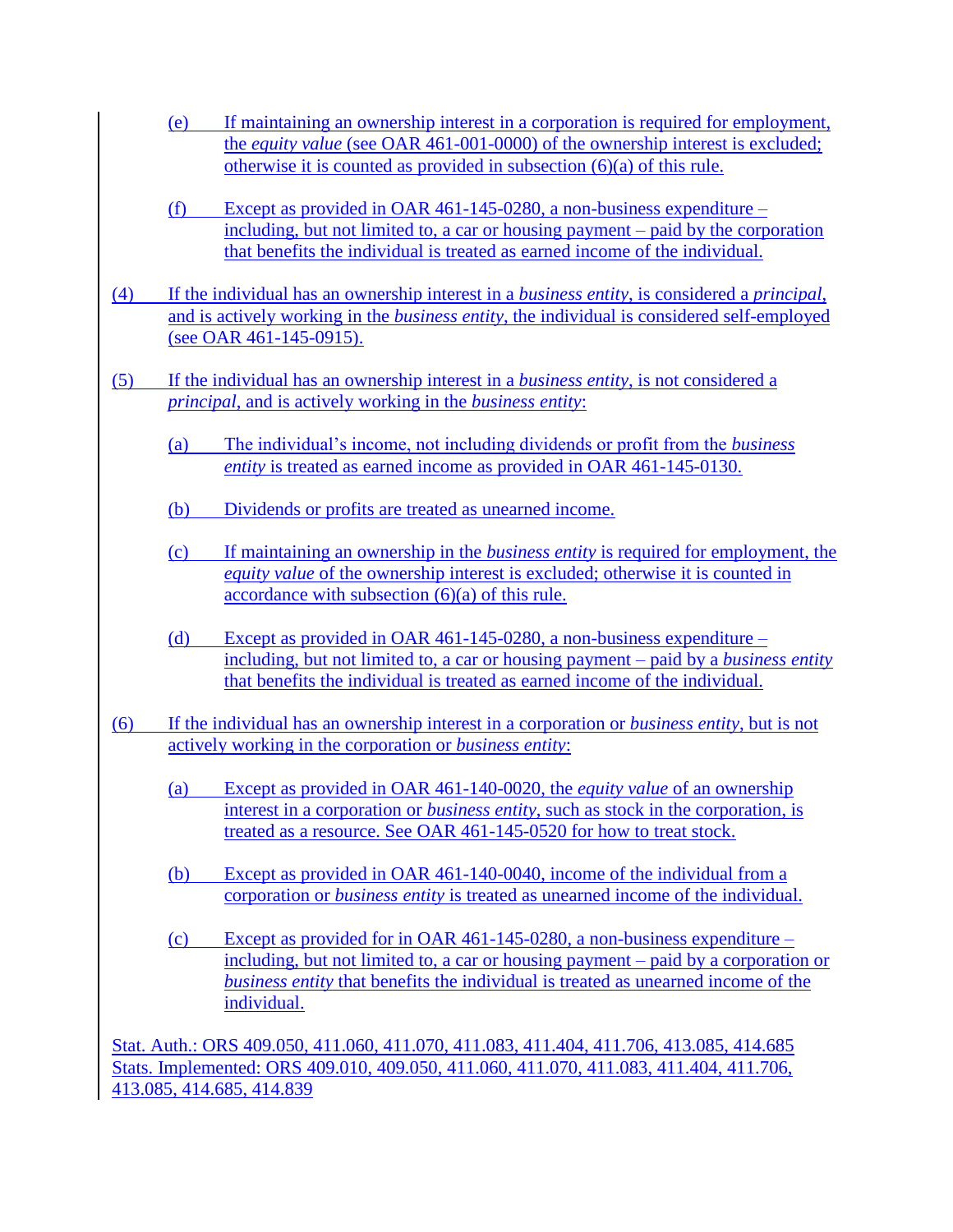461-145-0120 Eff. 4-1-15 Eff. 10-1-15 Earned Income; Defined

Earned income is income received in exchange for an individual's physical or mental labor. Earned income includes all of the following:

- (1) Compensation for services performed, including wages, salaries, commissions, tips, sick leave, vacation pay, draws, or the sale of blood or plasma.
- (2) Income from on-the-job-training, paid job experience, JOBS Plus work experience, or Welfare-to-Work work experience.
- (3) In-kind income, when an individual is an employee of the person providing the in-kind income and the income is in exchange for work performed by the individual, or when received as compensation from self-employment.
- (4) For self-employment, gross receipts and sales, including mileage reimbursements, before costs.
- $(5)$  In ---
	- (a) The SNAP program, *cafeteria plan* (see OAR 461-001-0000) benefits**,** and funds placed in a flexible spending account.
	- (b) All programs except the SNAP program, *cafeteria plan* benefits that an employee takes as cash, and funds placed in a flexible spending account.
- (6) Income from work-study.
- (7) Income from profit sharing that the individual receives monthly or periodically.
- (8) The fee for acting as an individual's representative payee, when that individual is not included in the *filing group* (see OAR 461-110-0310).
- (9) In the OSIP, OSIPM, OMB, and SNAP programs, expenditure by a business entity that substantially benefits a *principal* (see OAR 461-145-0088).
- (10) In the OSIP, OSIPM, and QMB programs, except as provided in OAR 461-145-0280, a non-business expenditure – including, but not limited to, a personal car or housing payment – paid by an individual's corporation or *business entity* (see OAR 461-145- 0089) that benefits the individual.

Stat. Auth.: ORS 409.050, 411.060, 411.070, 411.404, 411.706, 411.816, 412.049, 413.085, 414.685

Stats. Implemented: ORS 409.010, 409.050, 411.060, 411.070, 411.404, 411.706, 411.816, 412.049, 413.085, 414.685, 414.839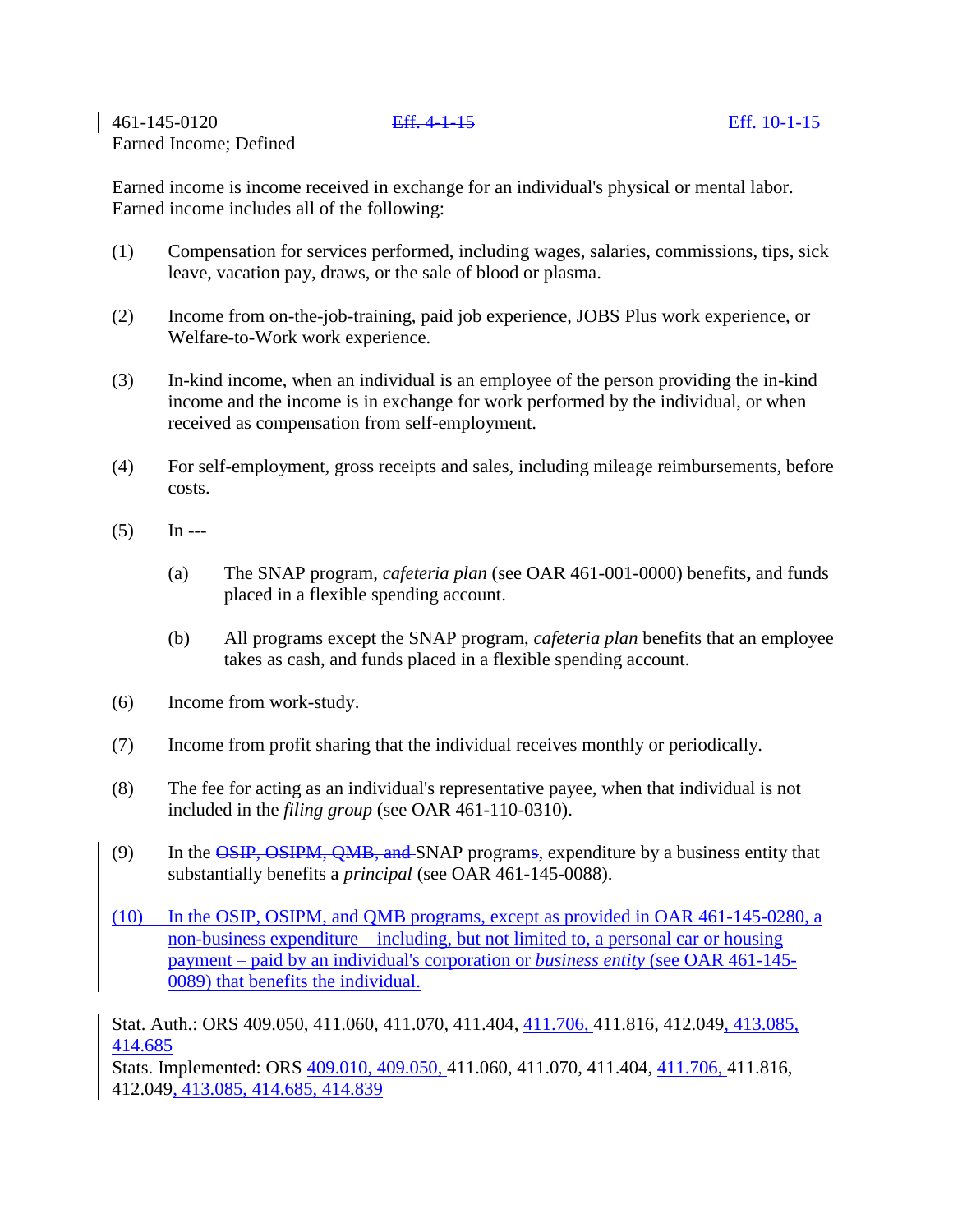461-145-0130 Eff. 4-1-15 Eff. 10-1-15 Earned Income; Treatment

- (1) Earned income (see OAR 461-145-0120) is *countable* (see OAR 461-001-0000) in determining *eligibility* (see OAR 461-001-0000) for programs, subject to the provisions in sections (2) to  $(910)$  of this rule.
- (2) JOBS Plus income is earned income and is treated as follows:
	- (a) In the SNAP program:
		- (A) JOBS Plus income earned by a TANF-PLS (see OAR 461-101- 0010(12)(a)) client:
			- (i) Is counted in determining initial SNAP program *eligibility*.
			- (ii) Is excluded in determining ongoing *eligibility*.
		- (B) JOBS Plus wages received after the individual's last month of work under a TANF-PLS JOBS Plus agreement are counted.
	- (b) In the TANF program:
		- (A) JOBS Plus income earned by an NCP-PLS (see OAR 461-101- 0010(12)(c)) client is counted in determining initial TANF *eligibility*.
		- (B) When determining the need for a TANF supplement for a TANF-PLS client, the income is treated as follows:
			- (i) It is excluded in determining the *countable* income limit and in calculating the benefit equivalency standards.
			- (ii) It is counted in calculating the wage supplement.
		- (C) JOBS Plus wages received after the individual's last month of work under a JOBS Plus agreement are counted.
	- (c) In the OSIPM and QMB programs, JOBS Plus wages received after the individual's last month of work under a TANF-PLS JOBS Plus agreement are counted.
	- (d) In all programs not covered under subsections (a) to (c) of this section, TANF-PLS income is counted as earned income.
	- (e) In all programs other than the TANF program, NCP-PLS income is counted as earned income.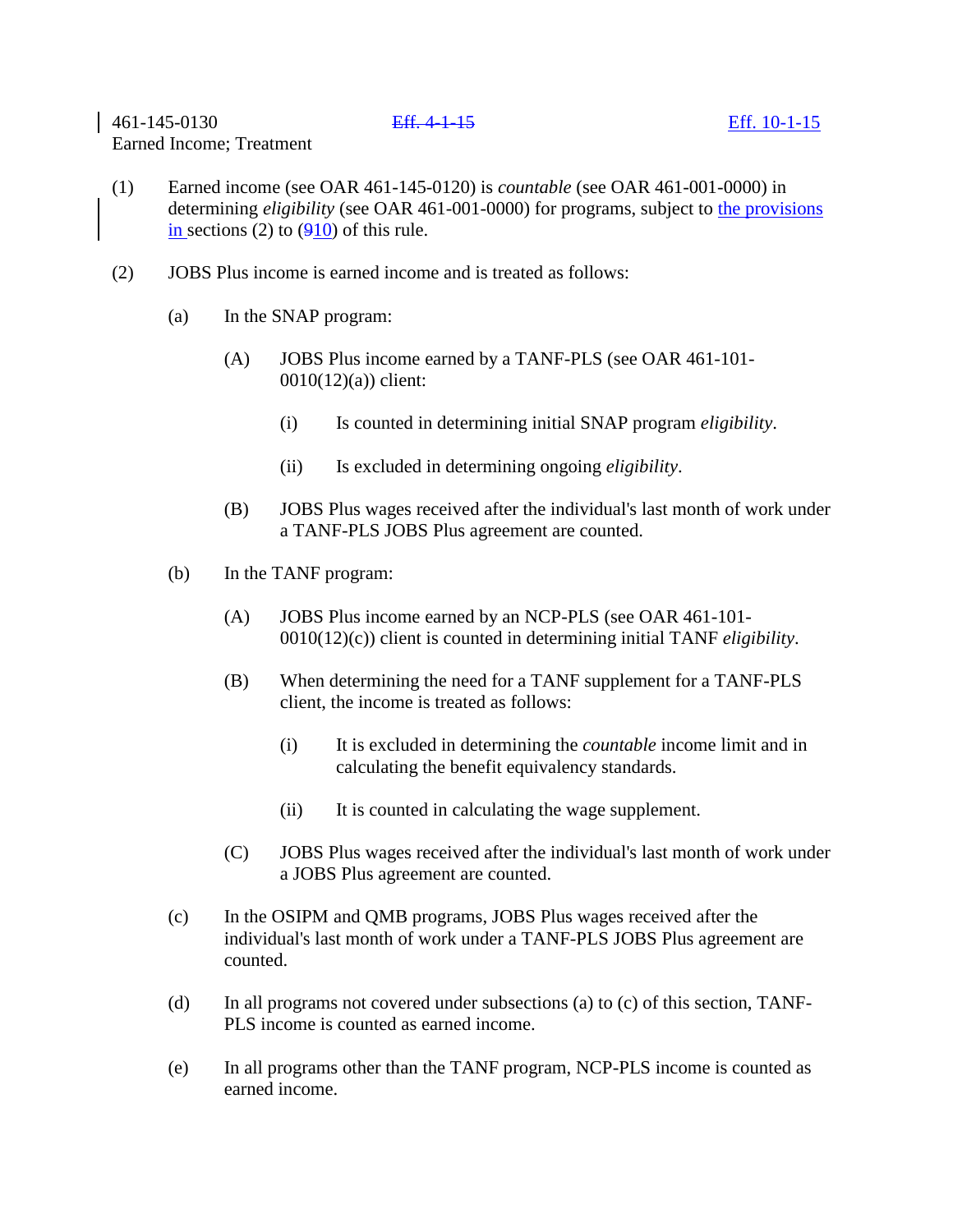- (f) In all programs, wages received under the Tribal TANF JOBS programs are counted as earned income.
- (3) Welfare-to-Work work experience income is treated as follows:
	- (a) In the REF, REFM, and TANF programs, the income is earned income, and the first \$260 is excluded each month.
	- (b) In the SNAP program, the income is earned income.
- (4) In the ERDC program, earned income of a *child* (see OAR 461-001-0000) is excluded.
- (5) In the OSIP, OSIPM, and QMB programs:
	- (a) Documented net losses from a self-employment business (see OAR 461-150- 0095) are excluded from any other source of earned income of the *financial group* (see OAR 461-110-0530).
	- (b) The income a *principal* (see OAR 461-145-0089) earns working for a corporation is *countable* as earned income.
- (56) In the REF and REFM programs:
	- (a) Income remaining after the month of receipt is a resource.
	- (b) Earned in-kind income is excluded (see OAR 461-145-0280 and 461-145-0470).
- (67) In the TANF program:
	- (a) Earned income of the following children is excluded:
		- (A) Dependent children under the age of 19 years, and minor parents under the age of 18 years, who are full-time students in grade 12 or below (or the equivalent level of vocational training, in GED courses), or in home schooling approved by the local school district.
		- (B) Dependent children under the age of 18 years who are attending school part-time (as defined by the institution) and are not employed full-time.
		- (C) Dependent children too young to be in school.
	- (b) Income remaining after the month of receipt is a resource.
	- (c) Earned in-kind income is excluded (see OAR 461-145-0280 and 461-145-0470).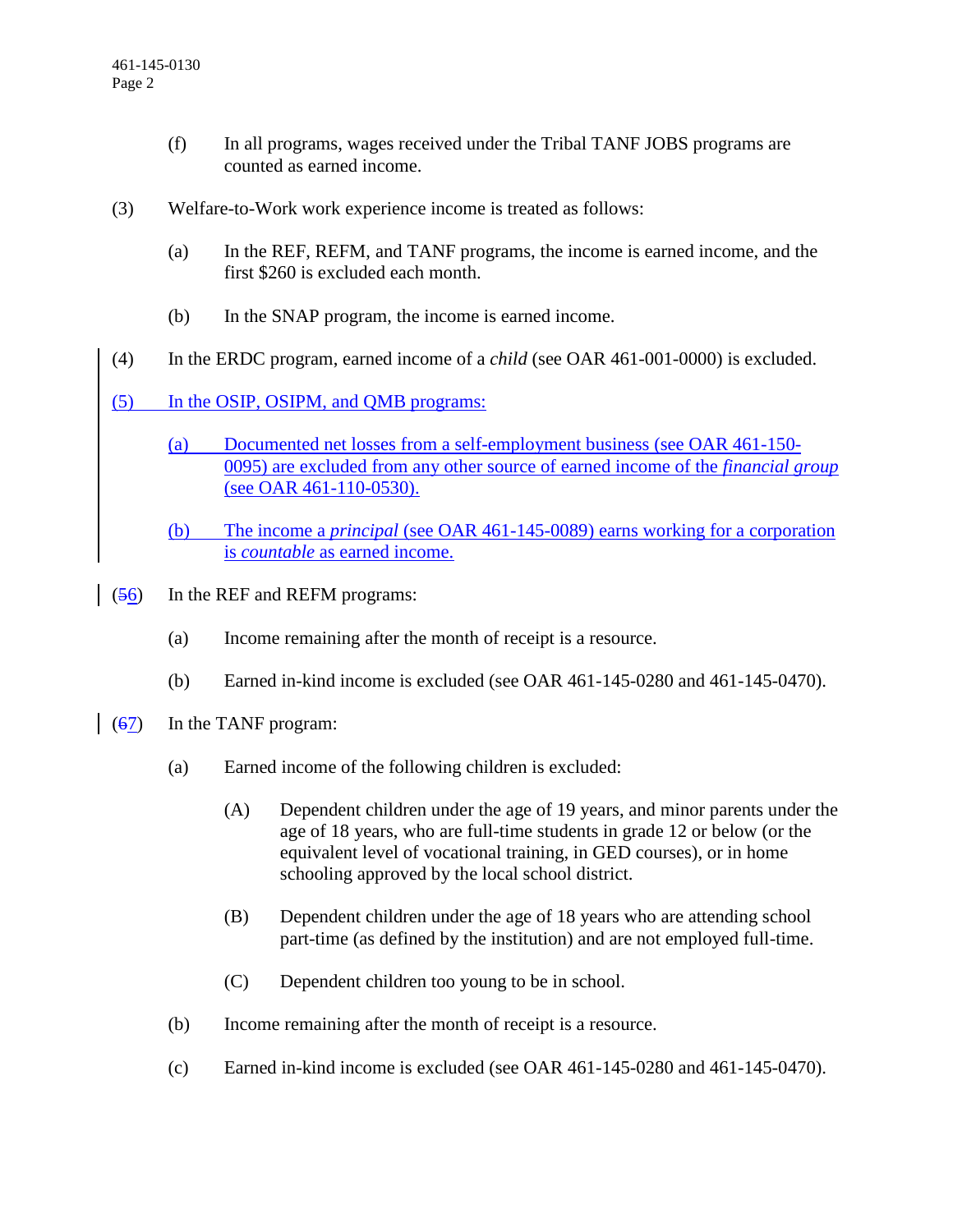- $(78)$  In the SNAP program:
	- (a) If a *cafeteria plan* (see OAR 461-001-0000) benefit that the employee may not elect to receive as a cash payment is designated and used to pay for child care, medical care, or health insurance, the benefit is excluded unless it is reimbursed by the Department. If reimbursed, the Department counts it as earned income.
	- (b) The following types of income are excluded:
		- (A) The earned income of an individual under the age of 18 years who is under the parental control of another member of the household and is:
			- (i) Attending elementary or high school;
			- (ii) Attending GED classes recognized by the local school district;
			- (iii) Completing home-school elementary or high school classes recognized by the local school district; or
			- (iv) Too young to attend elementary school.
		- (B) Earned in-kind income, except as provided in section (89) of this rule.
		- (C) Deductions from base pay for future educational costs under Pub. L. No. 99-576, 100 Stat. 3248 (1986), for an individual on active military duty.
		- (D) Income remaining after the month of receipt is a resource.
- (89) In the SNAP program, earned in-kind income (see OAR 461-145-0280) is excluded unless it is an expenditure by a business entity that benefits a *principal* (see OAR 461- 145-0088).
- (910) In all programs except in the OSIPM program, for an individual in a *nonstandard living arrangement* (see OAR 461-001-0000), the income of a temporary employee of the U.S. Census Bureau employed to assist in taking the census is excluded.

Stat. Auth.: ORS 409.050, 411.060, 411.070, 411.083, 411.400, 411.404, 411.706, 411.816, 411.892, 412.014, 412.049, 414.231, 414.712, 414.826 413.085, 414.685 Stats. Implemented: ORS 409.010, 409.050, 411.060, 411.070, 411.083, 411.400, 411.404, 411.706, 411.816, 411.892, 412.014, 412.049, 414.231, 414.712, 414.826 413.085, 414.685, 414.839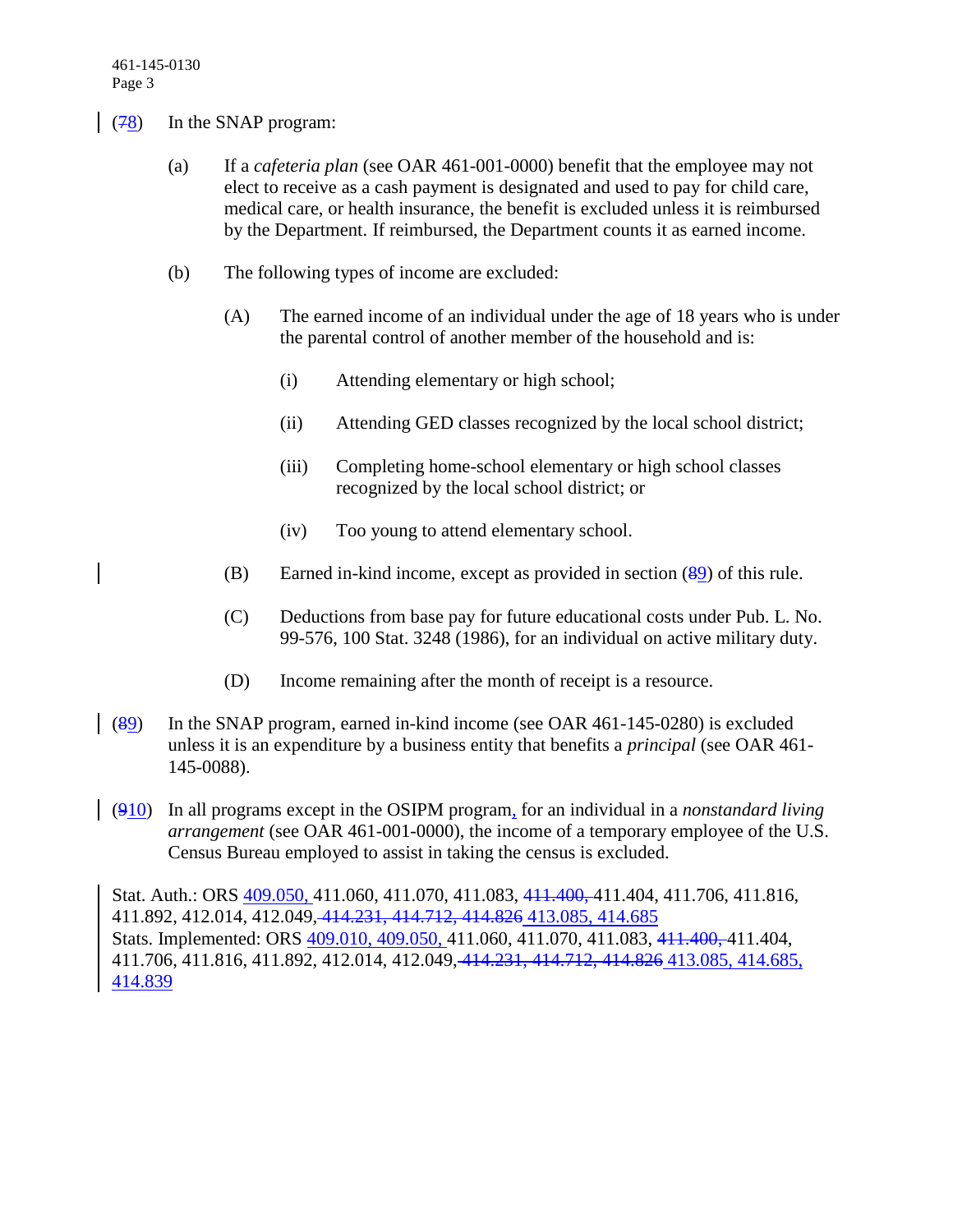- (1) Income from *income producing property* (see OAR 461-001-0000) is counted as follows:
	- (a) If a member of the *financial group* (see OAR 461-110-0530) actively manages the property 20 hours or more per week, the income is treated in the same manner as self-employment income (see OAR 461-145-0910, 461-145-0920, and 461-145- 0930).
	- (b) If a member of the *financial group* does not actively manage the property 20 hours or more per week, the income is counted as unearned income with exclusions allowed only in accordance with OAR 461-145-0920. In the SNAP program, if the *financial group* owns more than one property, the exclusions for one property may not be used to offset income from a different property.
- (2) The *equity value* (see OAR 461-001-0000) of *income-producing property* is treated as follows:
	- (a) In the EA and ERDC programs, it is excluded.
	- (b) In the SNAP program, it is counted as a resource except to the extent described in each of the following situations:
		- (A) If the property produces an annual *countable* (see OAR 461-001-0000) income similar to other properties in the community with comparable market value, the *equity value* of the property is excluded.
		- (B) The property is excluded under OAR 461-145-0600.
		- (C) The *equity value* of income-producing livestock, poultry, and other animals is excluded.
		- (D) If selling the resource would produce a net gain to the *financial group* of less than \$1,500, the *equity value* is excluded.
	- (c) In the GA<sub>7</sub> and GAM,  $\overline{OSIP}$ ,  $\overline{OSIPM}$ , and  $\overline{QMB}$  programs, it is counted as a resource, except:
		- (A) If the non-business income-producing property (including houses or apartments for rent and land other than the primary residence) produces an annual *countable* income of at least six percent of its *equity value*, the value of the property is excluded up to a maximum of \$6,000.
		- (B) If the annual *countable* income drops below six percent of the nonbusiness property's *equity value* due to circumstances beyond the client's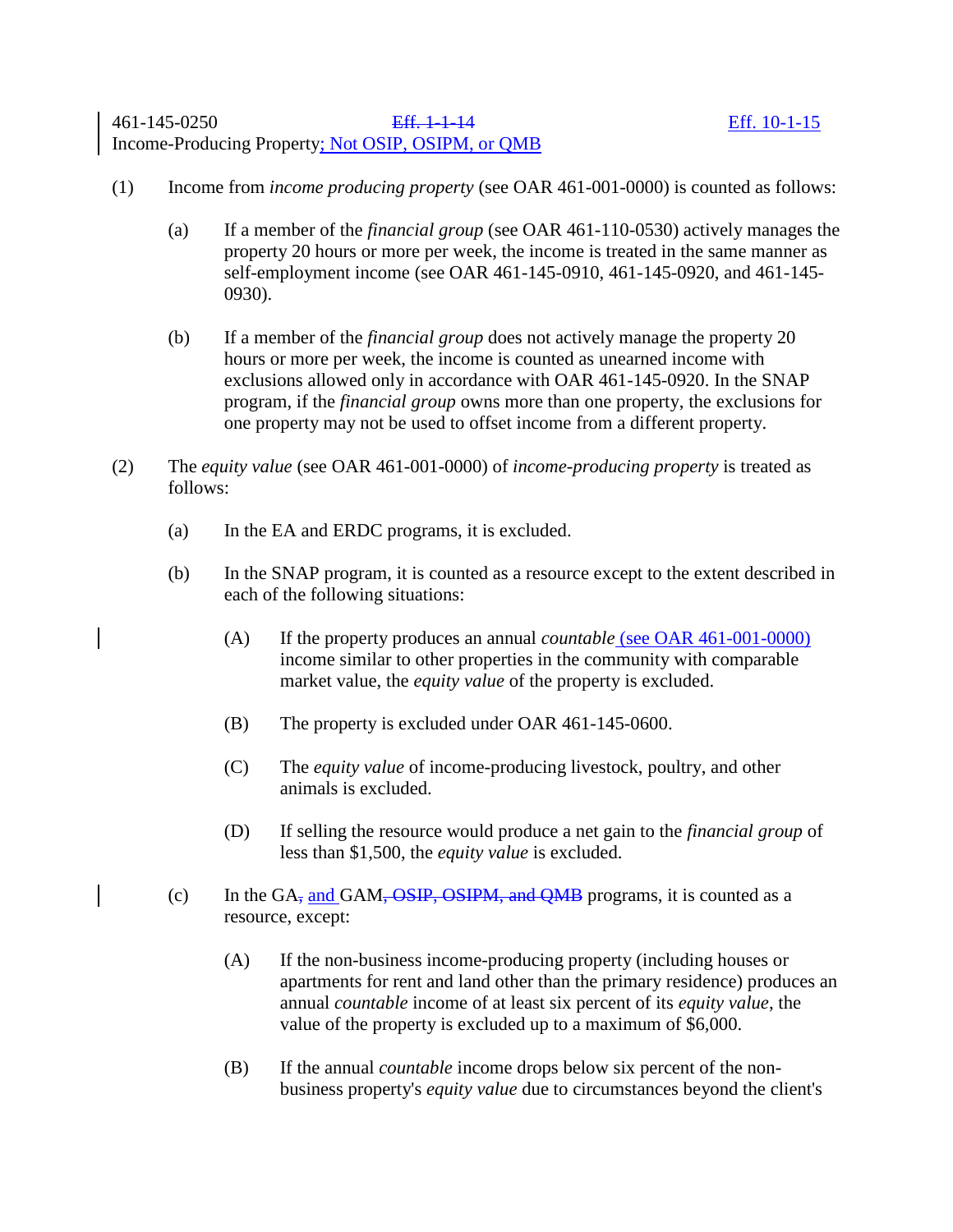control, the client has up to 24 months from the end of the tax year in which the earnings dropped below six percent to meet the six percent requirement.

- (C) The total *equity value* is excluded (regardless of value or rate of return) if either all the requirements of subparagraphs (i), (ii), and (iii) or subparagraph (iv) or subparagraph (v) are met:
	- (i) The property is used in the trade or business of a member of the *financial group*, as evidenced by two or more of the following:
		- (I) The good -faith intention of making a profit.
		- (II) Its use is part of a regular occupation for a member of the *financial group*.
		- (III) Holding out to others as being engaged in the selling of goods or services.
		- (IV) Continuity of operations, repetition of transactions, or regularity of activities.
	- (ii) The property is in current use or, if not in use for reasons beyond the control of the *financial group*, there must be a reasonable expectation that the required use will resume.
	- (iii) The property is essential to the client's self-support.
	- $(iv)$  The government has issued a permit  $\frac{1}{2}$  The client to engage in income-producing activity on or with the property.
	- (v) Personal property is used by an employee for work.
- (d) In the REF, REFM, and TANF programs, it is counted as a resource, except that in the TANF program, it is excluded for a self-employed client participating in the *microenterprise* (see OAR 461-001-0025) component of the JOBS program.

Stat. Auth.: ORS 409.050, 411.060, 411.070, 411.083, 411.400, 411.404, 411.816, 412.049, 413.085, 414.685 Stats. Implemented: ORS 409.010, 409.050, 411.060, 411.070, 411.083, 411.400, 411.404, 411.700, 411.816, 412.049, 413.085, 414.685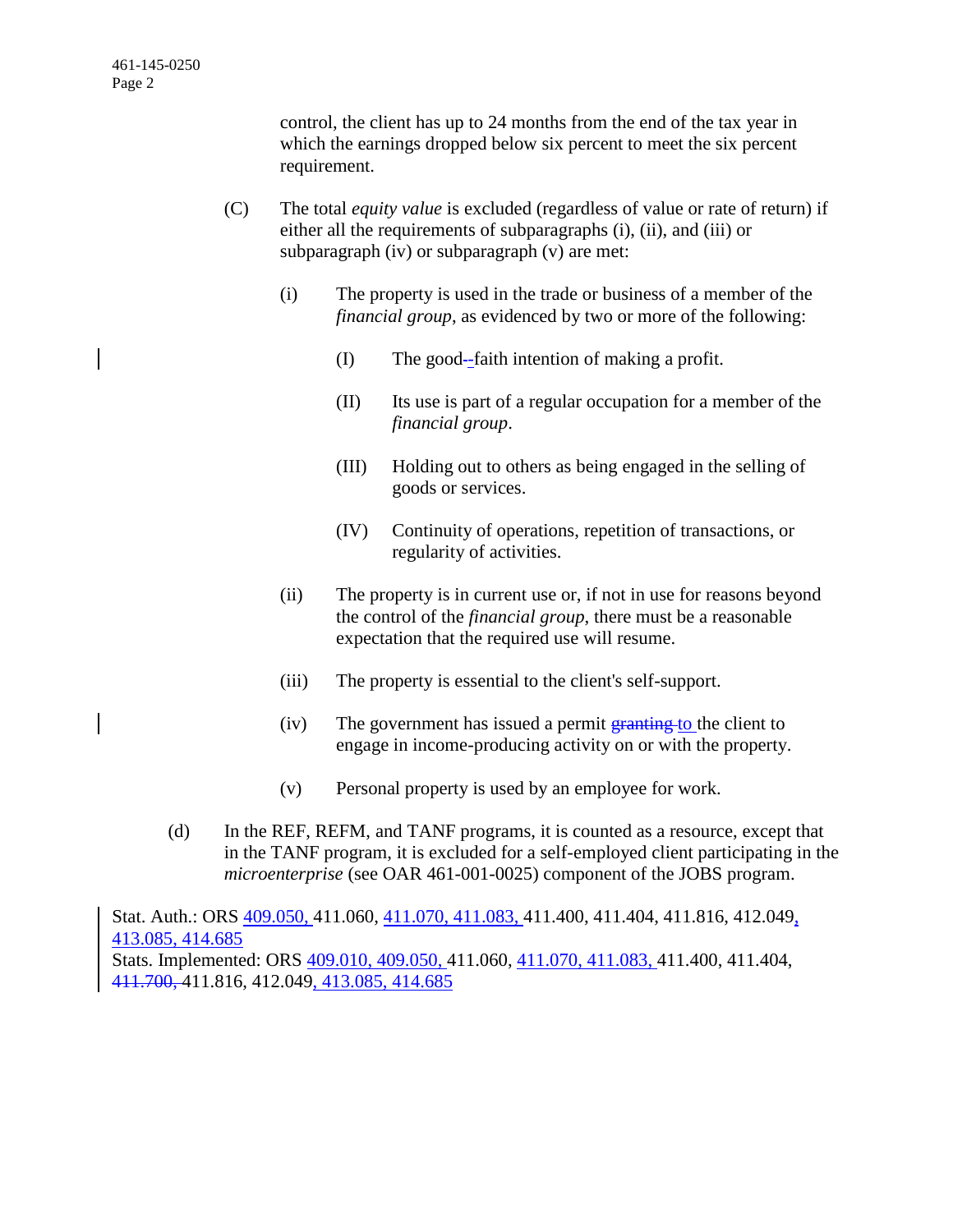## 461-145-0252 Adopted 10-1-15 Income-Producing Property; OSIP, OSIPM, and QMB

## THIS IS A NEW RULE

- (1) This rule does not apply to personal or real property used in self-employment. See OAR 461-145-0915 to determine what constitutes self-employment and OAR 461-145-0600 to determine how to treat real or personal property used in self-employment.
- (2) Income from *income-producing property* (see OAR 461-001-0000) is counted as follows:
	- (a) If a member of the *financial group* (see OAR 461-110-0530) actively manages the property 20 hours or more per week, the income is treated in the same manner as self-employment income (see OAR 461-145-0915, 461-145-0920, and 461-145- 0930).
	- (b) If a member of the *financial group* does not actively manage the property 20 hours or more per week, the income is counted as unearned income with exclusions allowed only in accordance with OAR 461-145-0920.
- (3) The *equity value* (see OAR 461-001-0000) of *income-producing property* is counted as a resource, subject to the following exceptions:
	- (a) Except as provided in OAR 461-140-0020.
	- (b) If the *income-producing property*, including houses or apartments for rent and land other than the primary residence, produces an annual *countable* (see OAR 461-001-0000) income of at least six percent of its equity value, the value of the property is excluded up to a maximum of \$6,000.
	- (c) If the annual countable income drops below six percent of the *equity value* of the *income-producing property* due to circumstances beyond the client's control, the client has up to 24 months from the end of the tax year in which the earnings dropped below six percent to meet the six percent requirement.
	- (d) The *equity value* of government permits representing authority granted by a government agency to engage in income-producing activity is excluded in its entirety.

Stat. Auth.: ORS 409.050, 411.060, 411.070, 411.400, 411.404, 411.706, 413.085, 414.685 Stats. Implemented: ORS 409.010, 411.060, 411.070, 411.400, 411.404, 411.706, 413.085, 414.685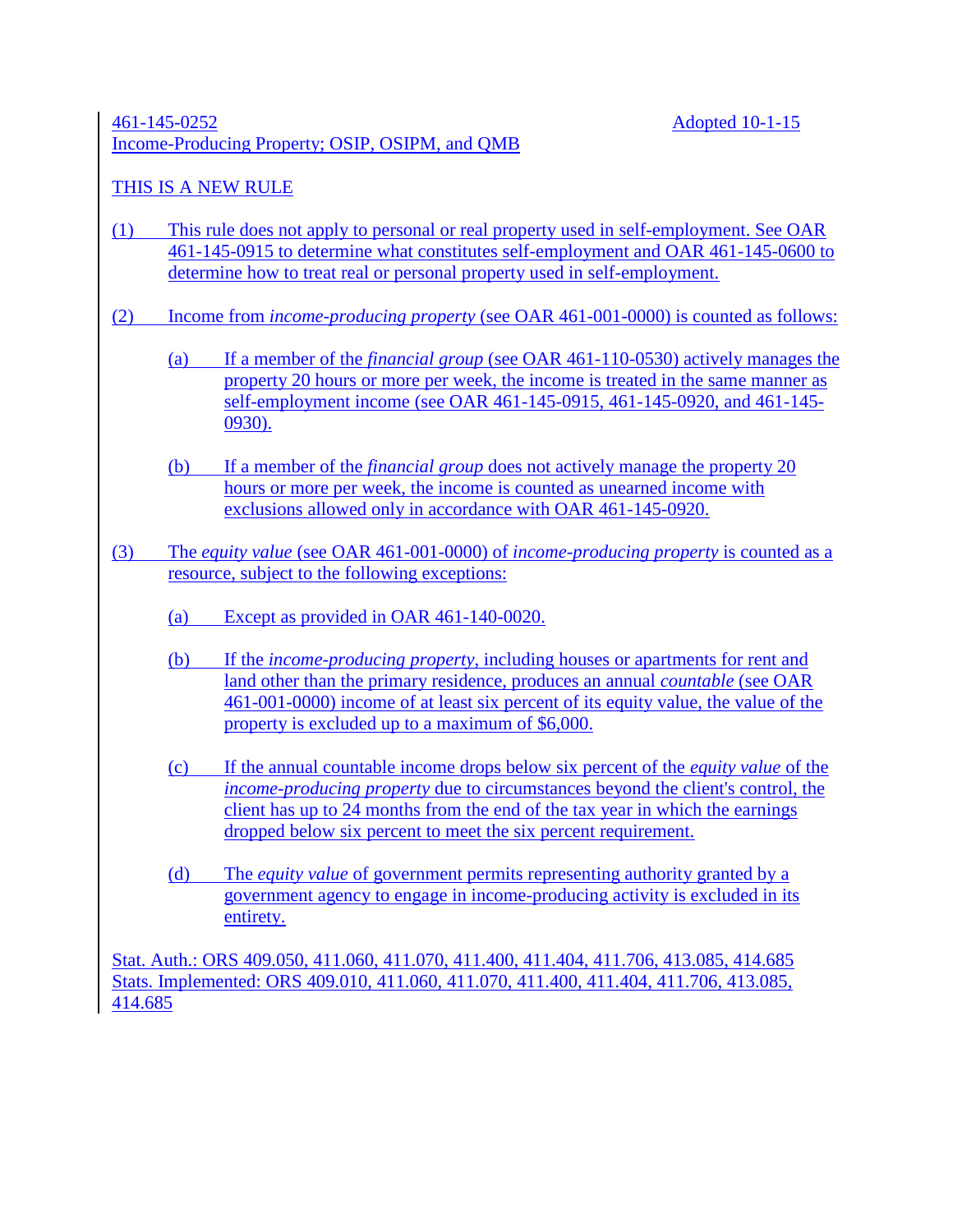- (1) For the treatment of USDA meal reimbursements, see OAR 461-145-0570.
- (2) The *reimbursement* (see OAR 461-001-0000) of a business expense for an individual who is self-employed elient is treated as self-employment income (see OAR 461-145-0910, 461-145-0915, and 461-145-0920).
- (3) Except as provided in sections (1) and (2) of this rule, a *reimbursement* (see OAR 461- 001-0000) is treated as follows:
	- (a) In the ERDC program, a *reimbursement* is excluded, except that a *reimbursement* for child care from a source outside of the Department is counted as unearned income.
	- (b) In the SNAP program:
		- (A) A *reimbursement* in the form of money for a normal household living expense, such as rent or payment on a home loan, personal clothing, or food eaten at home, is unearned income.
		- (B) Any other *reimbursement* is treated as follows:
			- (i) An in-kind *reimbursement* is excluded.
			- (ii) A *reimbursement* in the form of money is excluded if used for the identified expense, unless the expense is covered by program benefits.
			- (iii) A *reimbursement* is counted as *periodic income* (see OAR 461- 001-0000 and 461-140-0110) or *lump-sum income* (see OAR 461- 001-0000 461-140-0110 and 461-140-0120) if not used for the identified expense.
			- (iv) A *reimbursement* for an item already covered by the benefits of the *benefit group* (see OAR 461-110-0750) is counted as *periodic income* or *lump-sum income*.
	- (c) In the SNAP program, an expenditure by a business entity that benefits a *principal* (see OAR 461-145-0088) is counted as earned income (see OAR 461- 145-0130).
	- (d) In all programs except the ERDC and SNAP programs, a *reimbursement* is treated as follows: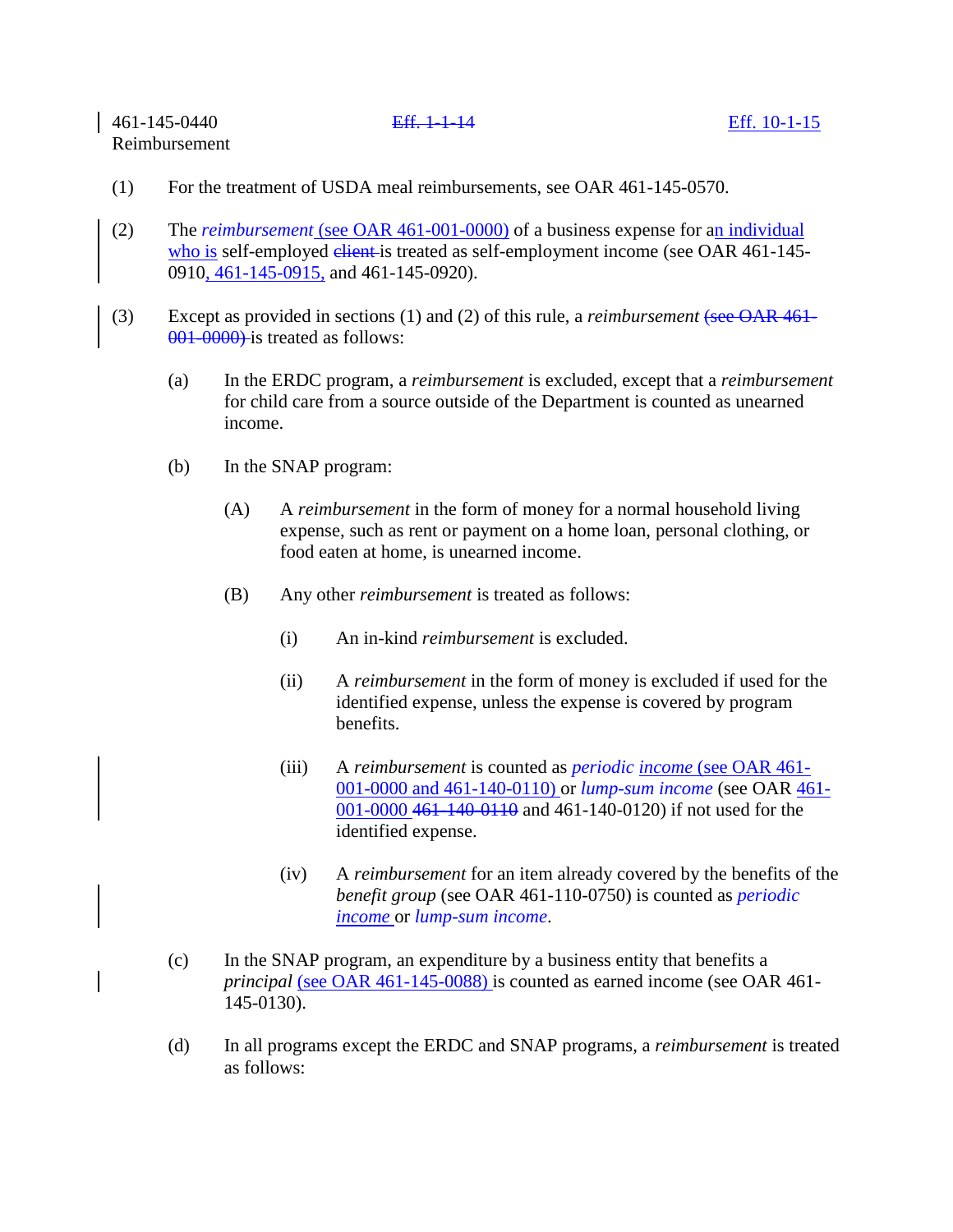- (A) An in-kind *reimbursement* is excluded.
- (B) A *reimbursement* in the form of money is excluded if used for the identified expense, unless the expense is covered by program benefits.
- (C) A *reimbursement* is counted as *periodic income* or *lump-sum income* if not used for the identified expense.
- (D) A *reimbursement* for an item already covered by the benefits of the *benefit group* is counted as *periodic income* or *lump-sum income*.

Stat. Auth.: ORS 409.050, 411.060, 411.070, 411.404, 411.700, 411.816, 412.049, 413.085, 414.685

Stats. Implemented: ORS 409.010, 409.050, 411.060, 411.070, 411.404, 411.700, 411.816, 412.049, 413.085, 414.685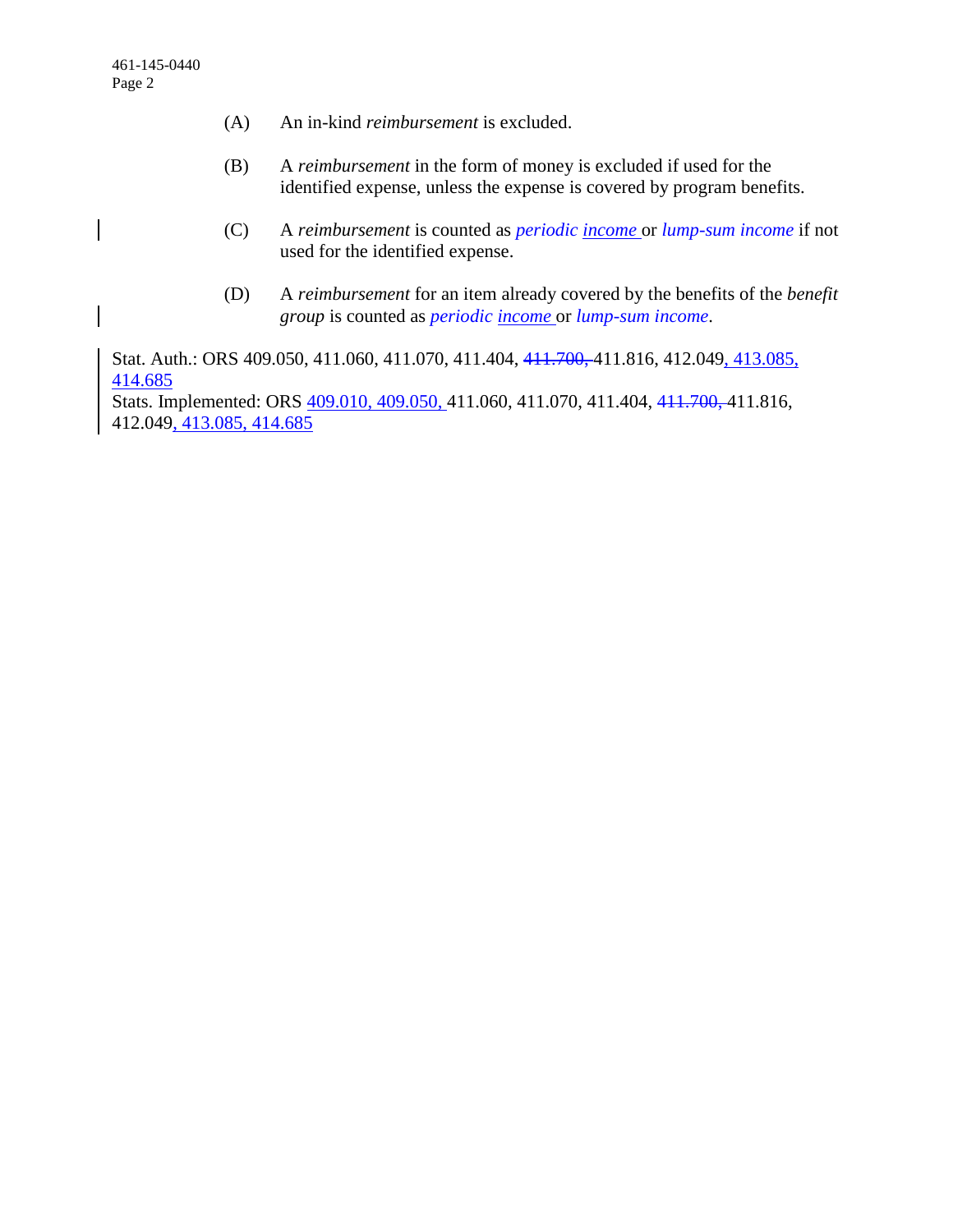- (1) As used in this rule:
	- (a) "Inventory" means goods that are in stock and available for sale to prospective customers.
	- (b) "Work-related equipment" means property essential to the employment or selfemployment of a *financial group* (see OAR 461-110-0530) member. Examples are a tradesman's tools, a farmer's machinery, and equipment used to maintain an income-producing vehicle.
- (2) A c*apital asset* (see OAR 461-001-0000), other than *work-related equipment* (see section (1) of this rule) and *inventory* (see section (1) of this rule), is treated as follows:
	- (a) In all programs except REF, REFM, SNAP, and TANF the ERDC and GA programs, the *equity value* (see OAR 461-001-0000) of a *capital asset* is treated according to the rules for the asset.
	- (b) In the SNAP program, a *capital asset* used in a business is excluded as follows:
		- (A) Non-farm assets are excluded as long as the *financial group* (see OAR 461-110-0530) is actively engaged in self-employment activities.
		- (B) Farm assets are excluded until one year after the date the person-individual quit self-employment as a farmer.
	- (c) In the REF, REFM, and TANF programs:
		- (A) For a self-employed client participating in the *microenterprise component* (see OAR 461-190-0197) of the JOBS program, the value of a *capital asset* is excluded.
		- (B) For all other clients, the value of a *capital asset* is counted according to the rules in this division of rules.

(d) In the OSIP, OSIPM, and QMB programs, a *capital asset* is excluded.

- (3) *Work-related equipment* is treated as follows:
	- (a) In the EA, ERDC, OSIP, OSIPM, QMB, and SNAP programs, the *equity value* of *work-related equipment* is excluded.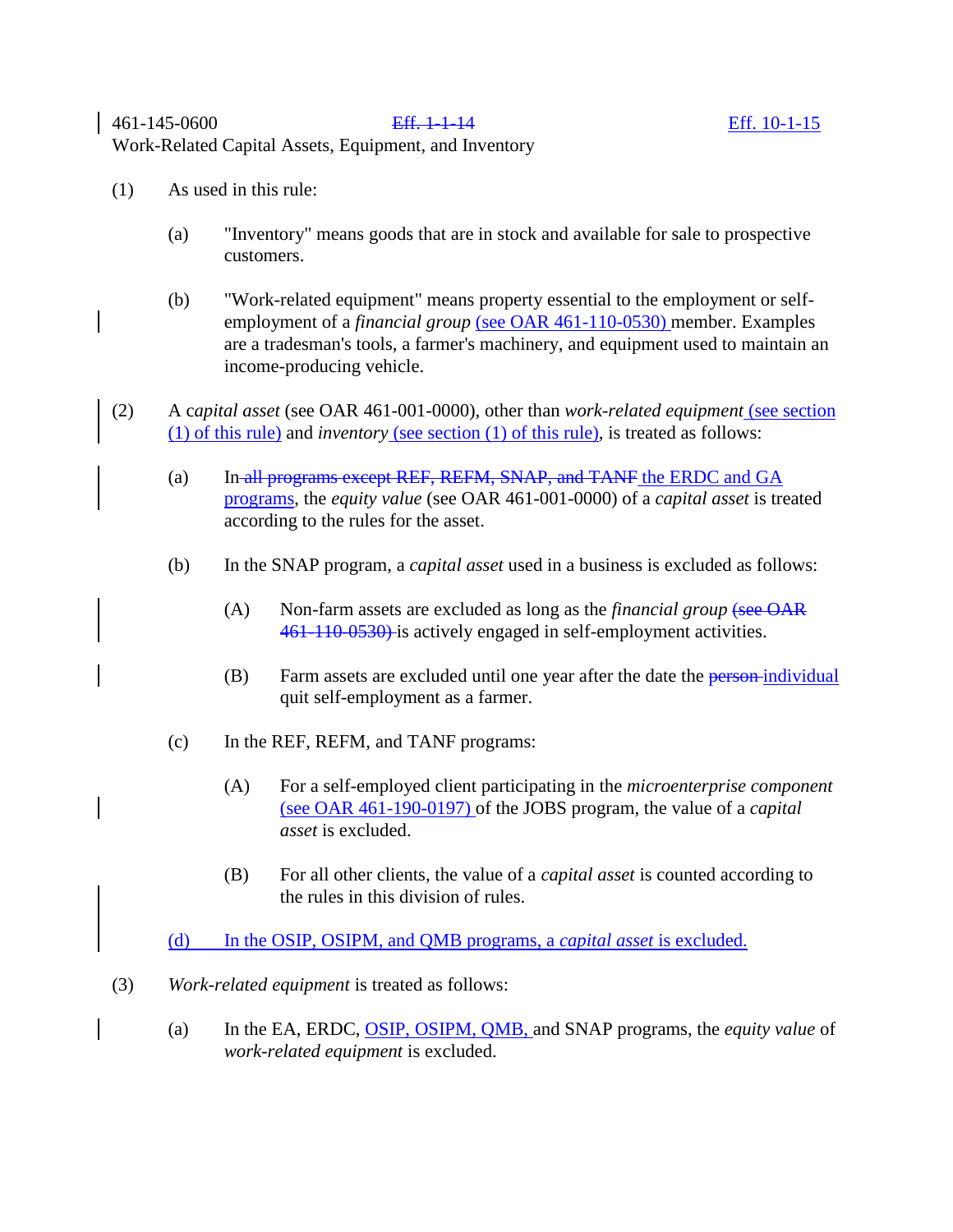- (b) In the GA<del>, OSIP, OSIPM, and QMB</del> programs, the value of equipment needed by a client an individual who has a disability or is blind to complete a plan for selfsupport (see OAR 461-135-0708) is excluded as long as the plan is in effect. For all other equipment, the *equity value* of the equipment is counted as a resource, except as provided at OAR 461-145-0250.
- (c) In the REF, REFM, and TANF programs:
	- (A) For a self-employed client participating in the *microenterprise component* of the JOBS program, the *equity value* of the equipment is excluded.
	- (B) For all other clients, the *equity value* of the equipment is treated as a resource.
- (4) *Inventory* is treated as follows:
	- (a) In the EA, ERDC, OSIP, OSIPM, QMB, and SNAP programs, *inventory* is excluded as long as the client is engaged in self-employment activities.
	- (b) In the GA, OSIP, OSIPM, and QMB programs, the value of *inventory* needed by a elient an individual who has a disability or is blind to complete a plan for selfsupport is excluded, as long as the plan is in effect. For all other *inventory*, the *equity value* of the *inventory* is counted as a resource.
	- (c) In the REF, REFM, and TANF programs:
		- (A) For a self-employed client participating in the *microenterprise component* of the JOBS program, the wholesale value of *inventory* remaining at the end of the semi-annual period covered in each income statement (see OAR 461-190-0197), less encumbrances, is counted as a resource.
		- (B) For all other clients, the wholesale value of *inventory* remaining at the end of a month, less encumbrances, is counted as a resource.

Stat. Auth.: ORS 409.050, 411.060, 411.070, 411.404, 411.700, 411.816, 412.014, 412.049, 413.085, 414.685 Stats. Implemented: ORS 409.010, 409.050, 411.060, 411.070, 411.117, 411.404, 411.700, 411.816, 412.014, 412.049, 413.085, 414.685, 414.839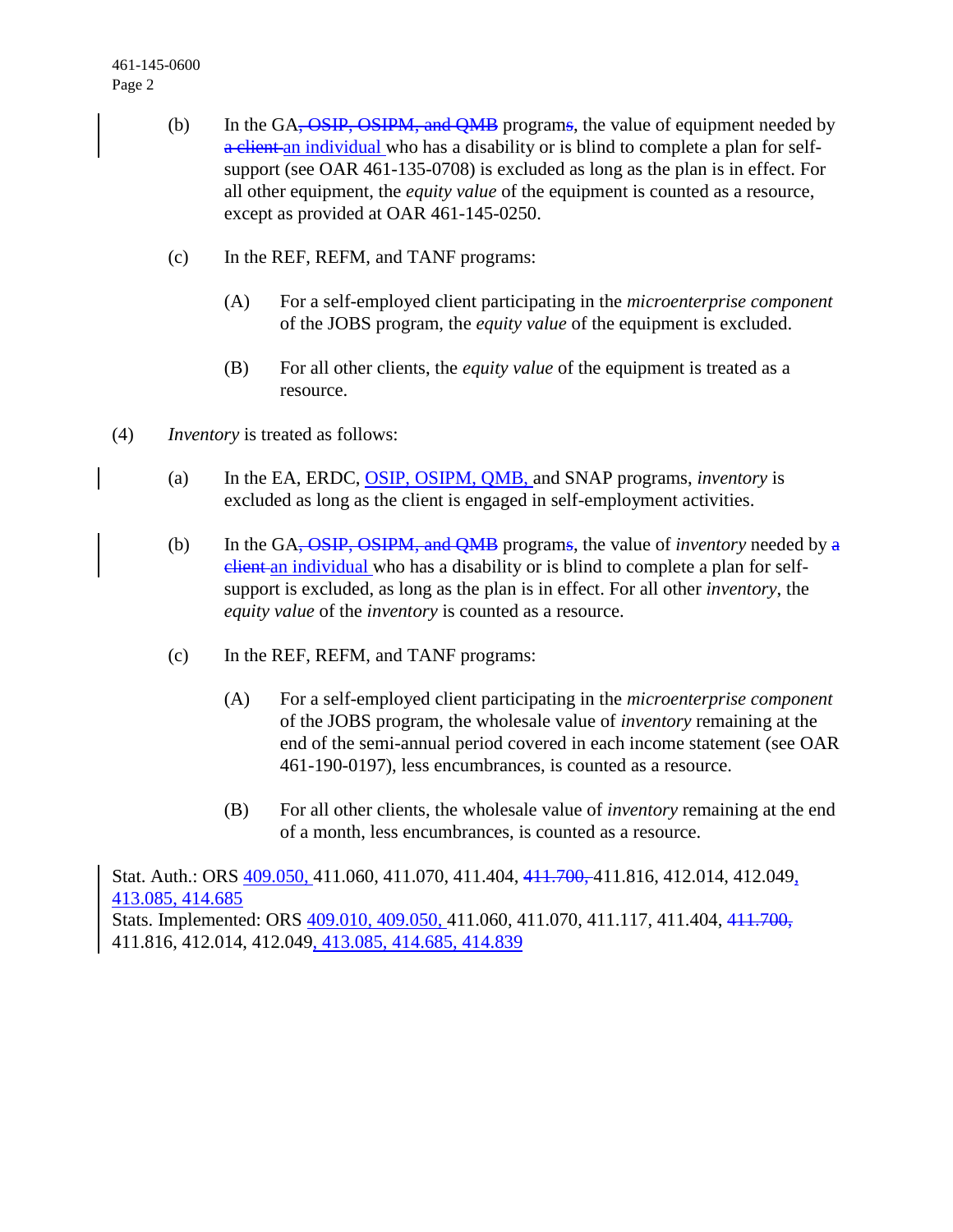## 461-145-0910 Eff. 4-1-15 Eff. 10-1-15 Self-Employment; General; Not OSIP, OSIPM, or QMB

- (1) Self-employment income is income resulting from an individual's business, trade, or profession, rather than from a salary or wage paid by an employer. An individual is considered self-employed if the individual meets the criteria in sections (2) or (3) of this rule. Except as noted in section (3) of this rule, for all programs except SNAP, when an individual has established a corporation, determine if the individual is self-employed according to section (2) of this rule. If the individual has more than one self-employment business, trade, or profession, the income from each is determined separately.
- (2) Except as provided in OAR 461-145-0250(1), an individual is self-employed for the purposes of this division of rules if the individual:
	- (a) Is considered an independent contractor by the business that employs the individual; or
	- (b) Meets at least four of the following criteria:
		- (A) Is engaged in an enterprise for the purpose of producing income.
		- (B) Is responsible for obtaining or providing a service or product by retaining control over the means and manner of providing the work or services offered.
		- $(C)$  Has Is principally responsibility effect the success or failure of the business operation by assuming the necessary business expenses and profit or loss risks connected with the operation of the business, and has the authority to hire and fire employees to perform the labor or services.
		- (D) Is not required to complete an IRS W-4 form for an employer and is not required to have federal income tax or FICA payments withheld from a pay check.
		- (E) Is not covered under an employer's liability or workers' compensation insurance policy.
- (3) Notwithstanding section (2) of this rule:
	- (a) Homecare Workers (see OAR 411-031-0020) paid by the Department are not selfemployed.
	- (b) Child care providers (see OAR 461-165-0180) paid by the Department, adult foster home providers (see OAR 411-050-0602) paid by the Department, realty agents, and individuals who sell plasma, redeem beverage containers, pick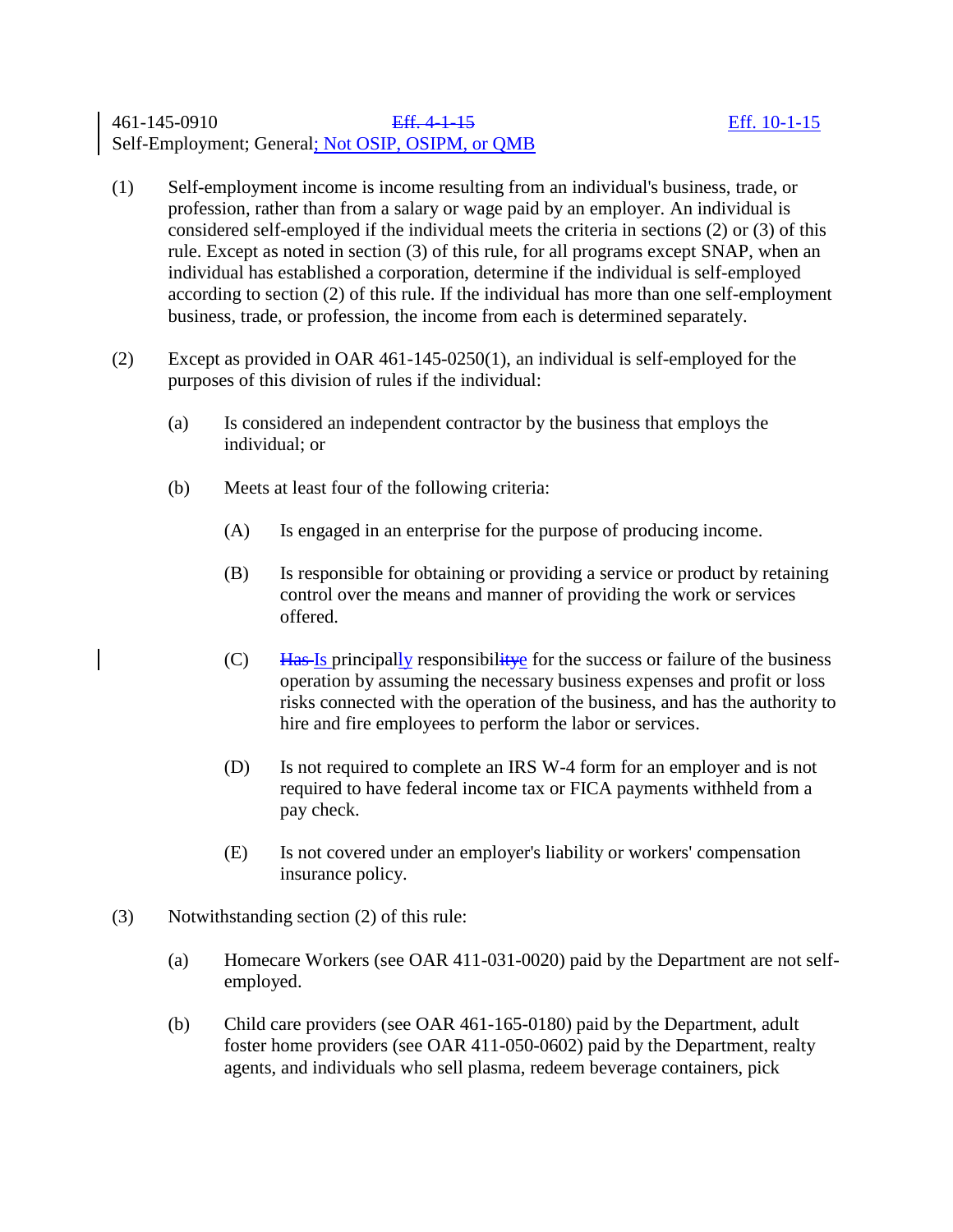mushrooms for sale, or engage in similar enterprises are considered to be selfemployed.

- (4) In the ERDC, REF, SNAP, and TANF programs, self-employment income, including income from a *microenterprise* (see OAR 461-001-0000), is counted prospectively to determine *eligibility* (see OAR 461-001-0000) as follows:
	- (a) Self-employment income is annualized when it is:
		- (A) Received during less than a 12-month period but is intended as a full year's income.
		- (B) From a business that has operated for a full year and the previous year is representative of what the income and costs will be during the budget month.
	- (b) Self-employment income is treated as anticipated income when a *financial group* (see OAR 461-110-0530) begins self-employment and is unable to determine what the income and costs will be during the budget month.
- (5) In the GA<del>, OSIP, OSIPM, and QMB</del> programs, self-employment income is considered available upon receipt by a member of the *financial group*, except it is prorated over the period of work if the duration of the work exceeds one month.
	- (6) In the REFM program:
		- (a) Self-employment income is counted only if received in the month of application.
		- (b) If self-employment income counted in the month of application puts the applicant over the income limits for REFM, the income is calculated according to section (4) of this rule.
	- (7) When determining the amount of *countable* (see OAR 461-001-0000) self-employment income, use gross receipts and sales, including mileage reimbursements, before costs.

Stat. Auth.: ORS 409.050, 411.060, 411.070, 411.404, 411.816, 412.006, 412.049, 413.085, 414.685

Stats. Implemented: ORS 409.010, 409.050, 411.060, 411.070, 411.404, 411.816, 412.006, 412.049, 413.085, 414.685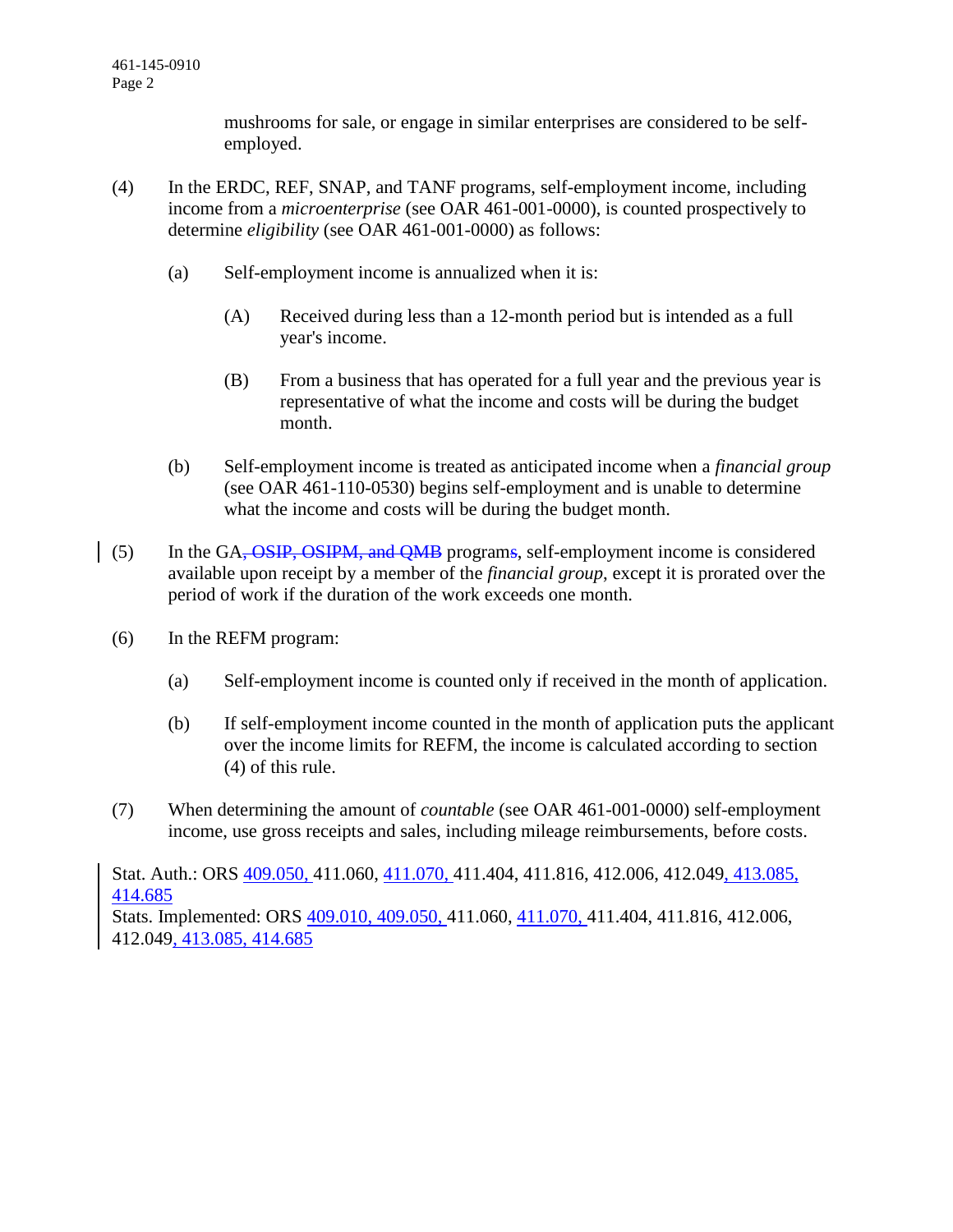## 461-145-0915 Adopted 10-1-15 Self-Employment; General; OSIP, OSIPM, QMB

# THIS IS A NEW RULE

- (1) For purposes of this rule:
	- (a) "Business entity" includes a sole proprietorship, a partnership, and an unincorporated limited liability company.
	- (b) "Principal" means an individual with significant authority in a "business entity" (see subsection (a) of this section), including a sole proprietor, a general partner in a partnership, or a member or manager of an unincorporated limited liability company.
- (2) Notwithstanding any other sections of this rule:
	- (a) Homecare workers (see OAR 411-031-0020) paid by the Department are not selfemployed.
	- (b) Child care providers (see OAR 461-165-0180) paid by the Department, adult foster home providers (see OAR 411-050-0602) paid by the Department, realty agents, and individuals who sell plasma, redeem beverage containers, pick mushrooms for sale, or engage in similar enterprises are considered selfemployed.
	- (c) Self-employment does not include non-business activities such as property rentals (see OAR 461-145-0252) or renting a room out of the financial group's primary residence (see OAR 461-145-0340).
- (3) Self-employment means active engagement in one's own business, trade, or profession, rather than earning a salary or wage paid by an employer or maintaining a passive ownership interest in a *business entity*. An individual is considered self-employed if the individual meets the criteria in subsection (2)(b) or section (5) of this rule.
- (4) For a *principal* (see subsection (1)(b) of this rule) of a corporation or incorporated limited liability company, payments for working or performing services for the corporation or holding corporate office are considered wages and counted as earned income (see OAR 461-145-0089 and 461-145-0130).
- (5) Except as provided in OAR 461-145-0089(3), an individual is self-employed for the purposes of this division of rules if the individual:
	- (a) Is considered an independent contractor by the business that employs him or her; or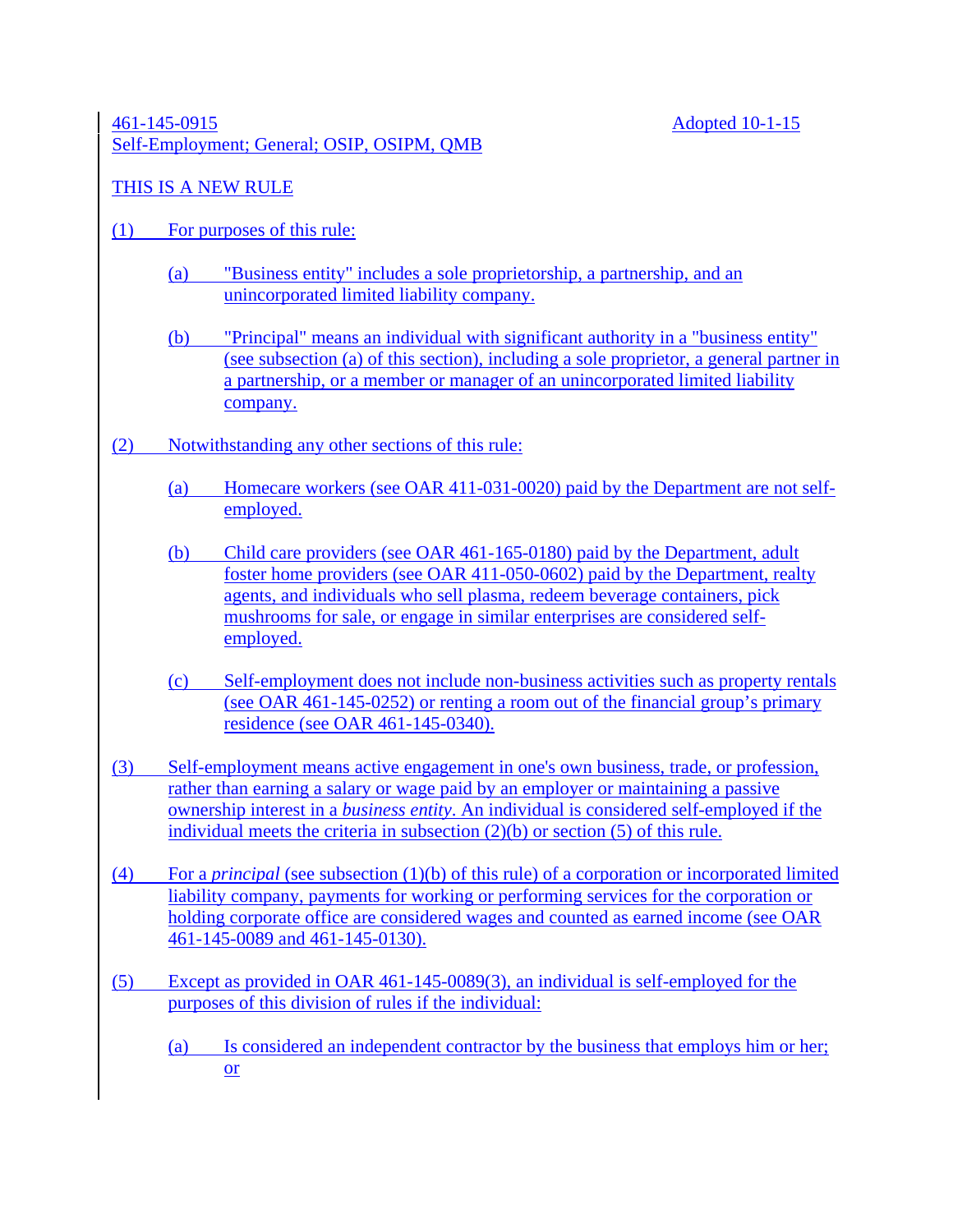- (b) Meets at least four of the following criteria:
	- (A) Is engaged in an enterprise for the purpose of producing income.
	- (B) Is responsible for obtaining or providing a service or product by retaining control over the means and manner of providing the work or services offered.
	- (C) Has significant responsibility for the success or failure of the business operation and has the authority to hire and fire employees to perform the labor or services.
	- (D) Is not required to complete an IRS W-4 form for an employer and is not required to have federal income tax or FICA payments withheld from a pay check.
	- (E) Is not covered under an employer's liability or workers' compensation insurance policy.
- (6) For a *principal* or any individual with an ownership interest in a *business entity* who cannot be considered self-employed using the criteria in this rule:
	- (a) See OAR 461-145-0089 for individuals who are not actively working in the *business entity* to determine how to treat income and resources.
	- (b) See OAR 461-145-0130 for individuals who are actively working for the *business entity* but do not have significant authority or responsibility for its success or failure to determine how to treat income and OAR 461-145-0089 to determine how to treat resources.
- (7) For an individual who is considered self-employed:
	- (a) See OAR 461-145-0920 and 461-145-0930 to determine how to treat income from self-employment.
	- (b) See OAR 461-145-0600 to determine how to treat resources used in selfemployment.

Stat. Auth.: ORS 409.050, 411.060, 411.070, 411.404, 411.706, 413.085, 414.685 Stats. Implemented: ORS 409.010, 409.050, 411.060, 411.070, 411.400, 411.404, 411.706, 413.085, 414.685, 414.839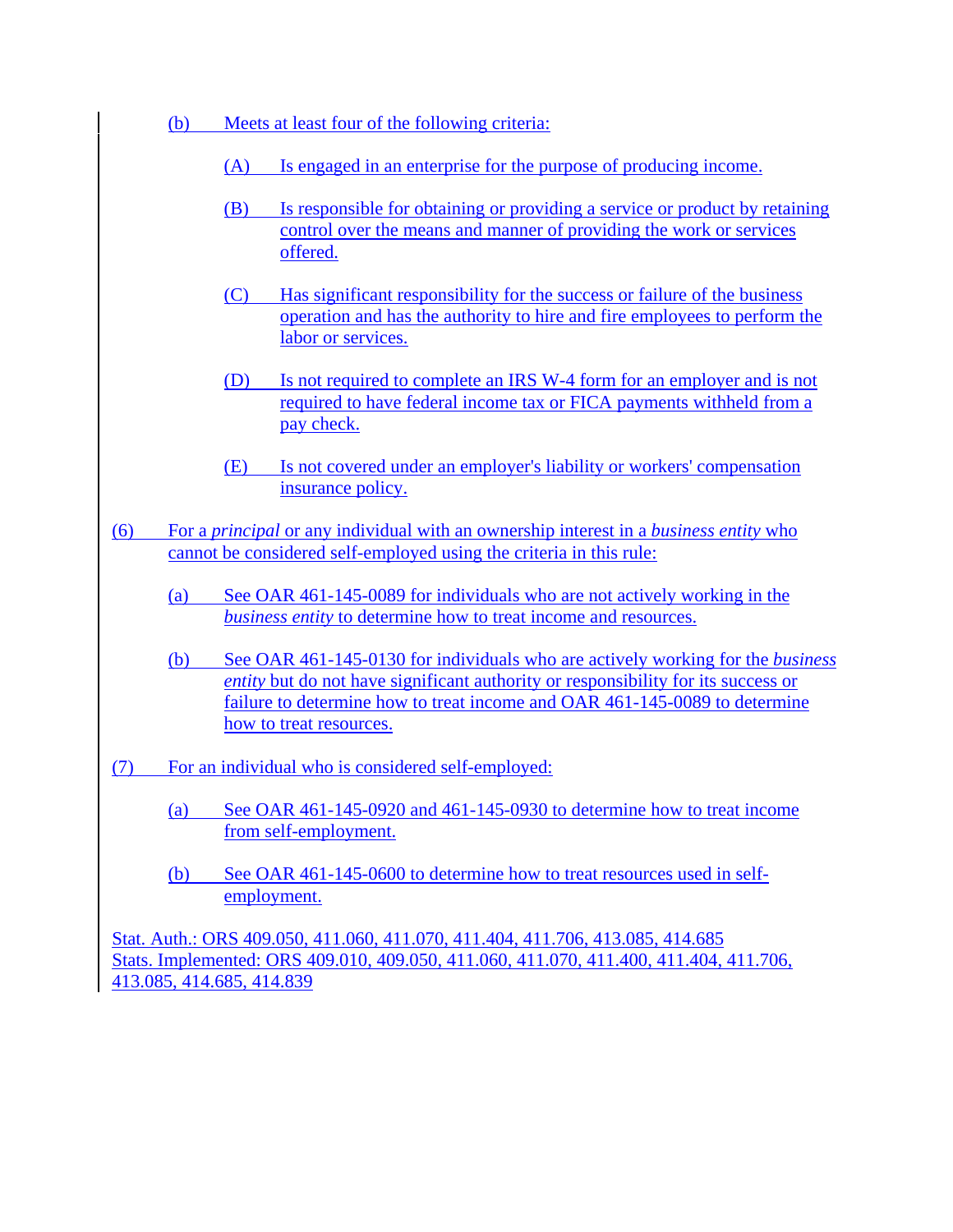461-145-0920 Eff. 1-1-14 Eff. 10-1-15 Self-Employment; Costs That Are Excluded To Determine Countable Income

- (1) This rule explains how to determine which costs are excluded from gross selfemployment income.[KS11]
- (2) In all programs except the OSIP, OSIPM, and QMB programs,  $\overline{u}$  Unless prohibited by section  $(34)$  of this rule, and subject to the provisions of sections  $(46)$  and  $(57)$  of this rule and OAR 461-145-0930, the necessary costs of producing self-employment income are excluded from gross sales and receipts, including, but not limited to:
	- (a) Labor (wages paid to an employee or work contracted out).
	- (b) Materials used to make a product.
	- (c) In the SNAP program -- principal and interest paid to purchase *income-producing property* (see OAR 461-001-0000), such as real property, equipment, or capital assets. In all other programs, interest paid to purchase *income-producing property*, such as equipment or capital assets.
	- (d) Insurance premiums, taxes, assessments, and utilities paid on *income-producing property*.
	- (e) Service, repair, and rental of business equipment, (including motor vehicles), and property that is owned, leased, or rented.
	- (f) Advertisement and business supplies.
	- (g) Licenses, permits, legal, or professional fees.
	- (h) Transportation costs at 20 cents per mile, if the cost is part of the business expense. Commuting expenses to and from the worksite are not part of the business expense.
	- (i) Charges for telephone service that are a necessary cost for self-employment.
	- (j) Meals and snacks provided by family day care providers for children in their care, (except the provider's own children). The actual cost of the meals is used if the provider can document the cost. If the provider cannot document the actual cost, the USDA meal reimbursement rates are used.
	- (k) Materials purchased for resale, such as cosmetic products.
	- (lL) For newspaper carriers, the cost of newspapers, bags, and rubber bands.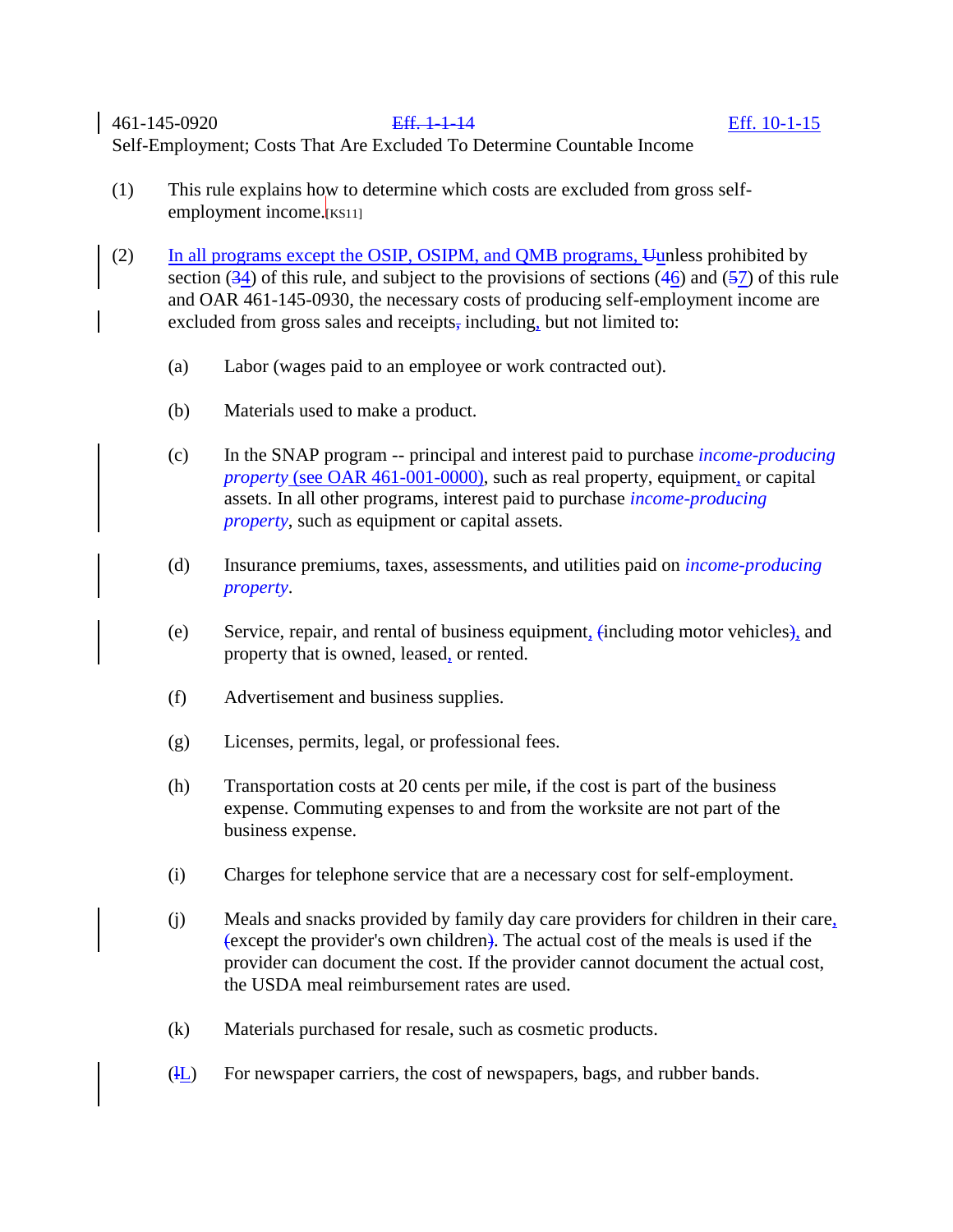461-145-0920 Page 2

- (3) In the OSIP, OSIPM, and QMB programs, unless prohibited by section (5) of this rule, and subject  $\kappa$ <sub>KS12]</sub> to the provisions of sections (6) and (7) of this rule and OAR [461-145-](http://dhsmanuals.hr.state.or.us/A/461-145-0930.htm) [0930,](http://dhsmanuals.hr.state.or.us/A/461-145-0930.htm) the necessary costs of producing self-employment income are excluded from gross sales and receipts including, but not limited to:
	- (a) Advertising.
	- (b) Car and truck expenses.
	- (c) Commissions and fees.
	- (d) Contract labor.
	- (e) Depletion.
	- (f) Depreciation.
	- (g) Employee benefit programs.
	- (h) Insurance, other than health.
	- (i) Mortgage interest.
	- (j) Legal and professional services.
	- (k) Office expenses.
	- (L) Pension and profit-sharing plans.
	- (m) Rent or lease of vehicles, machinery, equipment, and other business property.
	- (n) Repairs and maintenance.
	- (o) Supplies.
	- (p) Taxes and licenses.
	- (q) Travel, meals, and entertainment.
	- (r) Utilities.
	- (s) Wages, less employment credits.
	- (t) Meals and snacks provided by family day care providers for children in their care, except the provider's own children. The actual cost of the meals is used if the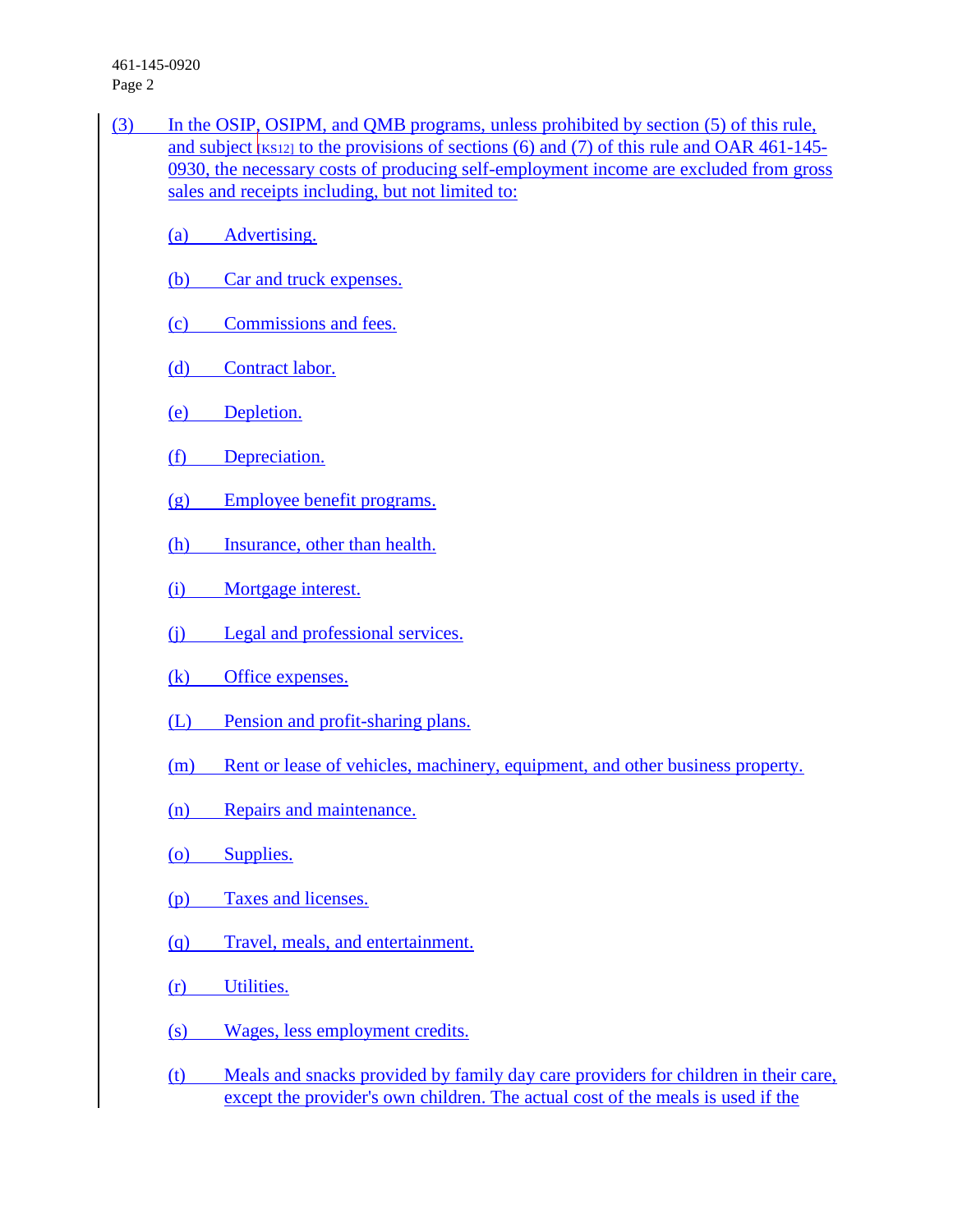provider is able to document the cost. If the provider is unable to document the actual cost, the USDA meal reimbursement rates are used.

- (u) Materials purchased for resale, such as cosmetic products.
- (v) For newspaper carriers, the cost of newspapers, bags, and rubber bands.
- (34) The In all programs except the OSIP, OSIPM, and QMB programs, the following costs are not excluded from gross sales and receipts:
	- (a) Business losses from previous months.
	- (b) Except in the SNAP program, payments on the principal of the purchase price of income-producing real estate and capital assets, equipment, machinery, and other durable goods.
	- (c) Federal, state, and local income taxes, draws or salaries paid to any financial group member, money set aside for personal retirement, and other work-related personal expenses, (such as transportation, personal business, and entertainment expenses).
	- (d) Depreciation. For purposes of this section, " $\frac{1}{2}$  Depreciation" is means a prorated lessening of value assigned to a *capital asset* (see OAR 461-001-0000) based on its useful life expectancy and initial cost.
	- (e) Costs related to traveling to another area to seek business when there is no reasonable possibility of deriving income from the trip.
	- (f) Interest or fees on personal credit cards.
	- (g) Personal telephone charges.
	- $(h)$  Shelter or utility costs associated with the  $\frac{e^{\frac{h}{2}}}{h}$  individual's home, except as authorized by section (46) of this rule.
- (5) In the OSIP, OSIPM, and QMB programs, the following costs are not excluded from gross sales and receipts:
	- (a) Federal, state, and local income taxes.
	- (b) Costs related to traveling to another area to seek business when there is no reasonable possibility of deriving income from the trip.
	- (c) Interest or fees on personal credit cards.
	- (d) Personal telephone charges.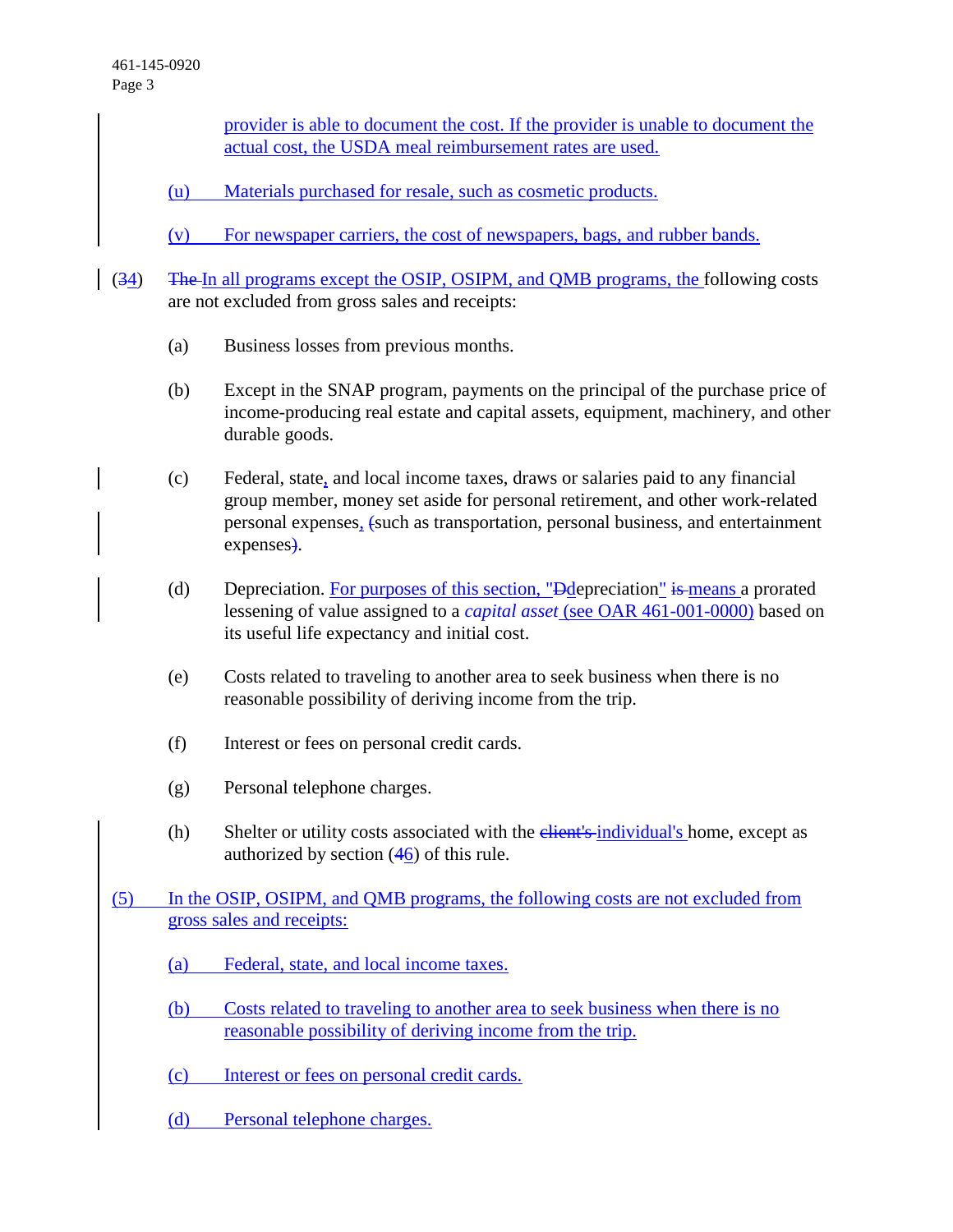- (e) Shelter or utility costs associated with the individual's home, except as authorized by section (6) of this rule.
- $(46)$  The exclusions for items used for both business and personal purposes, such as automobiles and a residence, (including utilities), are limited by the following subsections:
	- (a) In the ERDC, GA, GAM, OSIP, OSIPM, and QMB programs, the portion of the expense that is for business use only is excluded.
	- (b) In the SNAP program, costs are excluded for a separate office or shop located on the property used as a home, if the costs are billed separately from the residence. Costs for other items used for both business and personal use are excluded.
- (57) If no member of the *financial group* (see OAR 461-110-0530) has been self-employed for a sufficiently long period to ascertain the costs of self-employment, the costs may be estimated.
	- (68) For a client an individual participating in the *microenterprise component* (see OAR 461- 190-0197) of the JOBS program, costs are excluded according to this rule and general accounting principles, as applied by a certified public accountant, bookkeeping firm, or other entity approved by the Department.

Stat. Auth.: ORS 409.050, 411.060, 411.070, 411.404, 411.816, 412.006, 412.049, 413.085, 414.685

Stats. Implemented: ORS 409.010, 409.050, 411.060, 411.070, 411.404, 411.816, 412.006, 412.049, 413.085, 414.685, 414.839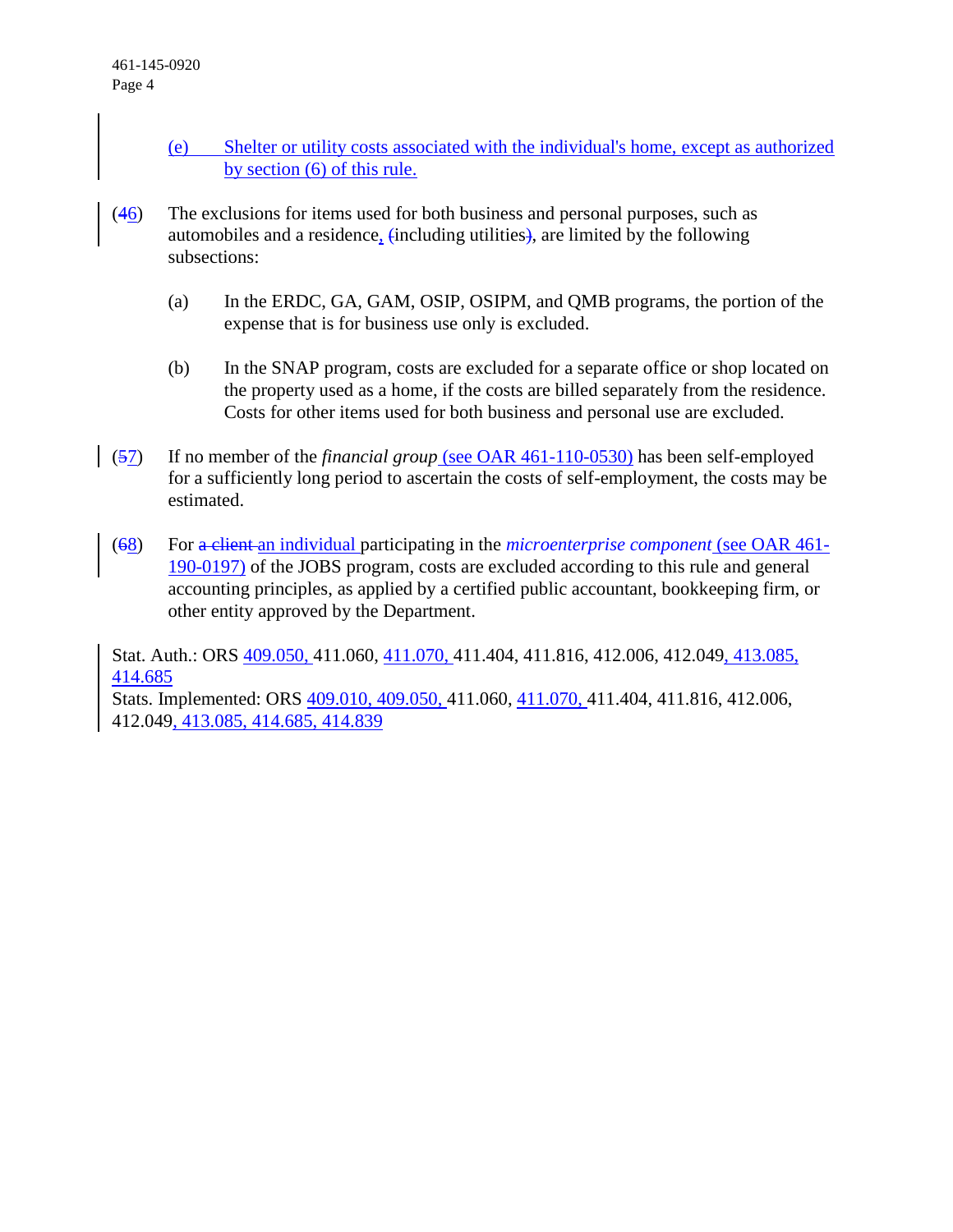461-150-0090 Eff. 1-1-14 Eff. 10-1-15 Prospective Budgeting: Annualizing and Prorating Contracted or Self-employment Income; Not OSIP, OSIPM, or QMB

In all programs except the REFM program:

- (1) Income from self-employment, including contract income while self-employed, is treated in accordance with OAR 461-145-0910 unless the income meets the provisions of section (2) of this rule.
- (2) If past contract income is not representative of future income or when a substantial increase or decrease is expected in *countable* (see OAR 461-001-0000) self-employment income (see OAR 461-145-0910) in the next year, costs as allowed under OAR 461-145- 0930 and anticipated income are used to determine the *countable* income.
- (3) In the ERDC, REF, SNAP, and TANF programs, contract income that does not meet the criteria of self-employment income (see OAR 461-145-0910) is treated as follows:
	- (a) Income received during a less than 12-month period but intended as a full year's income is annualized.
	- (b) Income received on an hourly or piecework basis or monthly over the term of the contract period is not annualized. It is treated as *stable income* (see OAR 461- 001-0000) under OAR 461-150-0070 or *variable income* (see OAR 461-001- 0000) under OAR 461-150-0080.
- (4) Contract income that is not the annual income of the *financial group* (see OAR 461-110- 0530) and not paid on an hourly or piecework basis is prorated over the period the income is intended to cover.

Stat. Auth.: ORS 409.050, 411.060, 411.070, 411.404, 411.816, 412.014, 412.049 Stats. Implemented: ORS 409.010, 409.050, 411.060, 411.070, 411.404, 411.816, 412.014, 412.049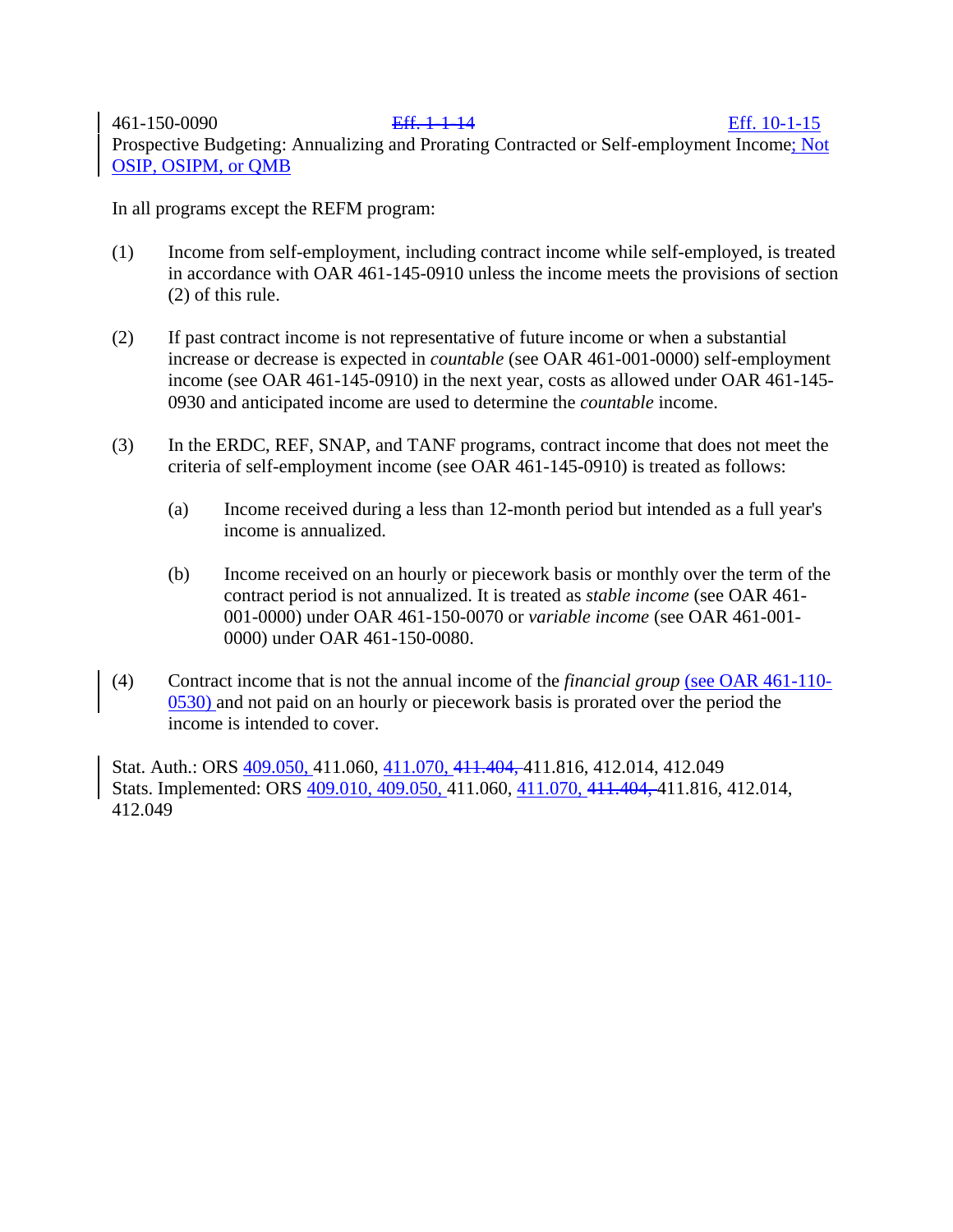461-150-0095 Adopted 10-1-15

Prospective Budgeting: Averaging and Estimating Self-employment Income; OSIP, OSIPM, QMB

# THIS IS A NEW RULE

- (1) Net earnings from self-employment are counted on a taxable year basis by dividing the total earnings by twelve to arrive at a monthly amount.
- (2) Only net losses from self-employment that are documented are divided over the taxable year in the same way as net earnings and excluded only from other earned income of the financial group (see OAR [461-145-0130\)](http://apps.state.or.us/caf/arm/A/461-145-0130.htm).
- (3) When a self-employed individual is engaged in a business or trade which is neither seasonal nor has income peaks at certain parts of the year, estimate net earnings from self-employment for the current taxable year in the following sequence:
	- (a) When the individual has been conducting the same trade or business for two or more years, has had fairly constant net earnings from selfemployment from year-to-year, and anticipates no change or gives no convincing explanation of why current net earnings would be substantially different from past net earnings, use the net earnings from the prior year as an estimate for the current taxable year.
	- (b) When an individual has been engaged in the same business for only the preceding taxable year, anticipates no change or gives no convincing explanation of why current net earnings would be substantially different from the previous taxable year:
		- (A) Calculate the ratio between net profit or loss and gross receipts from the last year; and
		- (B) Calculate the actual gross receipts from the individual's current records and project them for the remainder of the year; and
		- (C) Apply the gross-to-net ratio calculated in subsection (A) to the current year's projected gross calculated in subsection (B) to arrive at the estimated net earnings.
	- (c) When an individual is engaged in a new business, project the income received to date for the remainder of the year as follows:
		- (A) Calculate the net earnings from the individual's profit and loss statement or other business records for the taxable year to date; and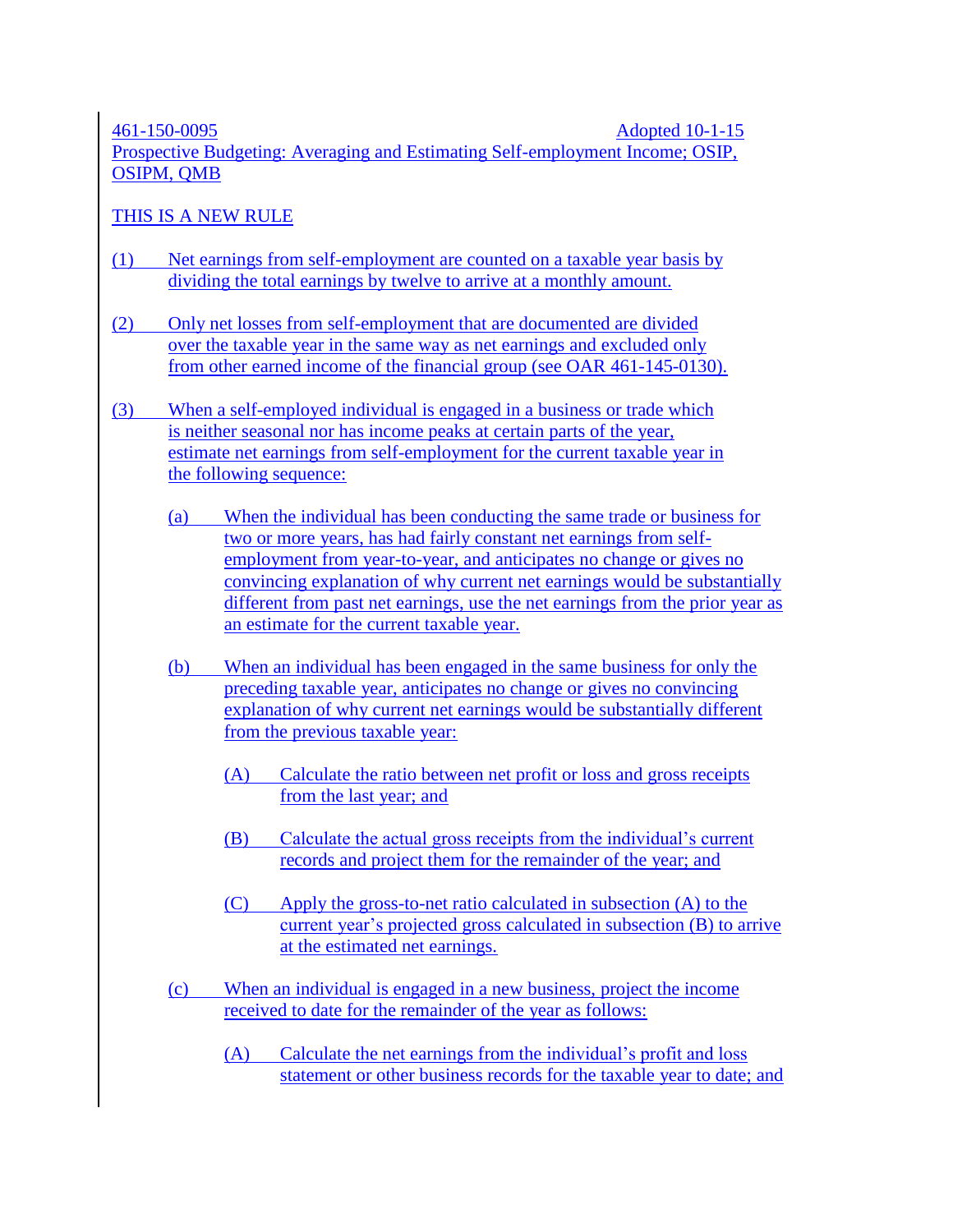- (B) Average the monthly net earnings by dividing the net income received to date by the number of months that have elapsed.
- (d) Accept the individual's estimate for the net earnings when an individual is engaged in one of the following:
	- (A) A new business for which there are insufficient net earnings to date;
	- (B) At initial application only, an existing business for which records were not kept; or
	- (C) An existing business with anticipated income that varies from past years and a convincing explanation is given for the variation.
- (4) When a self-employed individual is engaged in a trade or business that is seasonal or has income peaks at certain parts of the year, estimate net earnings from selfemployment for the current taxable year in the following sequence:
	- (a) When the individual has been conducting the same trade or business for at least one full taxable year, anticipates no change or gives no convincing explanation of why current net earnings would be substantially different from past net earnings, use the net earnings from the prior year as an estimate for the current taxable year.
	- (b) Accept the individual's estimate for the net earnings when an individual is engaged in one of the following:
		- (A) A new business;
		- (B) At initial application only, an existing business for which records were not kept; or
		- (C) An existing business with anticipated income that varies from past years and a convincing explanation is given for the variation.

Stat. Auth.: ORS 409.050, 411.060, 411.070, 411.404, 411.706, 413.085, 414.685 Stats. Implemented: ORS 409.010, 409.050, 411.060, 411.404, 411.706, 413.085, 414.685, 414.839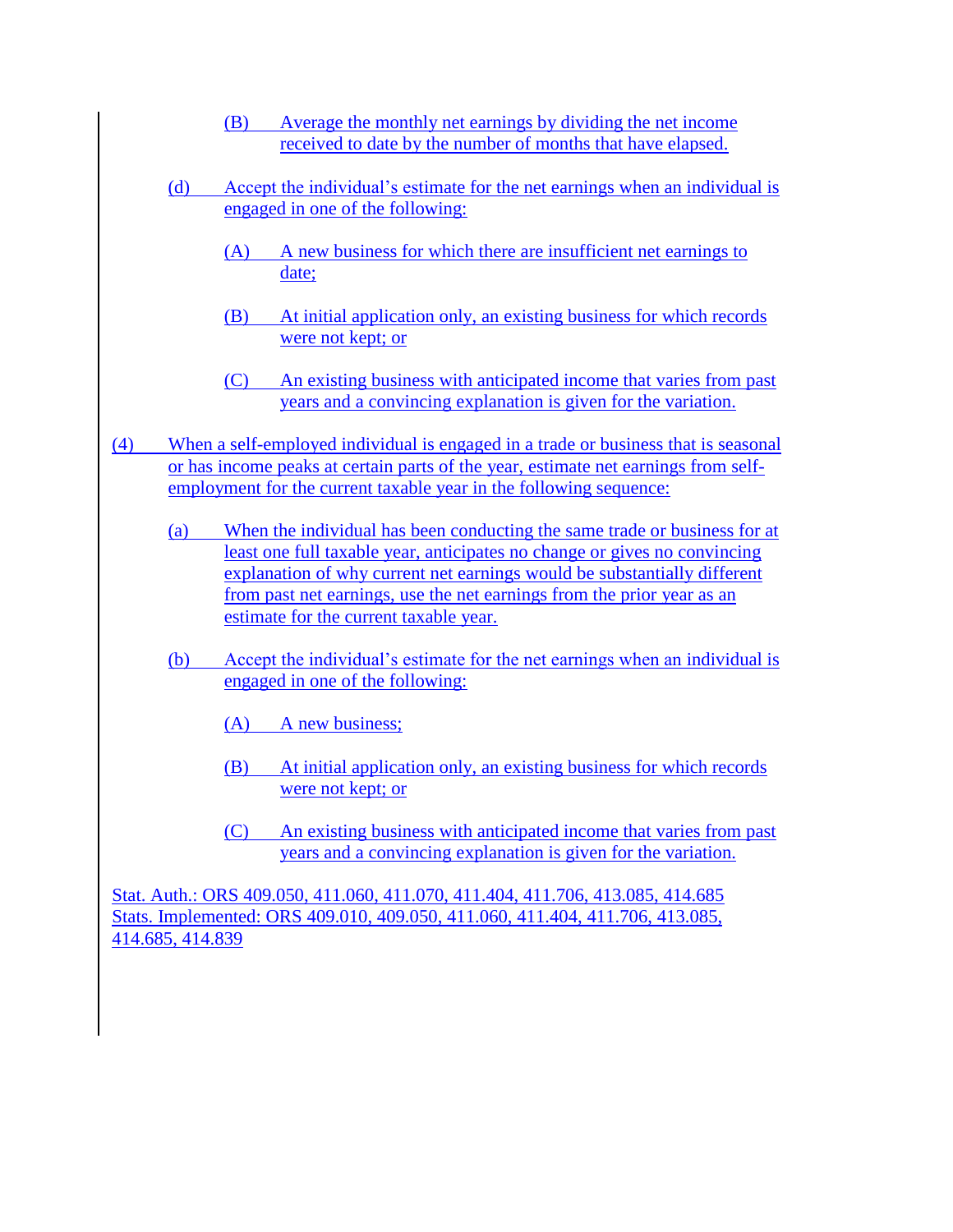## 461-195-0310 Eff. 1-1-14 Eff. 10-1-15 Notice of Claim or Action by Applicant or Recipient

- (1) An *applicant* (see OAR 461-195-0301) for or *recipient* (see OAR 461-195-0301) of *assistance* (see OAR 461-195-0301) who has a *claim* (see OAR 461-195-0301) for a *personal injury* (see OAR 461-195-0301) or begins an *action* (see OAR 461-195-0301) to enforce such *claim*, -- or the attorney, *personal representative* (see OAR 407-014-0000), or *authorized representative* (see OAR 410-200-0015 and 461-115-0090) for the *applicant* or *recipient*, -- is required to must notify the Department (see OAR 461-195- 0301), the *prepaid managed care health services organization*, and the *coordinated care organization* (see OAR 410-141-0000) CCO (see OAR 461-195-0301) of the *recipient*, if the *recipient* is receiving services from the organization CCO, within ten days of initiating that *claim* or *action*, unless the *action* was initiated prior to the application for *assistance*.
	- (a) If the *action* was initiated prior to the application for *assistance*, the *applicant* must notify the Department at the time of application.
	- (b) The notification must include ---
		- (A) The names and addresses of all parties against whom the *action* is brought or *claim* is made;
		- (B) A copy of each *claim* demand; and
		- (C) If an *action* is brought, identification of the case number and the county where the *action* is filed.
	- (c) A parent, guardian, foster parent, or caretaker relative, attorney, *personal representative*, or *authorized representative* must make the notification on behalf of a minor an individual under the age of 18 or an incompetent adult.
- $(2)$  The reporting requirements in section  $(1)$  of this rule are mandatory reporting requirements.
- (32) Notification by an attorney or *authorized representative* for an *applicant* or *recipient* or other person required to provide notification under section  $(1)$  of this rule must be sent to the Personal Injury Liens Unit, Office of Payment Accuracy and Recovery, Department of Human Services, either by mail or fax facsimile (see sections (4) and (5) of this rule).
- (3) Notices required by ORS 416.530 to be sent to the Oregon Health Authority (Authority) may be consolidated with similar notices to the Department and sent to the Personal Injury Liens Unit. A consolidated notice is considered notice to the Authority if the Authority's interest or claim in the matter is identified in the notice consistent with requirements in the applicable statute. (See also OAR 943-001-0020(2)(e).)